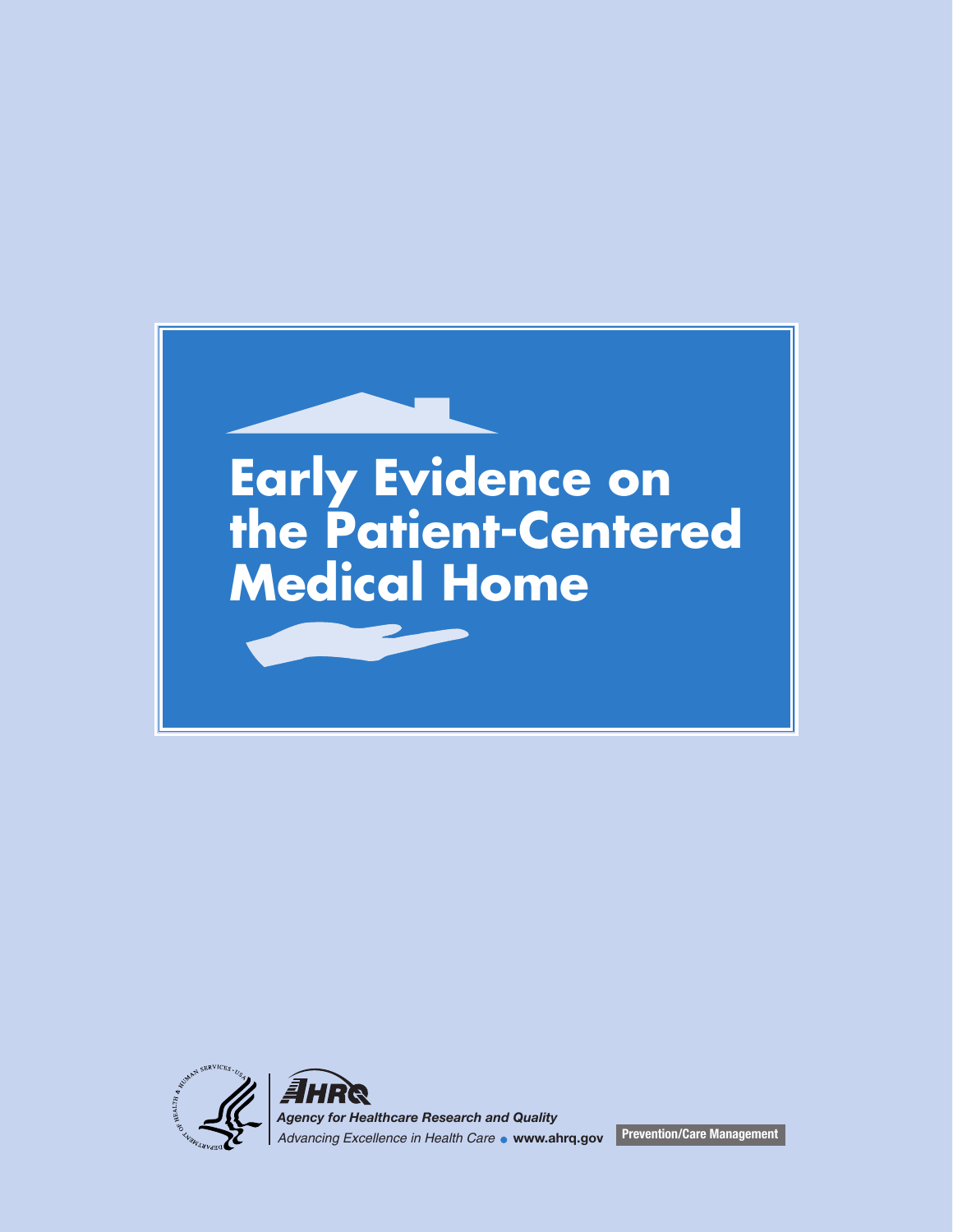## **Early Evidence on the Patient-Centered Medical Home**

#### **Prepared for:**

Agency for Healthcare Research and Quality U.S. Department of Health and Human Services 540 Gaither Road Rockville, MD 20850 www.ahrq.gov

#### **Contract Nos. HHSA290200900019I/HHSA29032002T, HHSA290200900019I/HHSA29032005T**

#### **Prepared by:**

Mathematica Policy Research, Princeton, NJ

Deborah Peikes, Ph.D., M.P.A., Mathematica Policy Research Aparajita Zutshi, Ph.D., Mathematica Policy Research Janice Genevro, Ph.D., Agency for Healthcare Research and Quality Kimberly Smith, Ph.D., M.P.A., Mathematica Policy Research Michael Parchman, M.D., Agency for Healthcare Research and Quality David Meyers, M.D., Agency for Healthcare Research and Quality

**AHRQ Publication No. 12-0020-EF February 2012**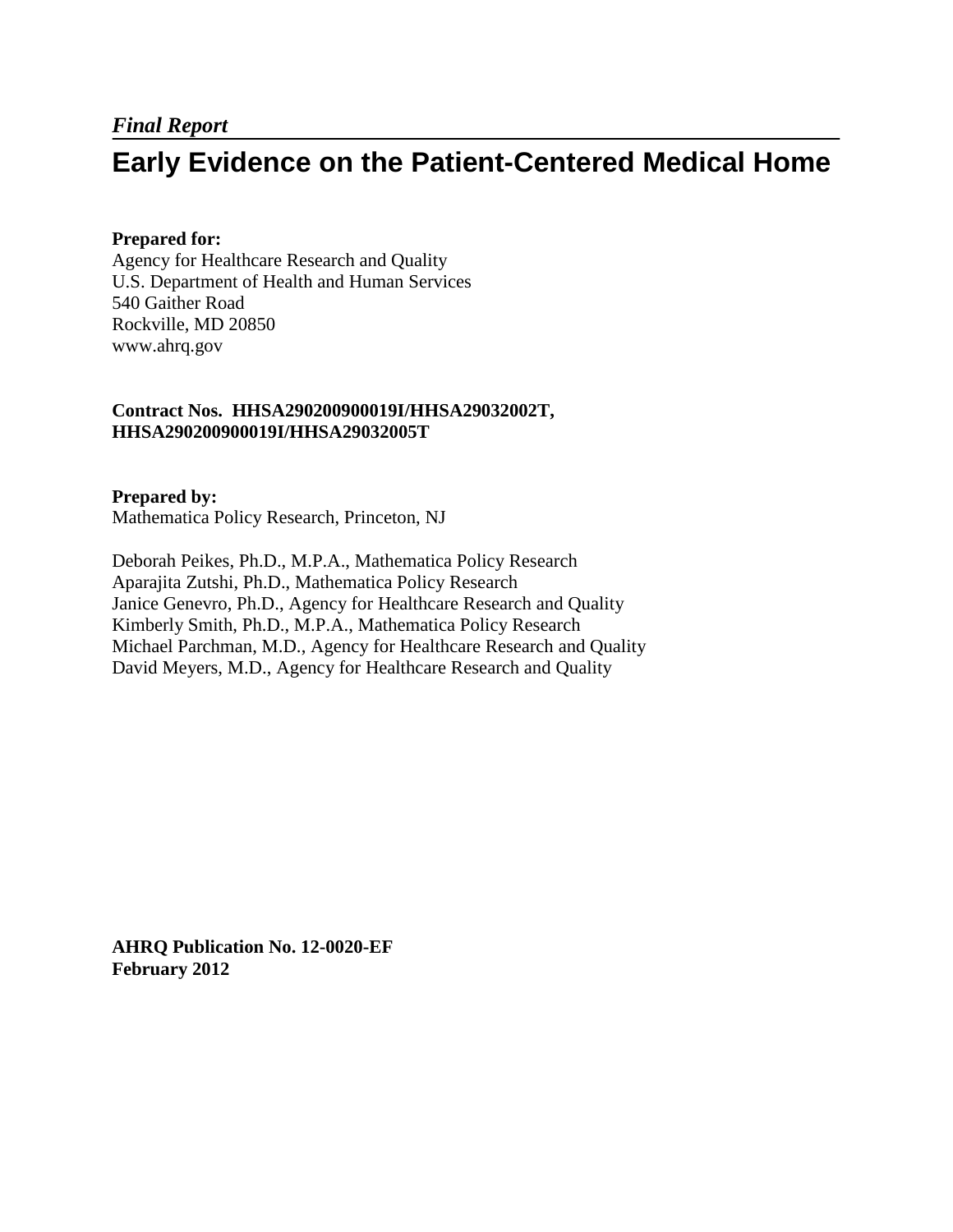This document is in the public domain and may be used and reprinted without permission except those copyrighted materials that are clearly noted in the document. Further reproduction of those copyrighted materials is prohibited without the specific permission of copyright holder.

#### **Suggested Citation:**

Peikes D, Zutshi A, Genevro J, Smith K, Parchman M, Meyers D. Early Evidence on the Patient-Centered Medical Home. Final Report (Prepared by Mathematica Policy Research, under Contract Nos. HHSA290200900019I/HHSA29032002T and HHSA290200900019I/HHSA29032005T). AHRQ Publication No. 12-0020-EF. Rockville, MD: Agency for Healthcare Research and Quality. February 2012.

**None of the authors has any affiliations or financial involvement that conflicts with the material presented in this report.**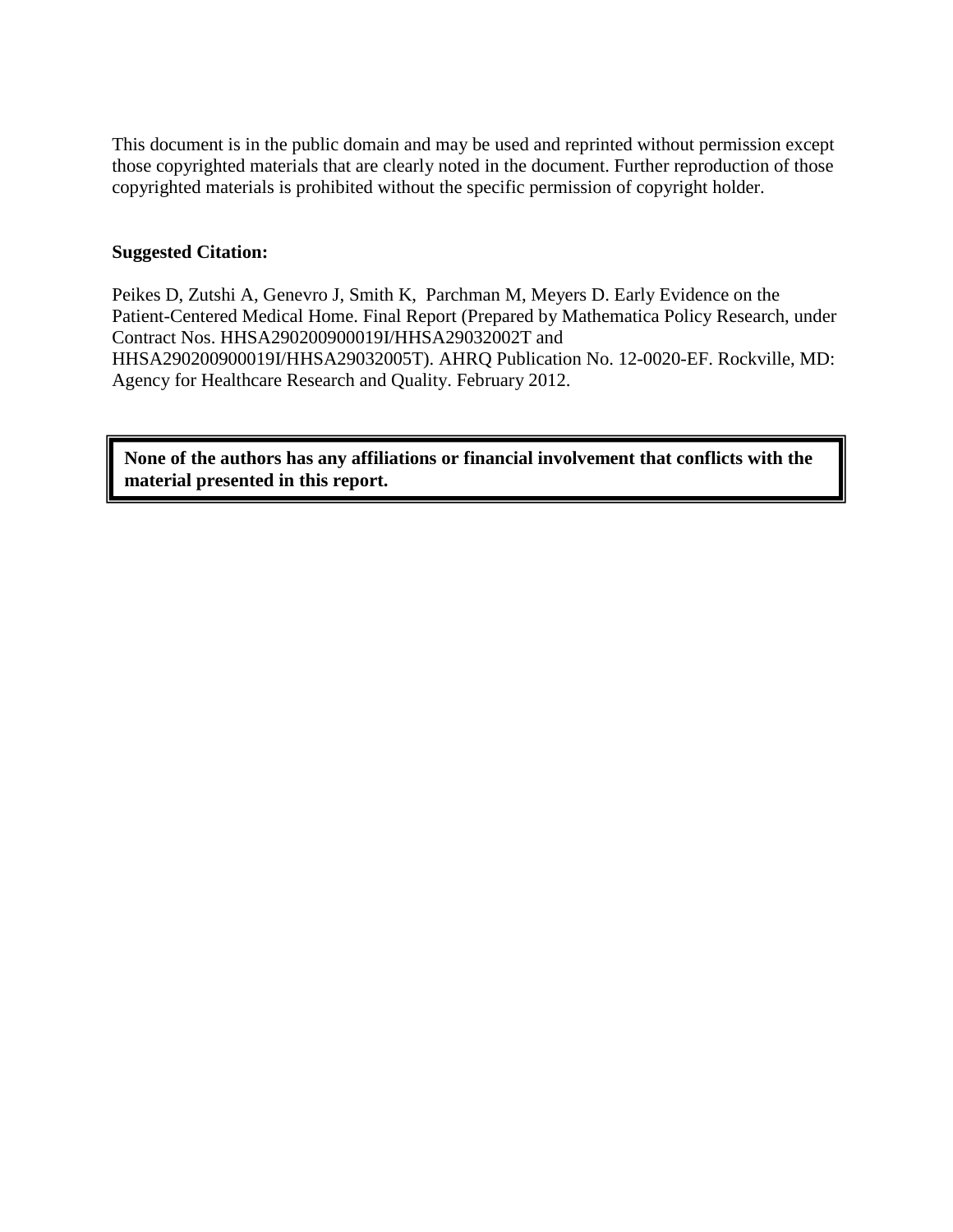### **Acknowledgments**

We would like to thank a number of people for their assistance with this paper. The authors of many of the studies patiently answered questions about the interventions and their evaluation methods. Kristin Geonnotti and Melissa Azur at Mathematica Policy Research provided in-depth analyses of some of the papers included in this review. Michael Barr at the American College of Physicians; Robert Reid at Group Health Research Institute; and Randall Brown, Christopher Trenholm, Silvie Colman, Brian Goesling, and Tim Novak at Mathematica provided helpful comments and guidance during the development of this paper.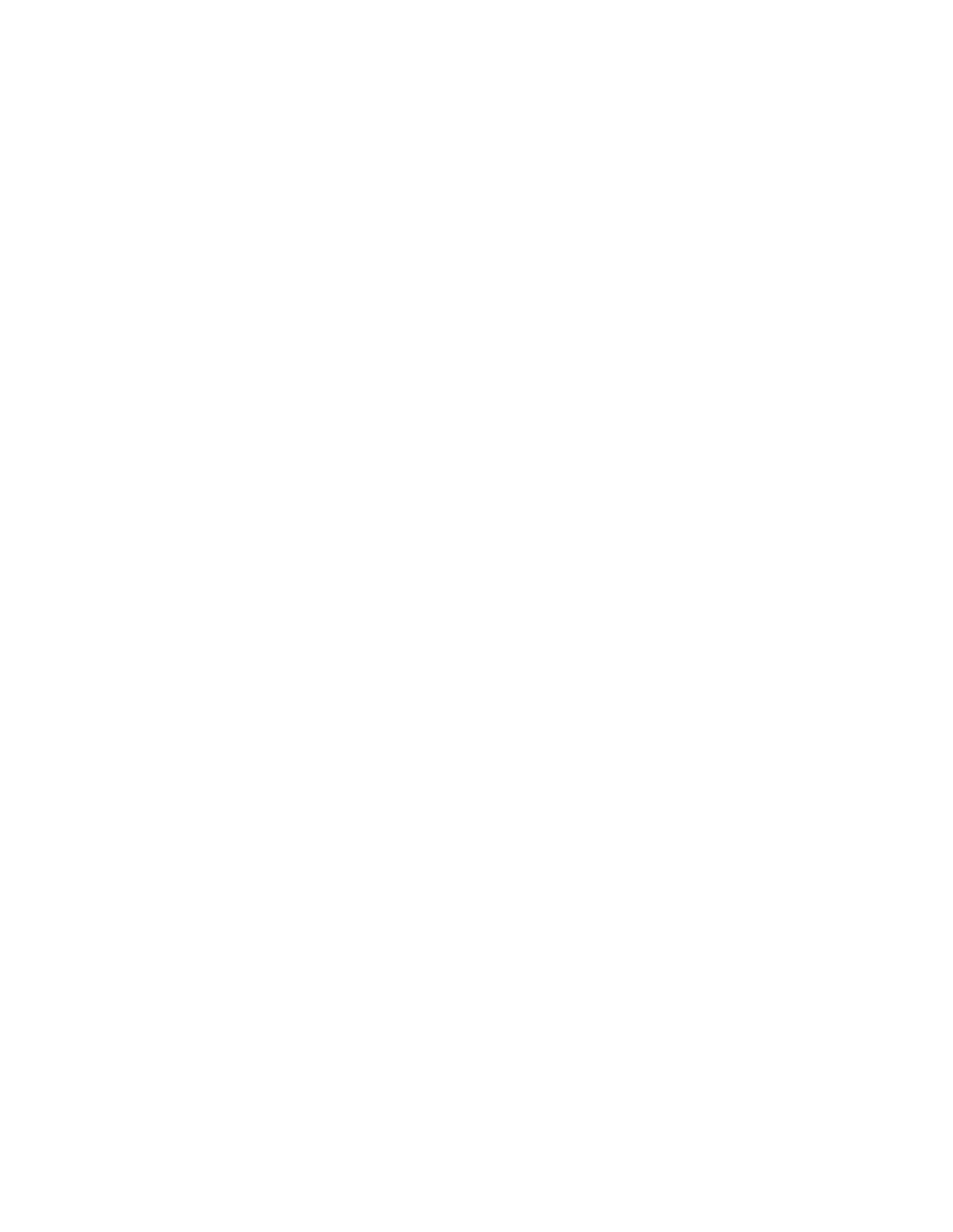### **Abstract**

**Purpose:** The patient-centered medical home (PCMH, or medical home) aims to reinvigorate primary care and achieve the triple aim of better quality, lower costs, and improved experience of care. This study systematically reviews the early evidence on effectiveness of the PCMH.

**Methods:** Out of 498 studies published or disseminated from January 2000 through September 2010 on U.S.-based interventions, 14 evaluations of 12 interventions met our inclusion criteria: the evaluation (1) tested a primary-care, practice-based intervention with three or more of five key PCMH principles and (2) used quantitative methods to examine effects on either (a) a triple aim outcome (quality of care, costs (or hospital use or emergency department use, two major cost drivers), and patient and caregiver experience) or (b) health care professional experience. We use a formal rating system to identify interventions that were evaluated using rigorous methods and synthesize the evidence from these evaluations. We also provide guidance to inform current efforts and structure future evaluations to maximize learning.

**Results:** The results indicate that we need more evaluations of the medical home to assess and refine the model. The Joint Principles that first defined the PCMH were released in 2007, and we reviewed evidence through September 2010. Reflecting the time required to evaluate and publish findings on the model, the interventions most often cited in support of the medical home can be viewed as precursors to the medical home. While the interventions varied, most essentially tested the addition of a care manager operating from within the primary care practice rather than a fundamentally transformed practice. Most interventions were evaluated in practices that were part of larger delivery systems and targeted patients who were older and sicker than average. Turning to the evaluations, less than half assessed all triple aim outcomes. Evaluations of 6 of the 12 interventions provide rigorous evidence on one or more outcomes. This evidence indicates some favorable effects on all three triple aim outcomes, a few unfavorable effects on costs, and mostly inconclusive results (because of insufficient sample sizes to detect effects that exist or uncertain statistical significance of results because analyses did not account for clustering of patients within practices).

**Conclusions:** Improving primary care is the lynchpin of achieving the triple aim outcomes. The PCMH is a promising innovation, and the model is rapidly evolving. Stronger evaluations are needed to provide guidance on how to refine and target the model to ensure that the substantial efforts of practices and payers needed to adopt the model are most effective.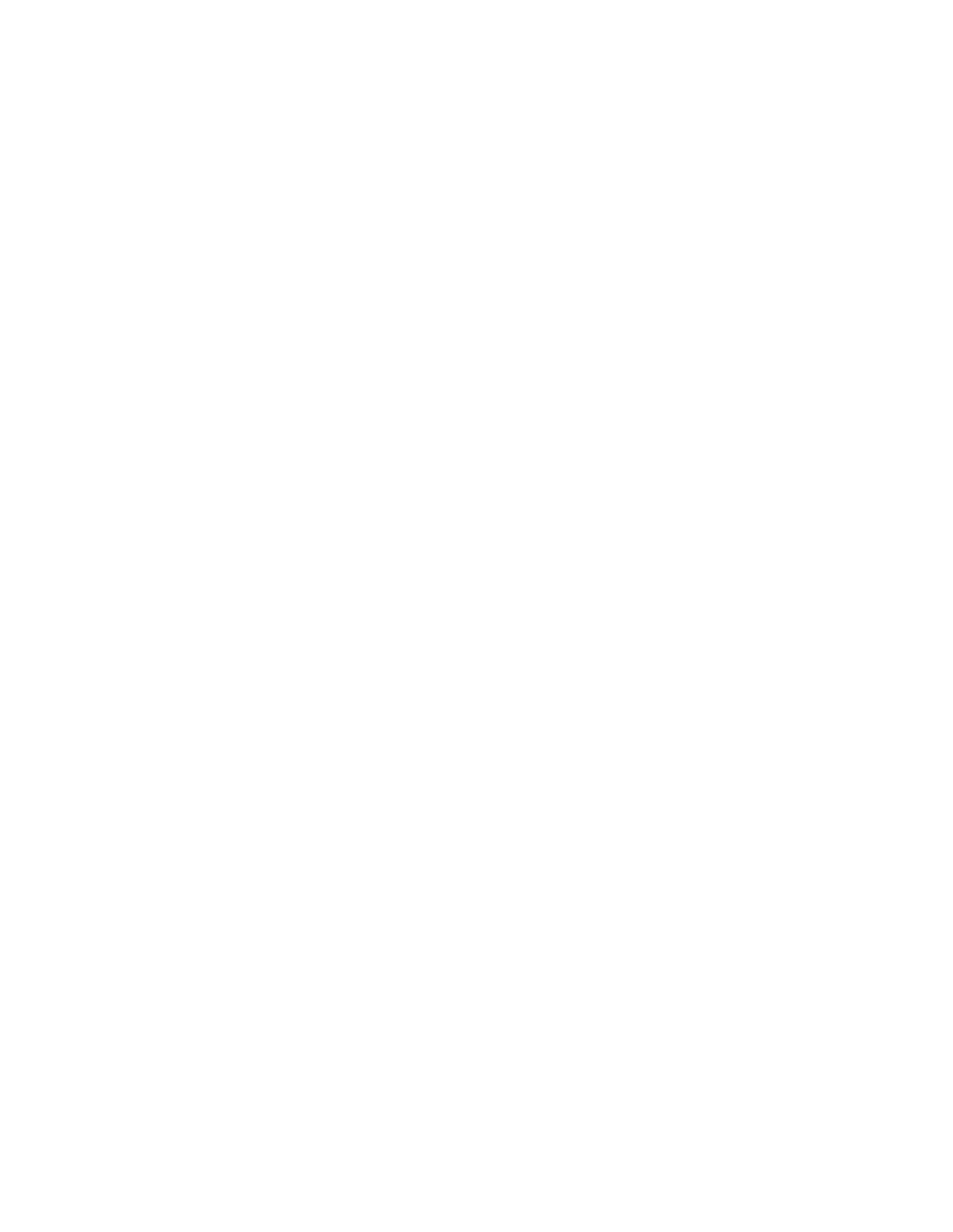# **Contents**

| Appendix Supplemental Table on Findings From Evaluations With High and |  |
|------------------------------------------------------------------------|--|

### **Tables**

| Table 2. Number of evaluations that assessed each triple aim outcome and |  |
|--------------------------------------------------------------------------|--|
|                                                                          |  |
|                                                                          |  |
|                                                                          |  |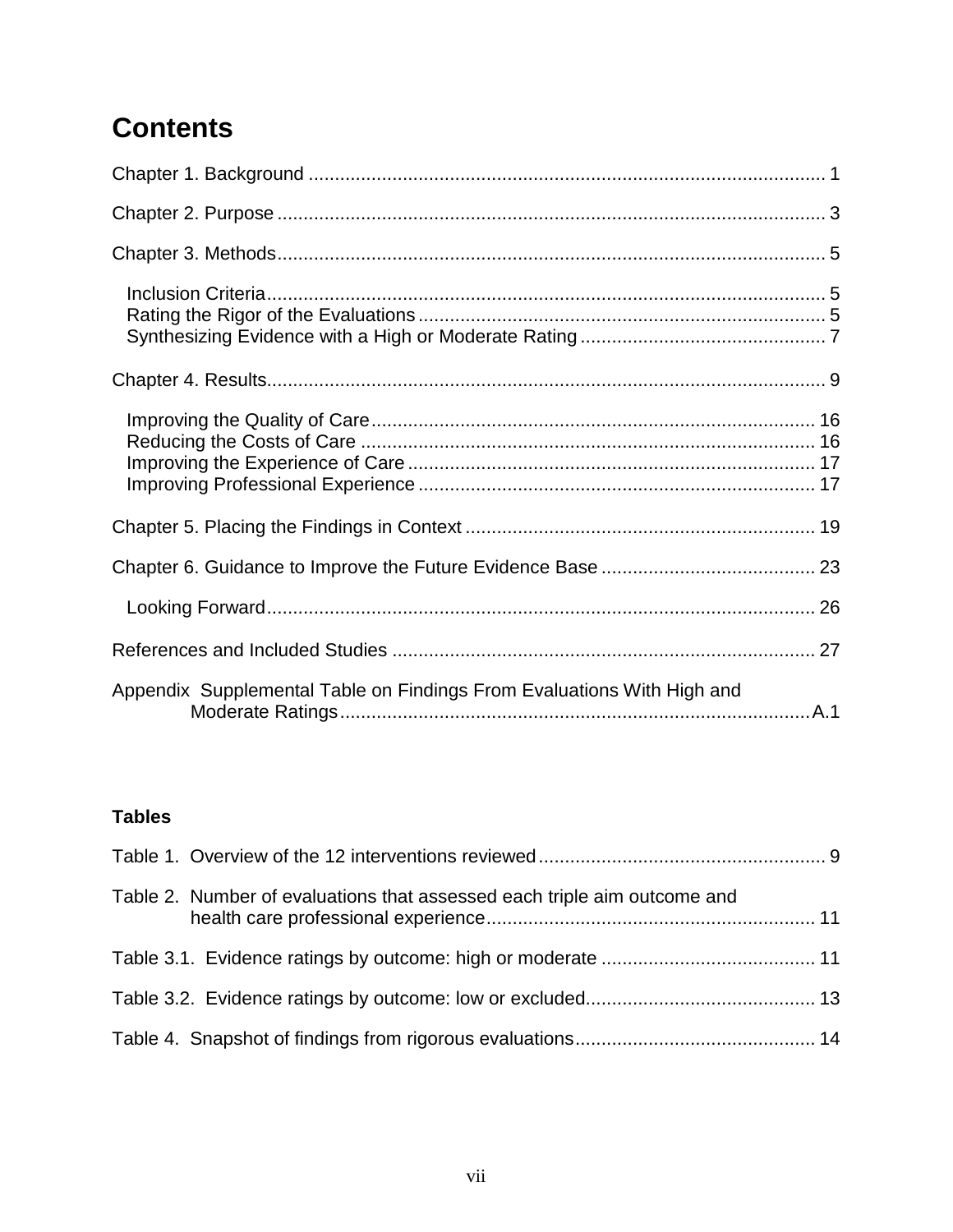### **Tables (continued)**

| Table 5.1. Overview of the target populations, among interventions with |  |
|-------------------------------------------------------------------------|--|
| Table 5.2. Overview of the practice settings, among interventions with  |  |
|                                                                         |  |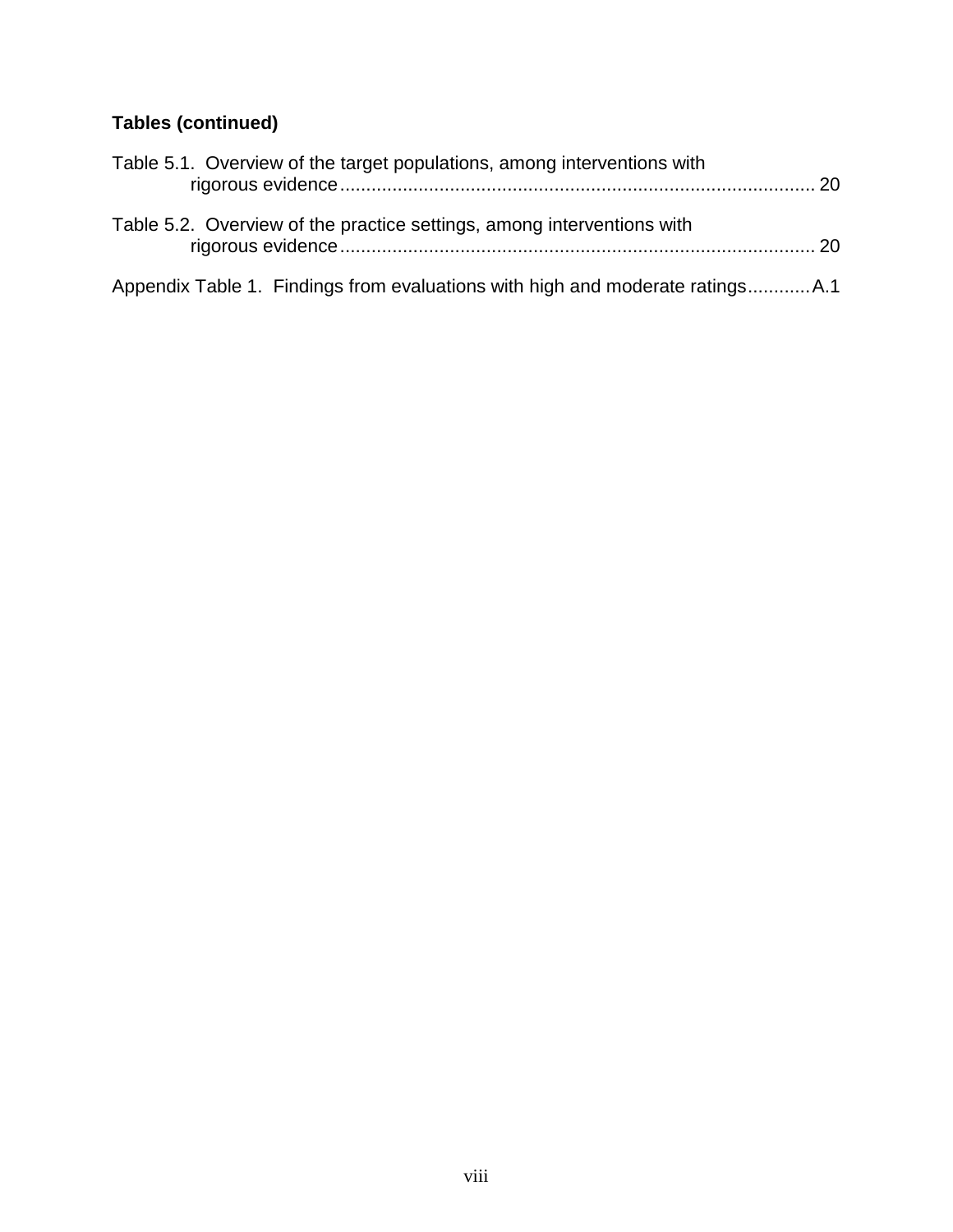## **Chapter 1. Background**

Reinventing primary care is a task that is "far too important to fail" (Meyers and Clancy, 2009) and is central to reforming health care delivery. While patient-centered primary care once was the backbone of our health care system, over time the system has become more specialized and technologically sophisticated (Bodenheimer and Pham, 2010), and fewer residents are choosing to become primary care physicians (Bodenheimer, 2006). The current health care system, with its incentives to furnish more care, has produced highly fragmented care that emphasizes specialty and acute care over coordination, patient-centeredness, and population health management (Berenson and Rich, 2010b; Bodenheimer and Pham, 2010; Dentzer, 2010; Rittenhouse, Shortell, Fisher, 2009; Howell, 2010). Although 93 percent of Americans want one place or doctor who provides primary care and coordinates care with specialists, only half report having such an experience (Schoen, Osborn, Doty, et al., 2007; Stremikis, Schoen, and Fryer, 2011). The patient-centered medical home (PCMH) is a promising model that aims to reinvent primary care so that it is "accessible, continuous, comprehensive, and coordinated and delivered in the context of family and community" (American Academy of Family Physicians, American Academy of Pediatrics, American College of Physicians, et al., 2007), and, in so doing, to improve the triple aim outcomes of quality, affordability, and patient and caregiver experience, as well as health care professional experience.

The medical home concept first arose in the 1960s as a way of improving care for children with special needs, and policy interest outside of pediatrics grew over time (Kilo and Wasson, 2010). In 2007, primary care physician societies endorsed the "joint principles" of the primary care delivery model. Intrigued by the potential of the PCMH model, major employers, private insurers, and State Medicaid agencies across the Nation are rolling out pilots and demonstrations of the concept. The Centers for Medicare & Medicaid Services, the Department of Veterans Affairs, and other Federal agencies are also testing the model (visit [http://pcmh.ahrq.gov/portal/server.pt/community/pcmh\\_\\_home/1483/pcmh\\_federal\\_pcmh\\_activi](http://pcmh.ahrq.gov/portal/server.pt/community/pcmh__home/1483/pcmh_federal_pcmh_activities_v2)  $\frac{\text{ties}}{\text{v2}}$ .<sup>[1](#page-9-0)</sup> It will likely be many years before results of current evaluations become available. Transforming care will require recognizing and addressing many barriers to change using lessons from these evaluations (Landon, Gill, Antonelli, et al., 2010).

<span id="page-9-0"></span><sup>&</sup>lt;sup>1</sup> We note that pilots and demonstrations are testing different variants of the model. The variants reflect different ways of operationalizing the principles that we refer to collectively as the PCMH model.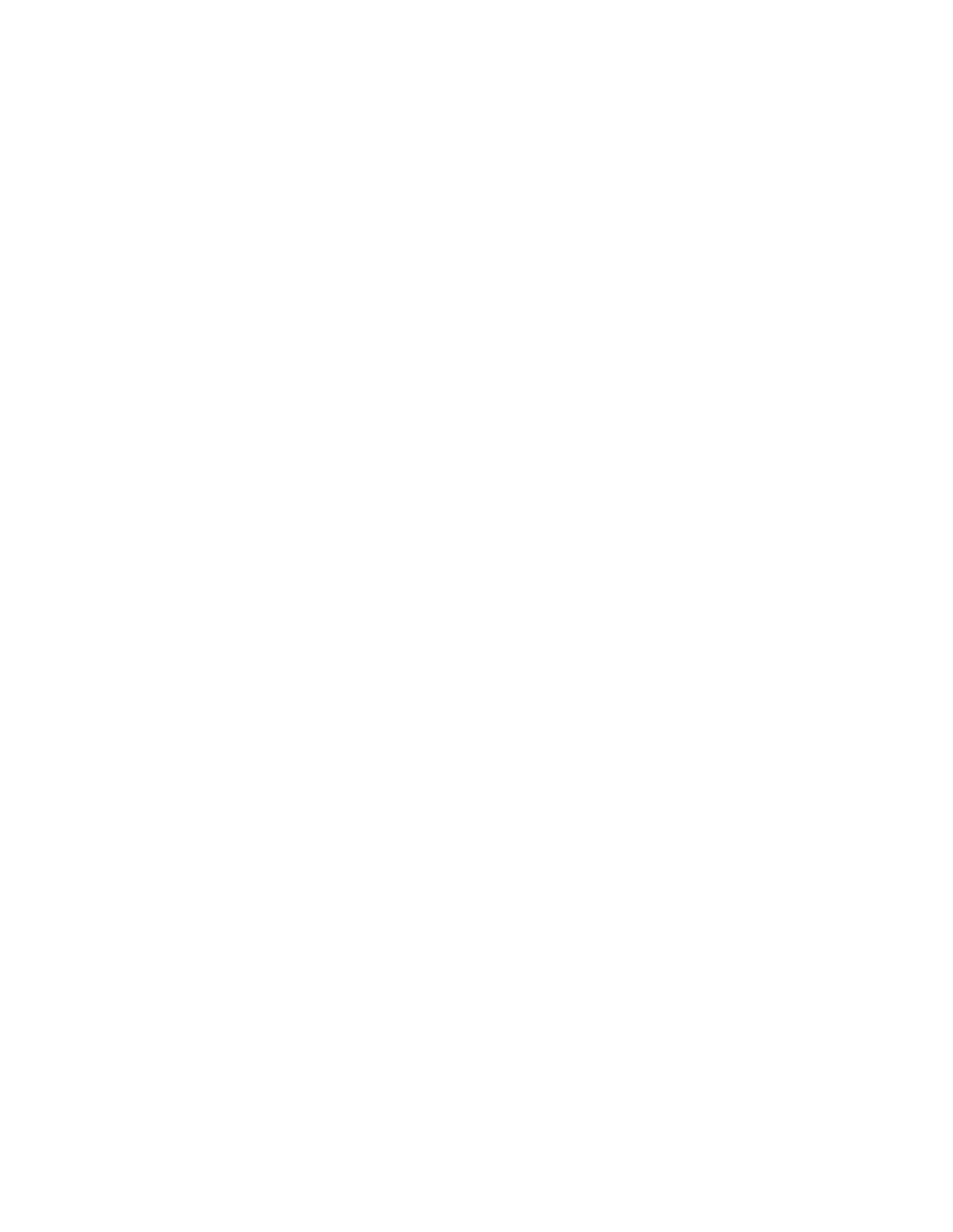## **Chapter 2. Purpose**

Against this backdrop, decisionmakers consider whether the evidence supporting the model is strong enough to proceed with widespread adoption, or whether gathering additional evidence is warranted. To contribute to this discussion, researchers at the Agency for Healthcare Research and Quality and Mathematica Policy Research undertook a systematic review of quantitative evaluations of the medical home model to inform current efforts and to structure future evaluations to maximize learning (see Zutshi, Peikes, Smith, et al., 2012, for a more detailed description of this review, and Peikes, Zutshi, Genevro et al., 2012 for a peer-reviewed article on this review). Given that interest in the model is recent, the expectation was that only precursors to the PCMH would have been evaluated so far. At the same time, these early evaluations present a valuable opportunity to inform stakeholders about the current state of the evidence on PCMH effectiveness on quality, cost, and patient and professional experience.

The review limits synthesis of findings to interventions evaluated using rigorous methods. While much can be learned from rapid-cycle evaluations of small pilots and from evaluations of specific components of the PCMH, this review intends to fulfill stakeholders' need for highquality quantitative evidence on broad medical home-like interventions that test multiple components of the PCMH and are costly for payers and providers to implement.<sup>[2](#page-11-0)</sup> Qualitative evaluations can also provide valuable insights into the implementation of PCMH interventions and provide context for generalizing findings; they were excluded from this review, however, because we focus on outcomes and because existing evaluations rarely documented their implementation experiences.

Some readers may not consider an evidence review of the PCMH to be necessary because they believe that the evaluations conducted to date, combined with the vast cross-sectional literature on the positive relationship between more primary care and better outcomes, provide ample evidence to proceed with widespread adoption of the model. Others may feel that the model is being held to a higher standard than many clinical interventions that are currently being used without strong evidentiary support. However, we believe that, given the significant investments required to revitalize our primary care system, many decisionmakers are going to appropriately demand high-quality and rigorous evidence of effectiveness of the PCMH.

Historically, a number of promising health care interventions have been shown not to actually work when evaluated using rigorous methods. For example, telephonic disease management seemed to address obvious problems in coordination and patient self-management, but a number of randomized trials showed many ineffective programs and pointed the way to refining the model to offer better integration with providers, more in-person contact, and careful focusing of efforts to those most likely to benefit (McCall and Cromwell, 2011; Peikes, Chen, Schore, et al., 2009; Peikes, Peterson, Brown, et al., 2010). Similarly, rigorous evidence regarding the effectiveness of the PCMH model and how best to refine it is critical given the

<span id="page-11-0"></span><sup>&</sup>lt;sup>2</sup> For example, a practice interested in decreasing the time between the receipt of laboratory results and patient notification need not wait for the results of a rigorous, controlled evaluation. It could convene the practice team members to redesign their workflow and measure changes in outcomes of interest (such as percentage of results delivered within 2 days) before and after implementation of the redesigned process. This approach provides quick answers to a low-cost initiative. While decisionmakers may require solid evidence on outcomes to justify large, transformative investments in primary care, for smaller initiatives, overreliance on rigorous evaluations carries the risk of delaying beneficial changes (Gold, Helms, and Guterman, 2011).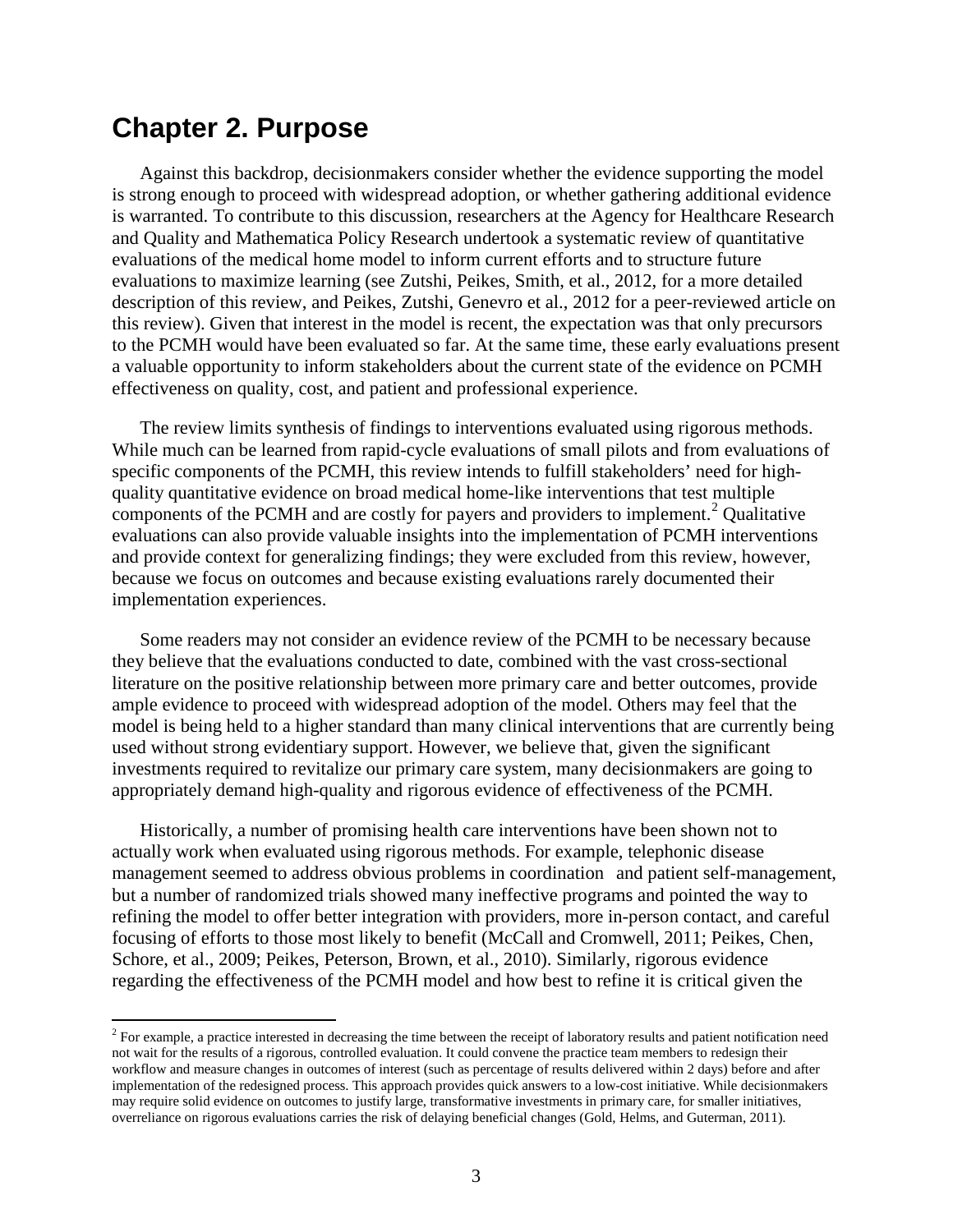substantial investments this model requires, and the need to learn how to adapt the model to best meet local needs.

This review makes two important methodological contributions. First, we limited the review to multi-component interventions by requiring them to contain at least three of five principles of the PCMH model. Earlier reviews typically included results from interventions that had as few as one feature of the PCMH, due in large part to the infancy of the model. Homer, Klatka, Romm, et al. (2008) found that only 1 of the 33 studies they reviewed was of an intervention modeled after the medical home while the others tested selected components. Rosenthal (2008), the Robert Graham Center (2007), and DePalma (2007) each reviewed the literature on individual components of the medical home such as team-based care, rather than reviewing multicomponent interventions that more closely resemble the PCMH model.

Second, we limited the synthesis of the evidence to that generated by rigorous evaluations, which we assessed using a systematic review process. Three previous reviews did not consider the rigor of the evidence (Grumbach and Grundy, 2010; Fields, Leshen, Patel, 2010; and DePalma, 2007). Two conducted a limited assessment by focusing on comparison group studies and peer-reviewed studies, respectively (Homer, Klatka, Romm, et al., 2008; Friedberg, Lai, Hussey, et al., 2009), but neither assessed the strength of the analytical methods used by the studies or excluded studies that did not use rigorous methods from their syntheses of the evidence.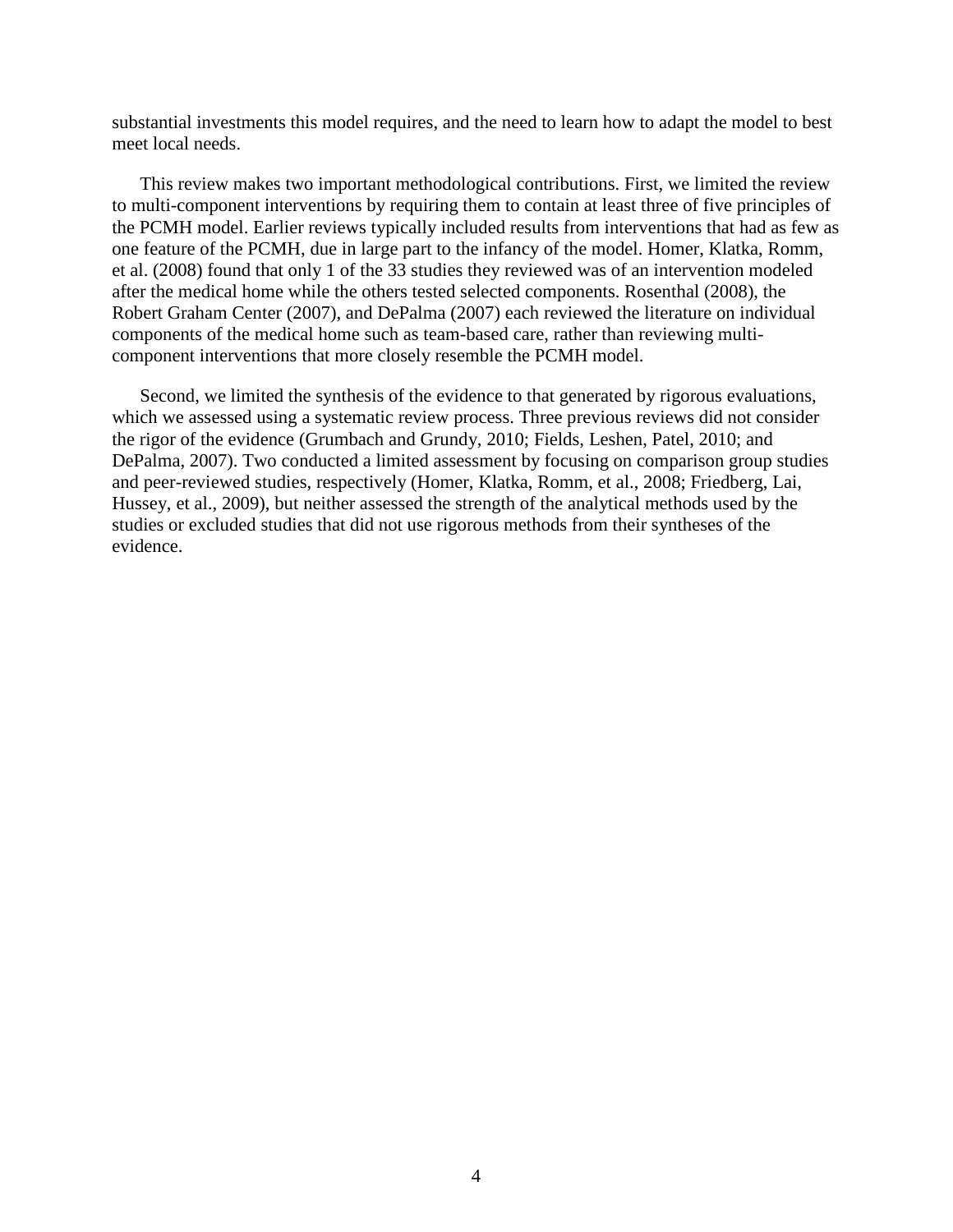## **Chapter 3. Methods**

We conducted the review by first identifying evaluations of interventions that met our inclusion criteria, then rating the rigor of these evaluations, and finally synthesizing the evidence on PCMH effectiveness using only rigorous evaluations.

### **Inclusion Criteria**

We identified 498 citations of primary care interventions in the United States based on a search of published and gray literature from January 2000 through September 2010, inputs from experts in the field, and a review of 100 relevant Web sites (see Peikes, Zutshi, Smith, et al., 2012 for more details). Out of these citations, we found 14 evaluations of 12 interventions that met the following criteria:

- 1. The evaluation tested a primary-care, practice-level intervention with three or more of the five medical home principles defined by AHRQ (delivering care that is patientcentered, comprehensive, coordinated, accessible, and that uses a systems-based approach to quality and safety). We excluded evaluations of care coordination and disease management interventions that met these criteria but were not provided from within, or in close partnership with, the practice (for example, interventions delivered by off-site care managers via telephone).<sup>[3](#page-13-0)</sup>
- 2. The evaluation used quantitative methods to examine effects on either (a) a triple aim outcome (quality of care,  $cost^4$  $cost^4$  (or hospital use or emergency department use, two major cost drivers), and patient or caregiver experience) or (b) health care professional experience (given that the success of primary care transformation and improvements in care delivery are contingent on the well-being and ongoing engagement of health care personnel).

### **Rating the Rigor of the Evaluations**

We developed a systematic approach to assess the rigor of the methods used to generate evidence on PCMH effectiveness. We drew broadly from the U.S. Preventive Services Task

<span id="page-13-0"></span><sup>&</sup>lt;sup>3</sup> The AHRQ definition also emphasizes the central role of health information technology, workforce development, and fundamental payment reform. It builds on the traditional definition of primary care established by the Institute of Medicine and Barbara Starfield (Donaldson, Yordy, Lohr, et al., 1996; Starfield, 1992, 2008) and incorporates aspects of the expanded care model (Barr, Robinson, and Marin-Link, 2003; Glasgow, Orleans, Wagner, et al., 2001). It is similar to the definition of the medical home provided in the joint principles with a greater emphasis on team-based care.

This first criterion excludes two studies of medical home interventions—the American Academy of Family Practice's National Demonstration Project (NDP), which is often cited in the medical home literature, and the Illinois Medical Home Project because rather than testing the effect of a medical home, they tested the effect of *facilitation* as an intervention for practice redesign efforts. In other words, they tested the effect of helping practices redesign themselves to become medical homes relative to the effect of practices becoming medical homes on their own. While not included in this review, the NDP provided rich insights about their implementation experience.

<span id="page-13-1"></span><sup>&</sup>lt;sup>4</sup> None of the studies reported effects on out-of-pocket patient costs or practice revenues.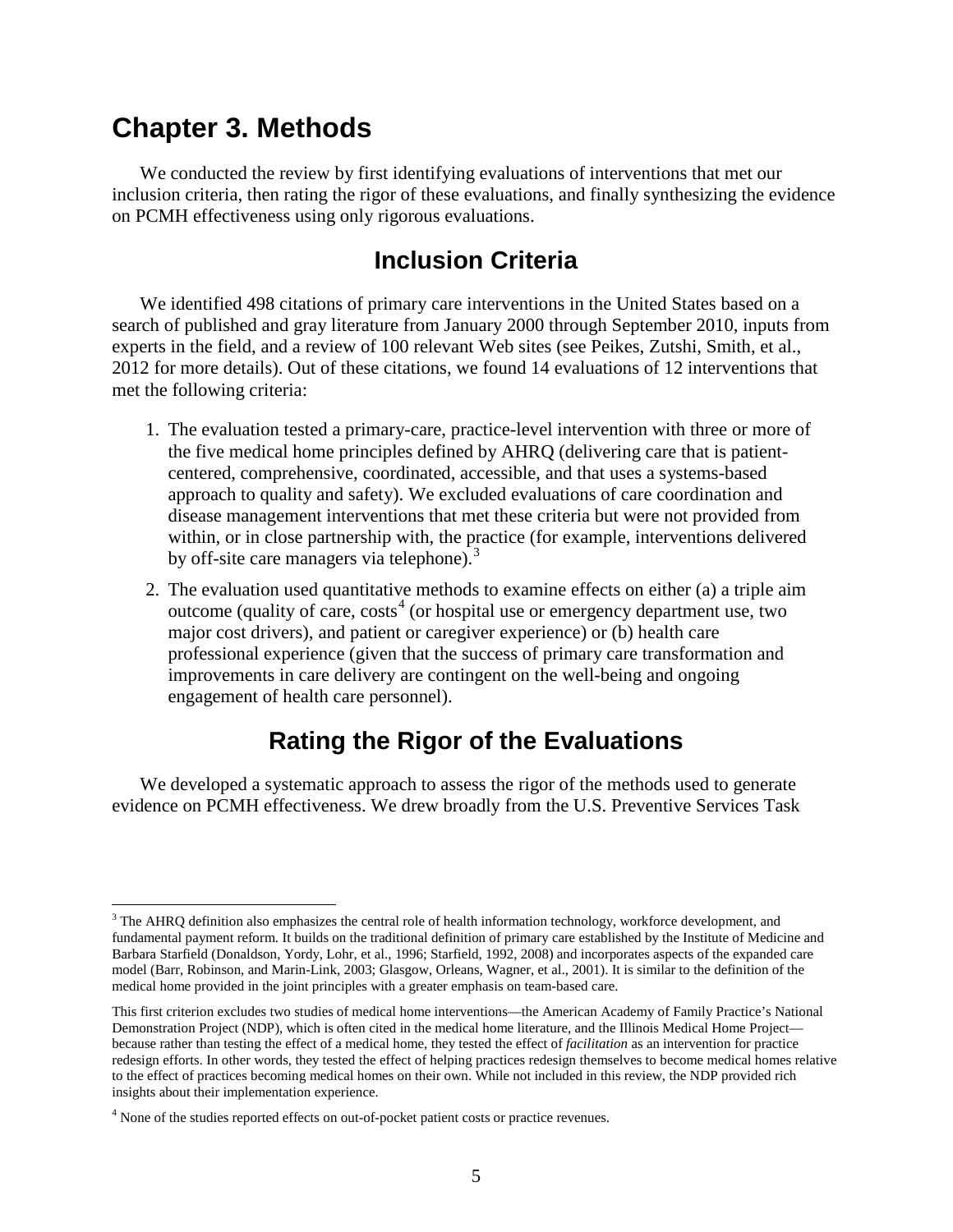Force (USPSTF) review methods and supplemented them with specific criteria from wellregarded evidence reviews. [5](#page-14-0)

Rather than give a global rating to each evaluation, we individually rated the internal validity of each analysis undertaken by the evaluation as *high*, *moderate*, *low*, or *excluded*. We rated individual analyses because evaluations often used different designs, samples, and methods (and sometimes different subgroups of patients) for different outcomes and followup periods. Therefore, to allow for the possibility that the evaluation of a single intervention could provide more rigorous evidence on some outcomes than on others, we conducted a separate assessment of the evidence for each outcome measure at each followup period and, if applicable, for each subgroup of patients. We view evidence rated high and moderate as rigorous evidence.

We did not factor generalizability (or external validity) into the rating because most interventions included in this review targeted a specific subpopulation of primary care patients, were implemented in unique settings, and either purposefully selected practices or relied on them to volunteer; therefore, findings from nearly all interventions have limited generalizability. We summarize the characteristics of patients and practice settings in the rigorously evaluated interventions to alert decisionmakers to the possibility that findings may differ in other populations and settings.

We rated each analysis using a sequence of criteria, starting with the most general (evaluation design) and ending with the most specific (such as whether the analysis controlled for outcome values before the start of the intervention ("at baseline"). Analyses were rated excluded if the methods were not described in sufficient detail to enable assessment. Analyses were rated low if they did not employ a control or comparison group<sup>[6](#page-14-1)</sup> (and instead used a prepost or cross-sectional design). Such designs often make it difficult to assess what the sample's outcomes would have been absent the intervention. (The purpose of a control/comparison group is to establish that counterfactual—a necessary condition for obtaining an unbiased impact estimate.) Analyses from randomized, controlled trials (RCTs) and nonexperimental comparison group evaluations were assessed for the strength of the methods to identify causal effects and produce unbiased estimates of the interventions' effects and were accordingly rated high, moderate, or low. In many cases, because of the limits of what study authors can include in a journal article, we sought additional details from authors to be able to rate the analyses.

Analyses from RCTs were given a high rating if they had all of the following:

- No systematic confounders.
- No endogenous subgroups.
- Low attrition.

<span id="page-14-0"></span> $<sup>5</sup>$  In addition to the USPSTF methods (see Harris, Helfand, Woolf, et al., 2001), we drew specific operational criteria from the</sup> What Works Clearinghouse (WWC) review of educational interventions (which also typically employ clustered designs like the many practice-level interventions reviewed here, see

http://ies.ed.gov/ncee/wwc/pdf/reference\_resources/wwc\_procedures\_v2\_1\_standards\_handbook.pdf) and from an evidence review of home visiting programs for families with pregnant women and children (se[e http://www.mathematica](http://www.mathematica-mpr.com/EarlyChildhood/homvee.asp)[mpr.com/EarlyChildhood/homvee.asp\)](http://www.mathematica-mpr.com/EarlyChildhood/homvee.asp).

<span id="page-14-1"></span><sup>6</sup> The term "control group" is used exclusively when the group was assigned using a randomized, controlled trial. The term "comparison group" indicates the group was selected using nonexperimental comparison group methods.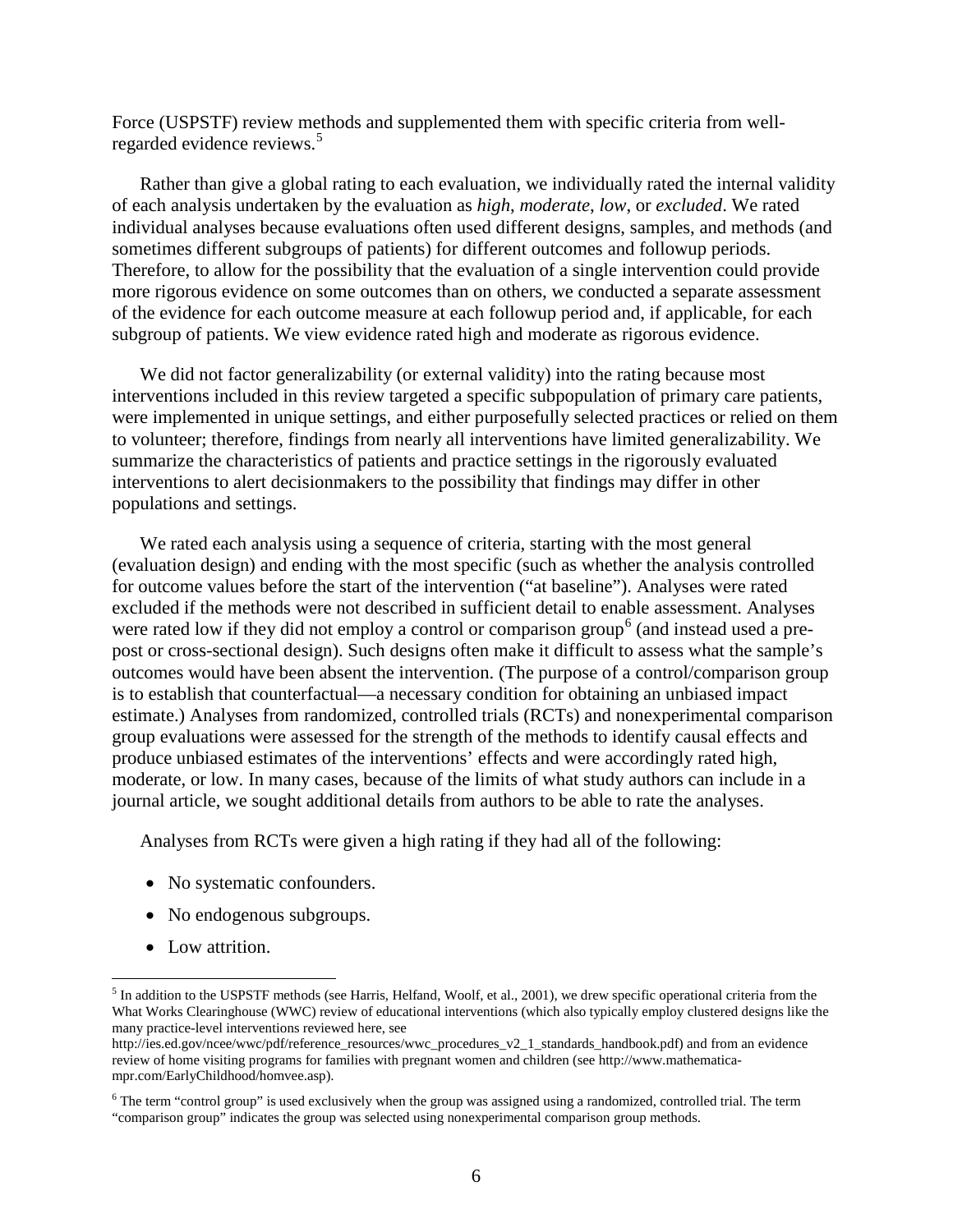• Adjustment for any statistically significant baseline differences in the outcome between the intervention and control groups.

Analyses from comparison group evaluations, and from RCTs with high attrition or with endogenous subgroups, were given a moderate rating if they had all of the following:

- No systematic confounders.
- Baseline equivalence of the outcome between the intervention and comparison groups.
- Adjustment for baseline outcomes.

Analyses from RCTs and comparison group evaluations were given a low rating if they did not meet the criteria for high and moderate ratings.

### **Synthesizing Evidence with a High or Moderate Rating**

Next, we synthesized findings from analyses rated high or moderate. We did not synthesize findings from analyses rated low because we believe that if these interventions were evaluated using better methods, the results might differ substantially. For example, results could change from suggesting an intervention did not work to suggesting it worked, or vice versa. Evaluations rated as low represent important efforts to build the evidence base and may provide important insights about how best to refine a specific intervention; however, their usefulness in determining the quantitative effectiveness of the model is limited.

We categorized findings from analyses rated high or moderate as being (1) statistically significant and favorable, (2) statistically significant and unfavorable, (3) inconclusive (that is, they fail to indicate whether or not the intervention worked) because they were not statistically significant, or (4) inconclusive because their statistical significance was uncertain due to lack of adjustment for clustering of patients within practices. While "inconclusive" may be a frustrating label for decisionmakers, it accurately reflects the lack of certainty about whether or not the intervention worked.

We consider findings that are not statistically significant to be inconclusive rather than evidence of no effects because we suspect that most evaluations had inadequate power to detect effects that might have existed. None of the rigorous evaluations of practice-level interventions were implemented in more than 11 practices. As discussed in another AHRQ white paper, *Building the Evidence Base for the Medical Home: What Sample and Sample Size Do Studies Need? (*Peikes, Dale, Lundquist, et al., 2011), assuming a moderate amount of clustering, an intervention that is tested in 20 intervention practices (with 20 control practices) and targets all patients would need to reduce costs by 45 percent or more (a very large effect) to have an 80 percent chance of detecting the effect. If cost were measured among the chronically ill, as many of these evaluations do, the intervention might still need to reduce costs by 20 percent or more for the evaluation to have an 80 percent chance of detecting it. These are large effects for an intervention to achieve, and an evaluation would need even larger sample sizes to detect smaller, more plausible effects.

We also viewed findings as inconclusive when evaluations of practice-level interventions did not correctly account for clustering of patients within practices, leaving their tests of statistical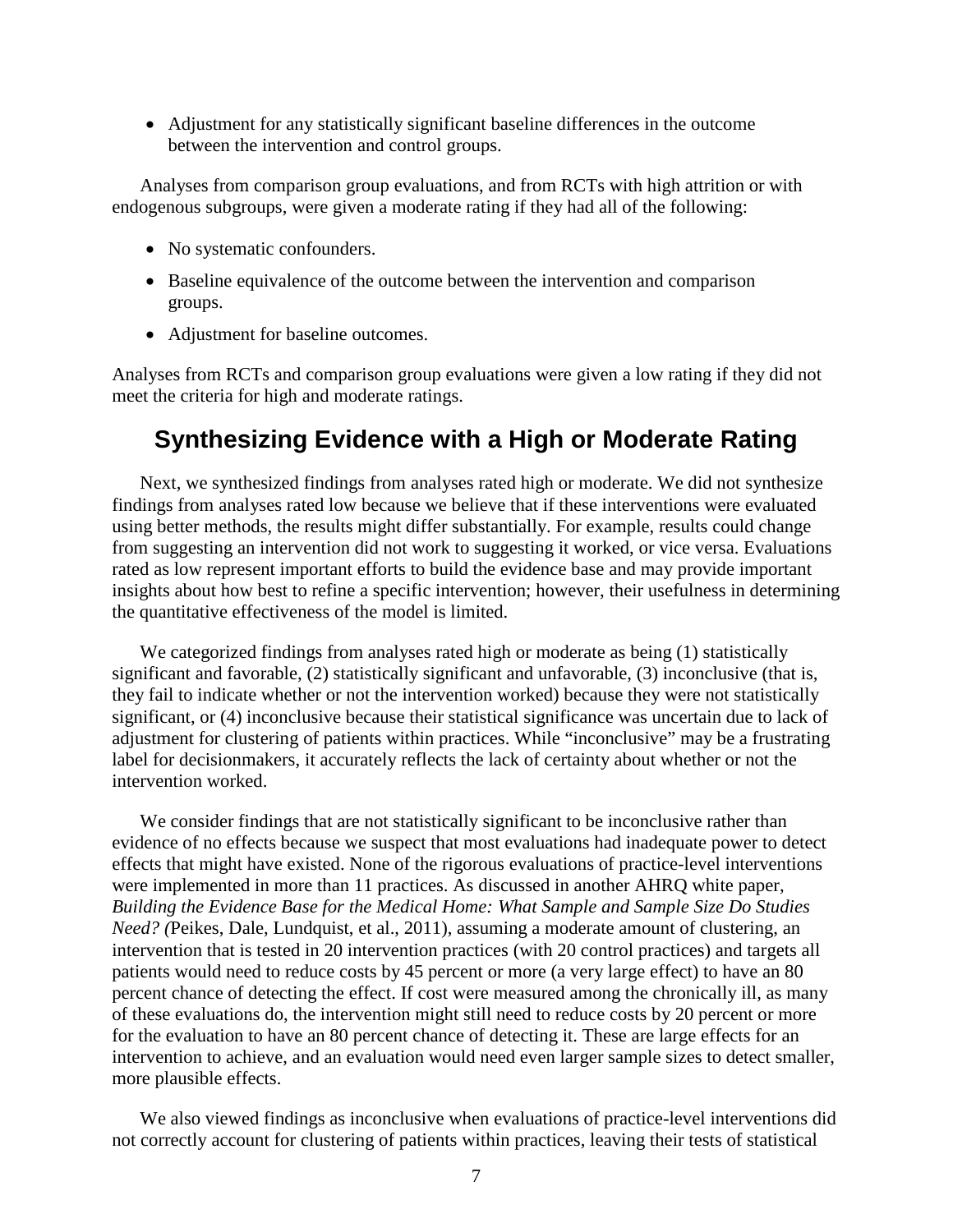significance inaccurate, and the significance of results uncertain. Peikes, Dale, Lundquist, et al. (2011) show that, if there is moderate clustering, statistical tests that ignore clustering have a false positive rate of 65 percent or more. Although we adjusted tests of statistical significance for clustering for cost and service use when possible, there was too little published information for us to make similar adjustments for other outcomes.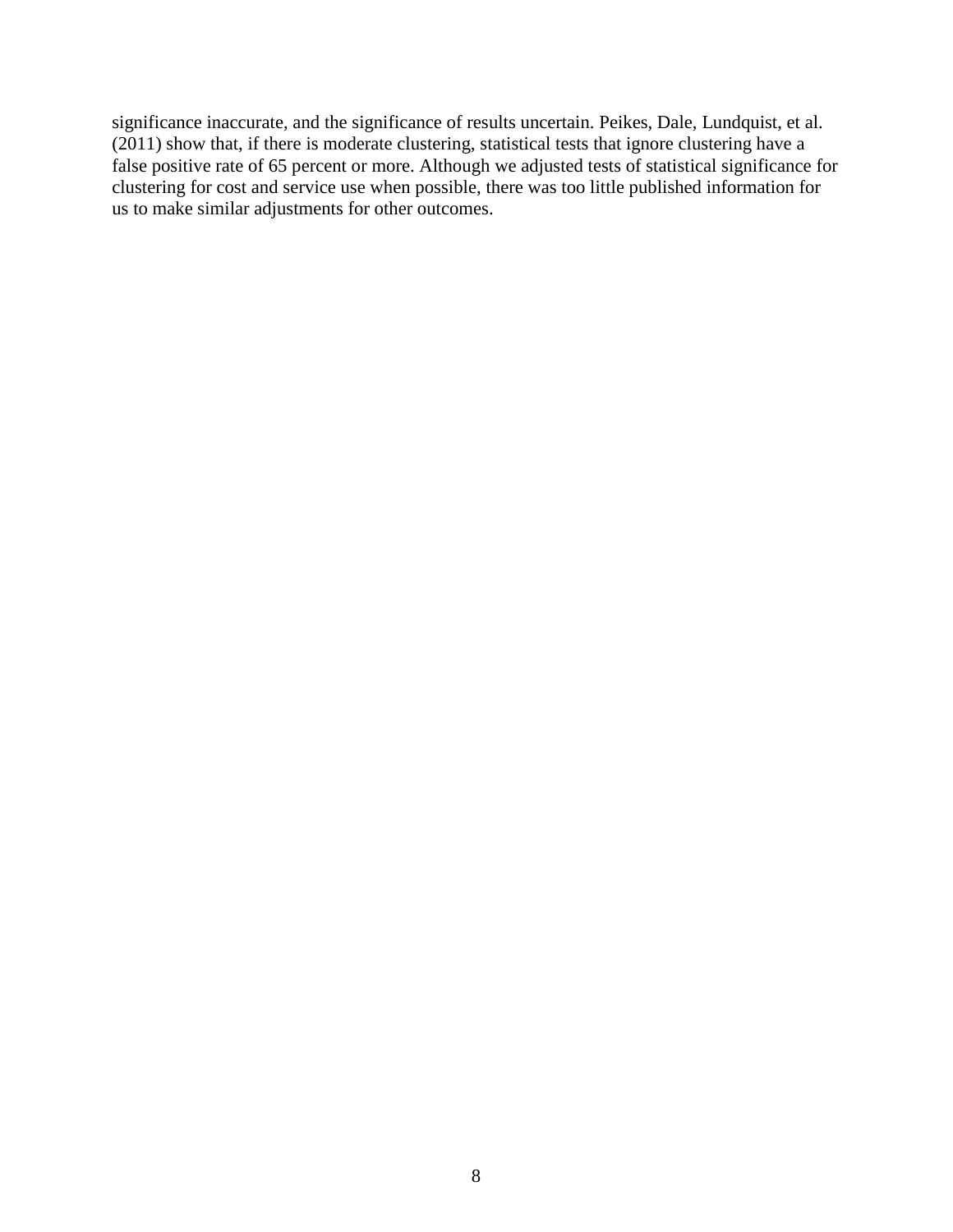## **Chapter 4. Results**

**Evaluations to date have assessed PCMH precursors.** The Joint Principles that first defined the PCMH were released in 2007, and it takes time to design an intervention, implement it, evaluate it, and publish findings. In other words, the modern PCMH is a very young model. As a result, we found that many of the 14 interventions included in the review were developed before the recent interest in the medical home. Most of them essentially tested the addition of a care manager operating within the primary care practice, rather than a fundamentally transformed practice (see Table 1). Most of these early interventions included each of the five AHRQ medical home principles, but they did so in a less integrated and comprehensive way than current demonstrations do and are therefore best viewed as precursors to the PCMH model.<sup>[7](#page-17-0)</sup> This reflects the rapidly evolving field and serves as a reminder that the evidence that is commonly cited on the PCMH is actually on precursors and needs to be interpreted in that context.

| <b>Intervention</b>                                                 | <b>Overview</b>                                                                                                                                                                                                                                                                                                                              | <b>Sources Cited</b>                                                                                                                                                  |
|---------------------------------------------------------------------|----------------------------------------------------------------------------------------------------------------------------------------------------------------------------------------------------------------------------------------------------------------------------------------------------------------------------------------------|-----------------------------------------------------------------------------------------------------------------------------------------------------------------------|
| Aetna's Embedded<br>Case Managers                                   | Nurse case managers are embedded in primary care<br>practices to help manage care for Medicare Advantage<br>members and collaborate with the clinical team.                                                                                                                                                                                  | Hostetter, 2010                                                                                                                                                       |
| Care Management Plus                                                | Nurse care managers supported by specialized health IT<br>tools are embedded within primary care clinics to<br>orchestrate care for chronically ill elderly patients.                                                                                                                                                                        | Agency for Healthcare<br>Research and Quality, 2010;<br>Dorr et al., 2008.                                                                                            |
| Community Care of<br>North Carolina                                 | Community-based care management provided through<br>networks of primary care physicians (PCPs), a hospital, the<br>Department of Social Services, and the health department.<br>Case managers from a nonprofit work with PCPs in the<br>network to coordinate care and undertake population health<br>management.                            | Domino et al., 2009; Lodh,<br>2005; Ricketts et al., 2004;<br>Steiner et al., 2008; Wilhide<br>and Henderson, 2006.                                                   |
| Geisinger Health<br>System ProvenHealth<br>Navigator                | Geisinger Health Plan embedded a nurse case manager for<br>every 900 Medicare Advantage patients in primary care<br>practices to identify high-risk patients, design patient-<br>centered care plans, provide care coordination and care<br>transition support, and monitor patients using patient-<br>accessible electronic health records. | Gilfillan, 2010; Graff, 2009;<br>Paulus, Davis, and Steele,<br>2008; Steele et al., 2010.                                                                             |
| Geriatric Resources for<br>Assessment and Care<br>of Elders (GRACE) | An advanced practice nurse and social worker assess low-<br>income seniors in the home, and develop and implement a<br>care plan with a geriatrics interdisciplinary team, in<br>collaboration with the patient's PCP.                                                                                                                       | Bielaszka-DuVernay, 2011;<br>Counsell et al., 2009;<br>Counsell et al., 2007;<br>Counsell et al., 2006.                                                               |
| Group Health<br>Cooperative Medical<br>Home                         | Group Health redesigned a clinic to be a PCMH by<br>changing staffing, scheduling, point-of-care, patient<br>outreach, health IT, and management; reducing caseloads;<br>increasing visit times; using team huddles; and rapid<br>process improvements.                                                                                      | Group Health News, 2010;<br>Reid et al., 2010; Reid et al.,<br>2009.                                                                                                  |
| <b>Guided Care</b>                                                  | Guided Care nurse embedded in the primary care practice<br>to provide assessments, care plans, monthly monitoring,<br>and transitional care to highest-risk Medicare patients.                                                                                                                                                               | Boult et al., 2011; Boyd et al.,<br>2010; Guided Care Web site,<br>2010; Leff et al., 2009;<br>Marsteller et al., 2010; Wolff<br>et al., 2009; Wolff et al.,<br>2010. |

#### **Table 1. Overview of the 12 interventions reviewed**

<span id="page-17-0"></span><sup>&</sup>lt;sup>7</sup> See Zutshi, Peikes, Smith et al. (2012) for a detailed categorization of the interventions using the AHRQ PCMH principles.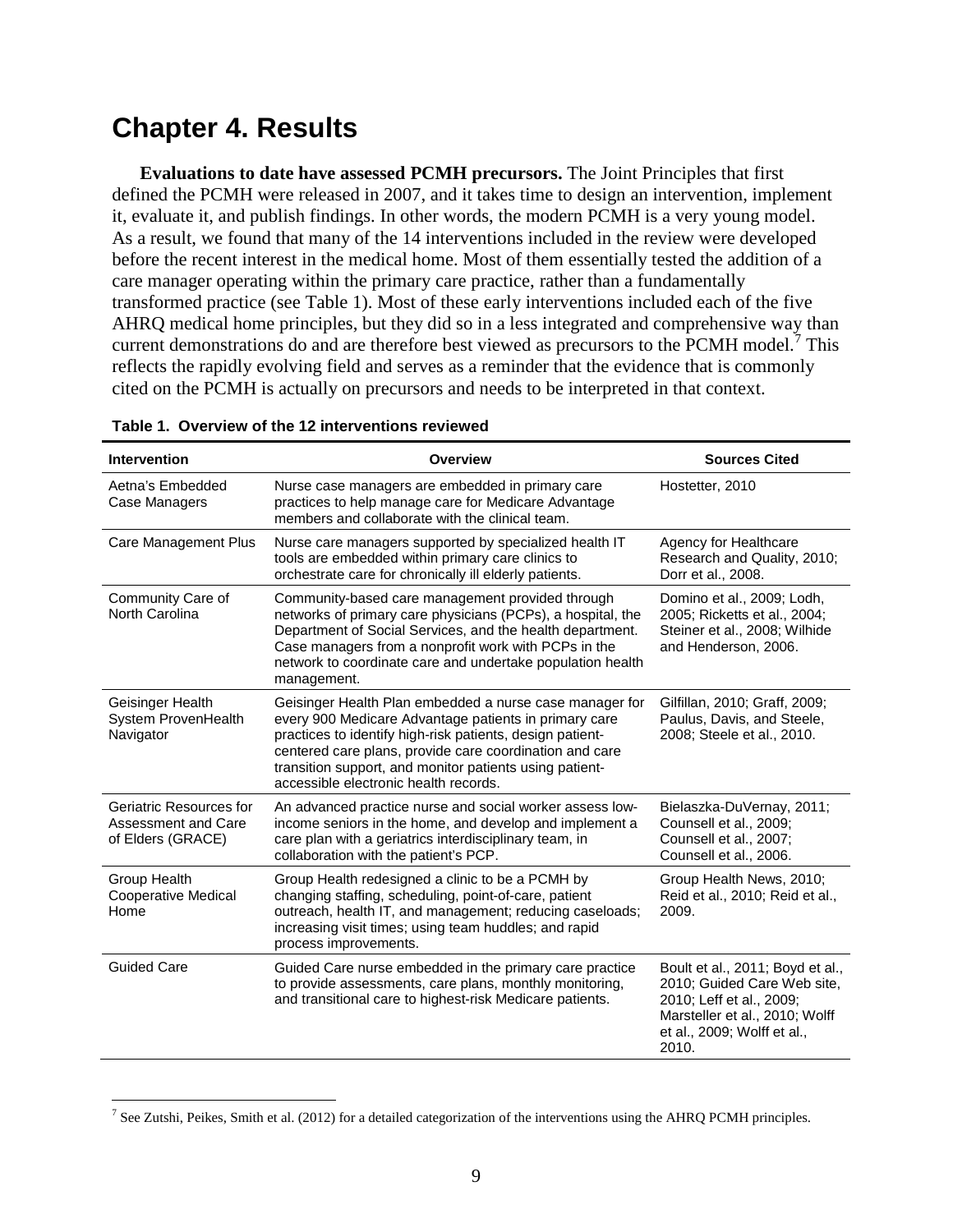#### **Table 1. Overview of the 12 interventions reviewed (continued)**

| <b>Intervention</b>                                                                                                       | <b>Overview</b>                                                                                                                                                                                                                                                                                                                                                                          | <b>Sources Cited</b>                                                                                                                                                                                        |
|---------------------------------------------------------------------------------------------------------------------------|------------------------------------------------------------------------------------------------------------------------------------------------------------------------------------------------------------------------------------------------------------------------------------------------------------------------------------------------------------------------------------------|-------------------------------------------------------------------------------------------------------------------------------------------------------------------------------------------------------------|
| Improving Mood-<br>Promoting Access to<br><b>Collaborative Treatment</b><br>for Late-Life Depression<br>(IMPACT)          | A depression clinical specialist care manager (a nurse or<br>psychologist) is embedded in the primary care practice to<br>provide depression care for elderly depressed patients in<br>coordination with the PCP, a consulting PCP, and a<br>psychiatrist.                                                                                                                               | Hunkeler et al., 2006;<br><b>IMPACT</b> Implementation<br>Center Web site, 2010;<br>Levine et al., 2005; Unützer<br>et al., 2001; Unützer et al.,<br>2002; Unützer et al., 2008.                            |
| Merit Health System<br>and Blue Cross Blue<br>Shield (BCBS) of North<br>Dakota Chronic Disease<br><b>Management Pilot</b> | BCBS embedded a chronic disease management nurse in<br>the clinic for patients with diabetes. The nurse assesses the<br>patients' knowledge of diabetes, sets goals for disease self-<br>management, establishes the need for in-person or<br>telephone followup, and refers patients to services.                                                                                       | Fields, Leshen, and Patel,<br>2010; McCarthy et al., 2008.                                                                                                                                                  |
| Pediatric Alliance for<br><b>Coordinated Care</b>                                                                         | A pediatric nurse practitioner from each practice allocates 8<br>hours per week to coordinate the care of children with<br>special health care needs and make expedited referrals to<br>specialists and hospitals; a local parent of a child with<br>special health care needs provides consultations to the<br>practice.                                                                | Palfrey et al., 2004; Silvia,<br>Sofis, and Palfrey, 2000.                                                                                                                                                  |
| Pennsylvania Chronic<br>Care Initiative                                                                                   | Integrates the chronic care model and the medical home<br>model for patients with diabetes and pediatric patients with<br>asthma and includes the following key components: patient-<br>centered care, teaching self-management of chronic<br>conditions, forming partnerships with community<br>organizations, financial incentives for providers, and making<br>data-driven decisions. | AcademyHealth State Health<br>Research and Policy Interest<br>Group, 2009; Chronic Care<br>Management,<br><b>Reimbursement and Cost</b><br>Reduction Commission,<br>2008; Houy, 2008;<br>Torregrossa, 2010. |
| <b>Veterans Affairs Team-</b><br>Managed Home-Based<br><b>Primary Care</b>                                                | Comprehensive and longitudinal primary care provided by<br>an interdisciplinary team that includes a home-based<br>primary care (HBPC) nurse in the homes of veterans with<br>complex, chronic, terminal, or disabling diseases.                                                                                                                                                         | Department of Veterans<br>Affairs, 2007; Hughes et al.,<br>2000.                                                                                                                                            |

**Several evaluations comprehensively assessed triple aim outcomes.** Among these early evaluations, 5 of the 14 were able to examine each of the triple aim outcomes (cost, quality, and patient experience). Understandably, only five evaluations examined patient experience, which may reflect the relatively high cost of collecting survey data or the fact that these models predated the current interest in the PCMH, which emphasizes patient-centeredness.

**Many evaluations did not use rigorous methods.** Six of the 14 evaluations met formal criteria for a high or moderate rating on at least one outcome. Among the evaluations that examined a given outcome, typically only a subset did so using rigorous methods (see Table 2). The lack of an appropriate comparison group was the most common reason for a low rating (see Tables 3.1 and 3.2). Appropriate comparison groups (that are similar to the intervention group in terms of baseline patient outcomes, as well as practice variables like the mix of patients, number of providers, and key infrastructure such as electronic health records) are important to establish the counterfactual.<sup>[8](#page-18-0)</sup> In general, an evaluation that compares patients in pioneering, highperforming practices that chose to participate in an intervention with patients in practices that had average performance prior to the intervention and have not chosen to change may artificially make the intervention look more effective than it truly is. Two evaluations were excluded from

<span id="page-18-0"></span><sup>&</sup>lt;sup>8</sup> Because most studies do not report all of this information, our formal rating criteria were more liberal: we assessed the comparability of intervention and comparison groups only on baseline values of the outcome.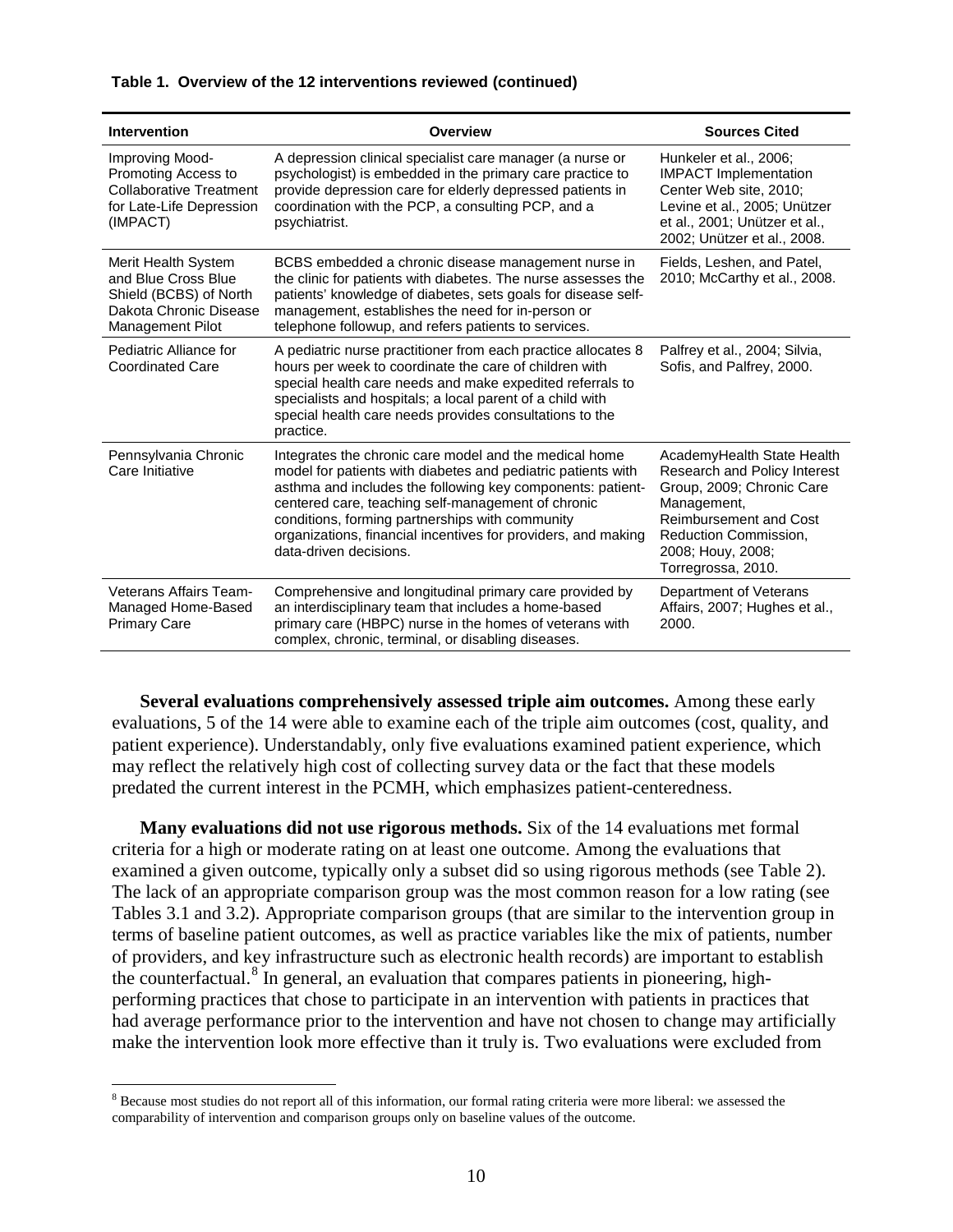the synthesis of evidence because they tested the intervention in a single intervention practice. While such a design can represent an important opportunity to pilot a new intervention and break ground toward a larger evaluation, it cannot distinguish the effects of the intervention from other characteristics of the particular practice that implemented it, thereby undermining the ability to attribute an observed effect to the intervention.

|                                                                                   | <b>Number of Evaluations That</b><br><b>Assessed the Outcome Using</b><br><b>Any Method</b> | <b>Number of Evaluations That</b><br><b>Assessed the Outcome Using</b><br><b>Rigorous Methods</b> |
|-----------------------------------------------------------------------------------|---------------------------------------------------------------------------------------------|---------------------------------------------------------------------------------------------------|
|                                                                                   |                                                                                             |                                                                                                   |
| <b>Quality Outcomes: Processes of Care</b>                                        | 7                                                                                           | 3                                                                                                 |
| <b>Quality Outcomes: Health Outcomes</b>                                          | 4                                                                                           | 3                                                                                                 |
| <b>Quality Outcomes: Mortality</b>                                                | $\overline{2}$                                                                              | $\overline{2}$                                                                                    |
|                                                                                   |                                                                                             |                                                                                                   |
| <b>Cost and Service Use Outcomes: Costs</b><br>(with or without the Intervention) | 11                                                                                          | 4                                                                                                 |
| <b>Cost and Service Use Outcomes:</b><br><b>Hospital Use</b>                      | 12                                                                                          | 5                                                                                                 |
| <b>Cost and Service Use Outcomes:</b><br><b>Emergency Department Use</b>          | 9                                                                                           | 3                                                                                                 |
|                                                                                   |                                                                                             |                                                                                                   |
| <b>Experience of Care Outcomes: Patient</b>                                       | 5                                                                                           | 3                                                                                                 |
| <b>Experience of Care Outcomes:</b><br>Caregiver                                  | 2                                                                                           | $\mathcal{P}$                                                                                     |
|                                                                                   |                                                                                             |                                                                                                   |
| <b>Health Care Professional Experience</b><br><b>Outcomes</b>                     | 5                                                                                           |                                                                                                   |

#### **Table 2. Number of evaluations that assessed each triple aim outcome and health care professional experience**

#### **Table 3.1. Evidence ratings by outcome: high or moderate**

| <b>Intervention</b>                                  | <b>Evaluation</b><br>Design   | <b>Evidence Rating: Outcome</b>                                                                            | <b>Primary Rationale</b>                                                                                                                    |
|------------------------------------------------------|-------------------------------|------------------------------------------------------------------------------------------------------------|---------------------------------------------------------------------------------------------------------------------------------------------|
| Care Management<br>Plus                              | Comparison<br>group<br>design | Moderate: Hospital use and<br>emergency department (ED) use,<br>process of care measures, and<br>mortality | Intervention and comparison groups<br>had equivalent outcomes at baseline<br>and the study controlled for baseline<br>values of the outcome |
| Geisinger Health<br>System ProvenHealth<br>Navigator | Comparison<br>group<br>design | <b>Moderate: Hospital Use</b>                                                                              | Intervention and comparison groups<br>had equivalent outcomes at baseline<br>and the study controlled for baseline<br>values of the outcome |
|                                                      |                               | Low: Costs                                                                                                 | Intervention and comparison groups<br>did not have equivalent values of the<br>outcome at baseline                                          |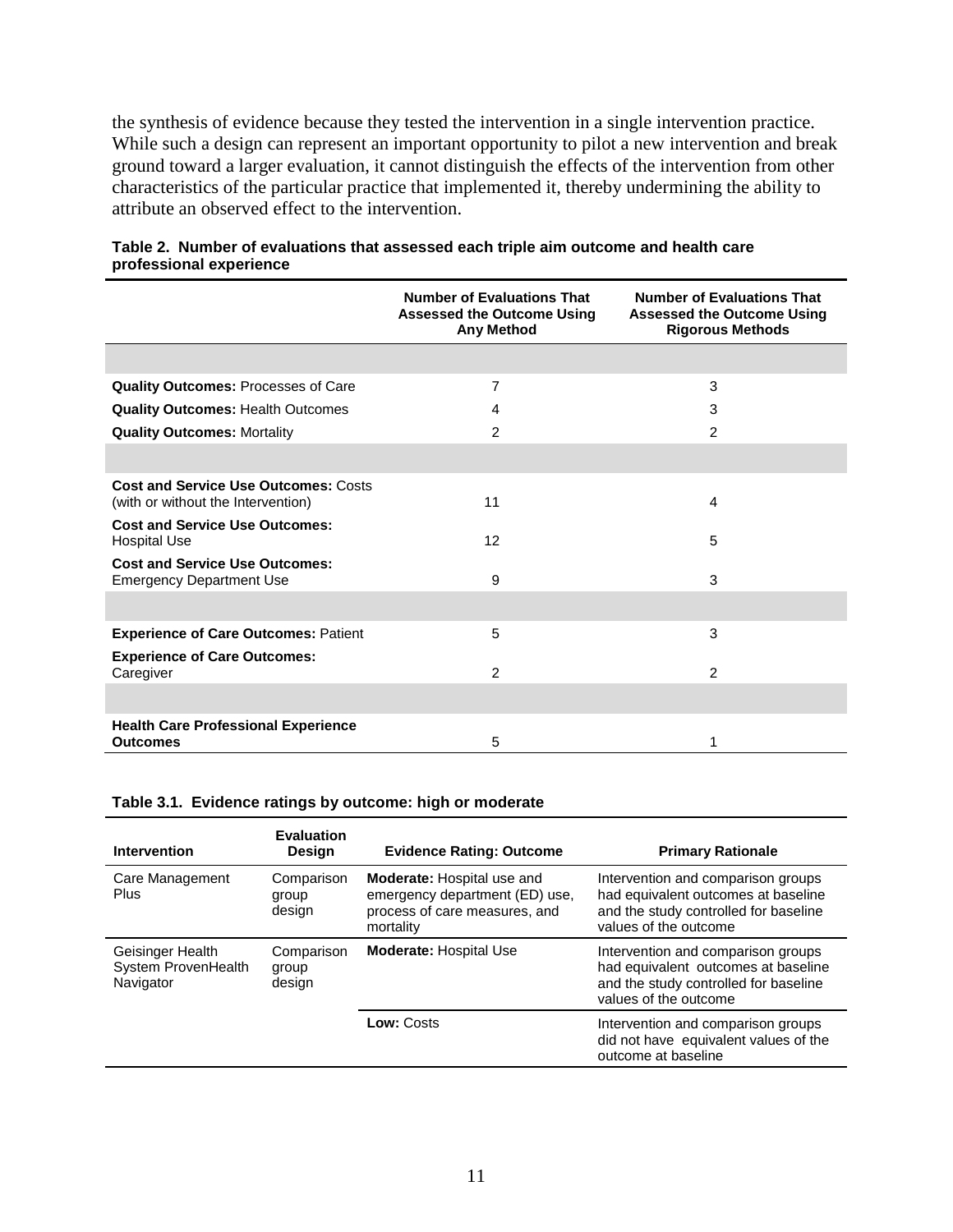| <b>Intervention</b>                                                                               | <b>Evaluation</b><br>Design | <b>Evidence Rating: Outcome</b>                                                                                                                | <b>Primary Rationale</b>                                                                                                                                                                                 |
|---------------------------------------------------------------------------------------------------|-----------------------------|------------------------------------------------------------------------------------------------------------------------------------------------|----------------------------------------------------------------------------------------------------------------------------------------------------------------------------------------------------------|
| <b>Geriatric Resources</b><br>for Assessment and<br>Care of Elders                                | Cluster<br>RCT <sup>a</sup> | High: Health outcomes; mortality;<br>costs, hospital use, and ED use;<br>18 of 19 process of care<br>measures                                  | RCT with low attrition at followup and<br>no reported statistically significant<br>baseline differences in the outcomes                                                                                  |
|                                                                                                   |                             | Low: 1 of 19 process of care<br>measures (followup primary care<br>visit occurred within 6 weeks of<br>hospital discharge)                     | Outcome based on an endogenous<br>subgroup (those with a hospitalization<br>in the first year of the intervention)                                                                                       |
|                                                                                                   |                             | Low: Health care professional<br>experience                                                                                                    | Study design prevents attribution of<br>changes in the outcome to the<br>intervention rather than other factors                                                                                          |
| <b>Guided Care</b>                                                                                | <b>Cluster RCT</b>          | High: Costs, hospital use, and ED<br>use; patient experience of care<br>outcomes; caregiver experience of<br>care outcomes                     | RCT with low attrition and no reported<br>statistically significant baseline<br>differences in the outcomes                                                                                              |
|                                                                                                   |                             | <b>Moderate: Health care</b><br>professional experience                                                                                        | RCT with high attrition (but<br>intervention and control group<br>samples at followup had equivalent<br>values of the outcome at baseline and<br>study controlled for baseline values of<br>the outcome) |
| Improving Mood-<br>Promoting Access to<br>Collaborative<br>Treatment for Late-<br>Life Depression | RCT <sup>b</sup>            | <b>High:</b> Health outcomes; process<br>of care outcomes; patient<br>experience of care at 3 and 12<br>months; costs                          | RCT with low attrition and no reported<br>statistically significant baseline<br>differences in the outcomes                                                                                              |
|                                                                                                   |                             | Low: Patient experience of care<br>at 18 and 24 months                                                                                         | Outcome based on endogenous<br>subgroup (those reporting depression<br>care in the past 6 months)                                                                                                        |
|                                                                                                   |                             | Low: Health care professional<br>experience                                                                                                    | Study design prevents attribution of<br>changes in the outcome to the<br>intervention rather than other factors                                                                                          |
| <b>Veterans Affairs</b><br>Team-Managed<br>Home-Based Primary<br>Care                             | <b>RCT</b>                  | High: Hospital use; costs; for<br>subgroup of nonterminally ill<br>patients-health outcomes and<br>patient and caregiver experience<br>of care | RCT with low attrition and no reported<br>statistically significant baseline<br>differences in the outcomes                                                                                              |
|                                                                                                   |                             | Low: For subgroup of terminally ill<br>patients-patient and caregiver<br>health outcomes; patient and<br>caregiver experience of care          | RCT with high attrition among<br>terminally ill patients; study does not<br>report if the intervention and control<br>group samples at followup had<br>equivalent outcomes at baseline                   |

#### **Table 3.1. Evidence ratings by outcome: high or moderate (continued)**

Note: The attrition criterion for RCTs accounts for both overall attrition and differential attrition between the intervention and control groups.

<sup>a</sup>The main study design was a cluster randomized controlled trial, but health care professional experience was examined only for intervention group providers using a cross-sectional study.

<sup>b</sup>The main study design was a randomized controlled trial, but health care professional experience was examined only for intervention group providers using a pre-post study.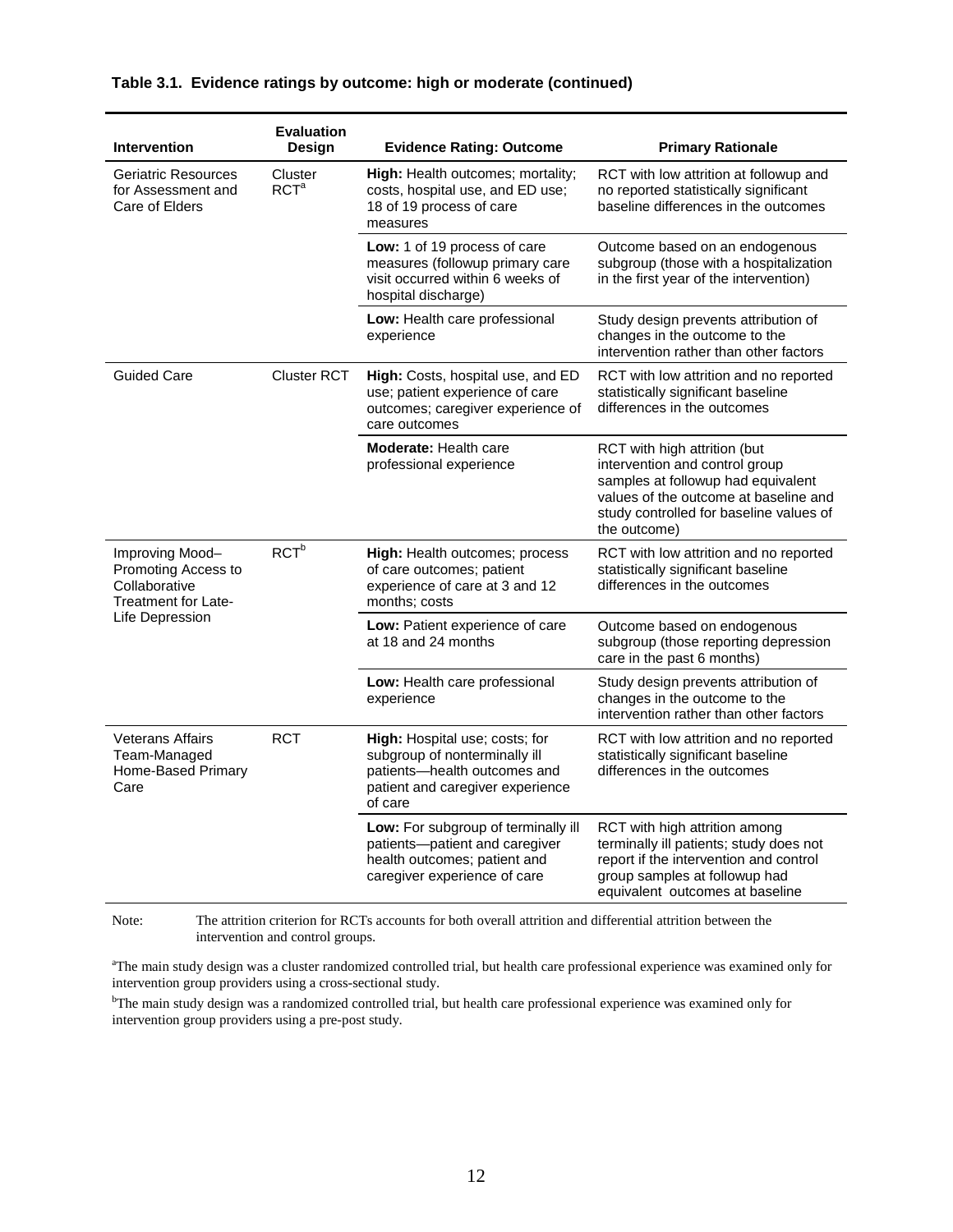| <b>Intervention</b>                                                             | <b>Evaluation</b><br><b>Design</b> | <b>Evidence Rating: Outcome</b>                                                                                                 | <b>Primary Rationale</b>                                                                                        |
|---------------------------------------------------------------------------------|------------------------------------|---------------------------------------------------------------------------------------------------------------------------------|-----------------------------------------------------------------------------------------------------------------|
| Aetna's Embedded<br>Case Managers                                               | Unknown                            | <b>Excluded:</b> Hospital use; process<br>of care; health care professional<br>experience                                       | Limited information on design and<br>analysis reported                                                          |
| Community Care of<br>North Carolina<br>(Evaluation 1, Domino<br>et al., 2009)   | Comparison<br>group<br>design      | Low: Costs, hospital use, and ED<br>use                                                                                         | Intervention and comparison groups<br>did not have equivalent outcomes at<br>baseline                           |
| Community Care of<br>North Carolina<br>(Evaluation 2, Ricketts<br>et al., 2004) | Comparison<br>group<br>design      | Low: Costs, hospital use, and, ED<br>use                                                                                        | Study did not report if the intervention<br>and comparison groups had<br>equivalent outcomes at baseline        |
| Community Care of<br>North Carolina<br>(Evaluation 3, Lodh,<br>2005)            | Unknown                            | <b>Excluded: Costs</b>                                                                                                          | Limited information on design and<br>analysis reported                                                          |
| Group Health<br>Cooperative Medical<br>Home                                     | Comparison<br>group<br>design      | Low: Costs, hospital use, and ED<br>use; process of care; patient<br>experience of care; health care<br>professional experience | Systematic confounding due to<br>implementation in only one clinic                                              |
| Merit Health System<br>and Blue Cross Blue<br>Shield of North Dakota            | Comparison<br>group<br>design      | Low: Costs, hospital use, and ED<br>use; process of care                                                                        | Systematic confounding due to<br>implementation in only one clinic                                              |
| Pediatric Alliance for<br><b>Coordinated Care</b>                               | Pre-post<br>design                 | Low: Hospital use and ED use;<br>patient experience of care                                                                     | Study design prevents attribution of<br>changes in the outcome to the<br>intervention rather than other factors |
| Pennsylvania Chronic<br>Care Initiative                                         | Pre-post<br>design                 | Low: Costs, hospital use, and ED<br>use; health outcomes; process of<br>care                                                    | Study design prevents attribution of<br>changes in the outcome to the<br>intervention rather than other factors |

**The rigorous evidence on the effectiveness of PCMH precursors contains some favorable results for all triple aim outcomes, some unfavorable results on costs, and many inconclusive results for all outcomes.** Table 4 presents a snapshot of the evidence, and Appendix Table 1 provides more detail. For each outcome, the interventions, target populations, implementation settings, and outcome measures varied widely, which precluded a meta-analysis. Below, we summarize the rigorous evidence on each outcome.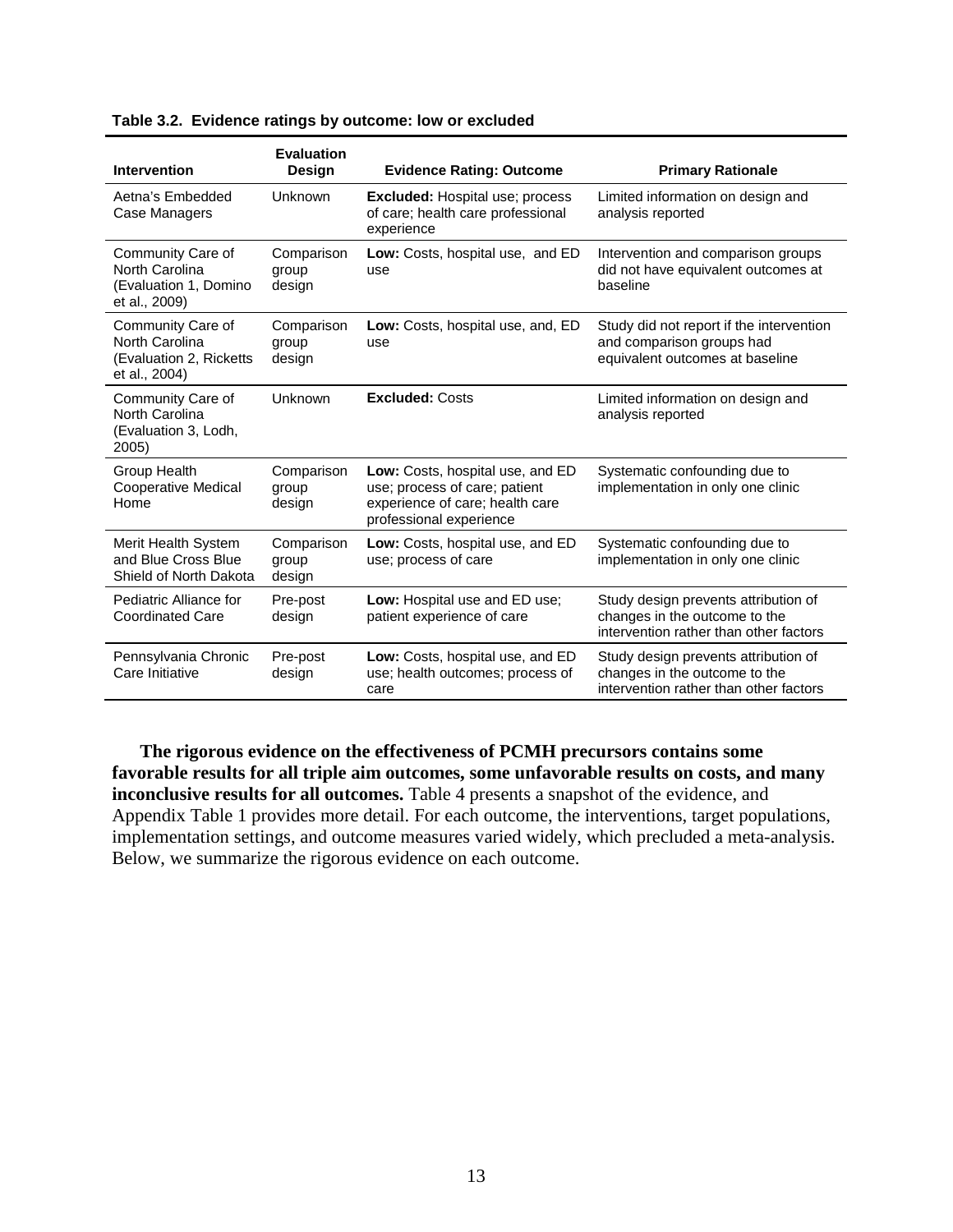### **Table 4. Snapshot of findings from rigorous evaluations**

|                                                                                                                                       | <b>Statistically</b><br>Significant<br><b>Favorable</b> | <b>Statistically</b><br>Significant<br><b>Unfavorable</b> | Inconclusive:<br><b>Not Statistically</b><br>Significant | Inconclusive:<br><b>Uncertain Statistical</b><br><b>Significance</b> |
|---------------------------------------------------------------------------------------------------------------------------------------|---------------------------------------------------------|-----------------------------------------------------------|----------------------------------------------------------|----------------------------------------------------------------------|
|                                                                                                                                       |                                                         |                                                           |                                                          |                                                                      |
| <b>Processes of Care Interventions:</b><br>Geriatric Resources for Assessment<br>and Care of Elders                                   |                                                         |                                                           | Yes                                                      | Yes                                                                  |
| <b>Processes of Care Interventions:</b><br>Care Management Plus                                                                       |                                                         |                                                           | Yes                                                      | Yes                                                                  |
| <b>Processes of Care Interventions:</b><br>Improving Mood-Promoting Access<br>to Collaborative Treatment for Late-<br>Life Depression | Yes                                                     |                                                           | Yes                                                      |                                                                      |
|                                                                                                                                       |                                                         |                                                           |                                                          |                                                                      |
| <b>Health Outcomes Interventions:</b><br>Geriatric Resources for Assessment<br>and Care of Elders                                     | Yes                                                     |                                                           | Yes                                                      |                                                                      |
| <b>Health Outcomes Interventions:</b><br>Improving Mood-Promoting Access<br>to Collaborative Treatment for Late-<br>Life Depression   | Yes                                                     |                                                           | <b>Yes</b>                                               |                                                                      |
| <b>Health Outcomes Interventions:</b><br>Veterans Affairs Team-Managed<br>Home-Based Primary Care                                     |                                                         | <b>Yes</b>                                                | Yes                                                      |                                                                      |
|                                                                                                                                       |                                                         |                                                           |                                                          |                                                                      |
| <b>Mortality Interventions: Care</b><br><b>Management Plus</b>                                                                        |                                                         |                                                           | Yes                                                      | <b>Yes</b>                                                           |
| <b>Mortality Interventions: Geriatric</b><br>Resources for Assessment and Care<br>of Elders                                           |                                                         |                                                           | <b>Yes</b>                                               |                                                                      |
|                                                                                                                                       |                                                         |                                                           |                                                          |                                                                      |
| <b>Cost Interventions: Geriatric</b><br>Resources for Assessment and Care<br>of Elders                                                | Yes                                                     | Yes                                                       | Yes                                                      |                                                                      |
| <b>Cost Interventions: Guided Care</b>                                                                                                |                                                         |                                                           | Yes                                                      |                                                                      |
| <b>Cost Interventions: Improving</b><br>Mood-Promoting Access to<br>Collaborative Treatment for Late-Life<br>Depression               |                                                         |                                                           | <b>Yes</b>                                               |                                                                      |
| <b>Cost Interventions: Veterans Affairs</b><br>Team-Managed Home-Based<br><b>Primary Care</b>                                         |                                                         | <b>Yes</b>                                                |                                                          |                                                                      |
|                                                                                                                                       |                                                         |                                                           |                                                          |                                                                      |
| <b>Hospital Use Interventions: Care</b><br><b>Management Plus</b>                                                                     |                                                         |                                                           | <b>Yes</b>                                               | Yes                                                                  |
| <b>Hospital Use Interventions:</b><br>Geisinger Health System<br>ProvenHealth Navigator                                               | Yes                                                     |                                                           |                                                          |                                                                      |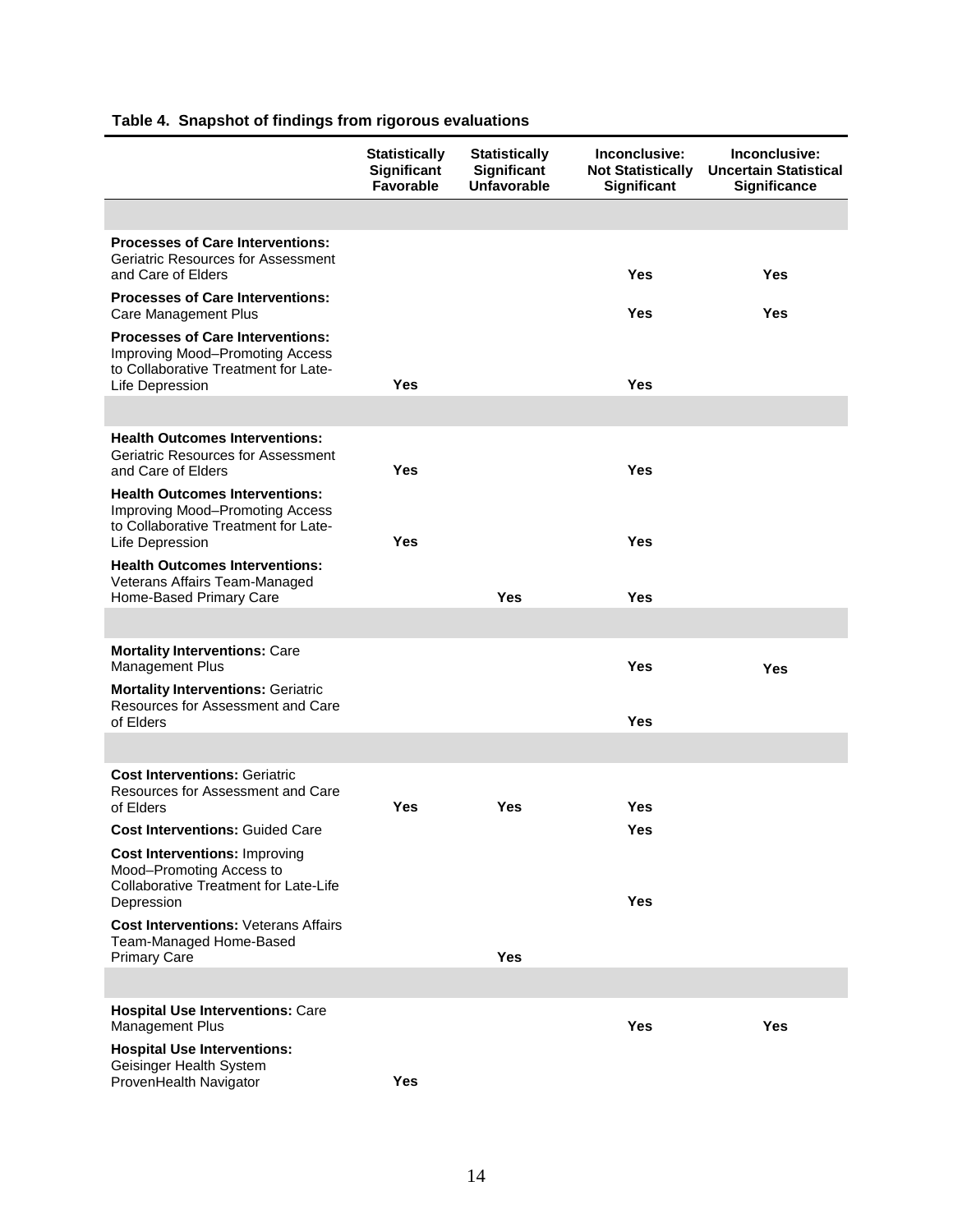### **Table 4. Snapshot of findings from rigorous evaluations (continued)**

|                                                                                                                                        | <b>Statistically</b><br>Significant<br>Favorable | <b>Statistically</b><br>Significant<br><b>Unfavorable</b> | Inconclusive:<br><b>Not Statistically</b><br>Significant | Inconclusive:<br><b>Uncertain Statistical</b><br><b>Significance</b> |
|----------------------------------------------------------------------------------------------------------------------------------------|--------------------------------------------------|-----------------------------------------------------------|----------------------------------------------------------|----------------------------------------------------------------------|
| <b>Hospital Use Interventions:</b><br><b>Geriatric Resources for Assessment</b><br>and Care of Elders                                  | <b>Yes</b>                                       |                                                           | <b>Yes</b>                                               |                                                                      |
| <b>Hospital Use Interventions: Guided</b><br>Care                                                                                      |                                                  |                                                           | Yes                                                      |                                                                      |
| <b>Hospital Use Interventions:</b><br>Veterans Affairs Team-Managed<br>Home-Based Primary Care                                         | <b>Yes</b>                                       |                                                           | <b>Yes</b>                                               |                                                                      |
|                                                                                                                                        |                                                  |                                                           |                                                          |                                                                      |
| <b>Emergency Department Use</b><br><b>Interventions: Care Management</b><br>Plus                                                       |                                                  |                                                           | <b>Yes</b>                                               | <b>Yes</b>                                                           |
| <b>Emergency Department Use</b><br><b>Interventions: Geriatric Resources</b><br>for Assessment and Care of Elders                      | Yes                                              |                                                           | Yes                                                      |                                                                      |
| <b>Emergency Department Use</b><br><b>Interventions: Guided Care</b>                                                                   |                                                  |                                                           | Yes                                                      |                                                                      |
|                                                                                                                                        |                                                  |                                                           |                                                          |                                                                      |
| <b>Patient Experience Interventions:</b><br><b>Guided Care</b>                                                                         |                                                  |                                                           | Yes                                                      | <b>Yes</b>                                                           |
| <b>Patient Experience Interventions:</b><br>Improving Mood-Promoting Access<br>to Collaborative Treatment for Late-<br>Life Depression | <b>Yes</b>                                       |                                                           |                                                          |                                                                      |
| <b>Patient Experience Interventions:</b><br>Veterans Affairs Team-Managed<br>Home-Based Primary Care                                   | <b>Yes</b>                                       |                                                           | <b>Yes</b>                                               |                                                                      |
|                                                                                                                                        |                                                  |                                                           |                                                          |                                                                      |
| <b>Caregiver Experience</b><br><b>Interventions: Guided Care</b>                                                                       |                                                  |                                                           | <b>Yes</b>                                               | <b>Yes</b>                                                           |
| <b>Caregiver Experience</b><br><b>Interventions: Veterans Affairs</b><br>Team-Managed Home-Based                                       |                                                  |                                                           |                                                          |                                                                      |
| <b>Primary Care</b>                                                                                                                    | Yes                                              |                                                           | Yes                                                      |                                                                      |
|                                                                                                                                        |                                                  |                                                           |                                                          |                                                                      |
| <b>Health Care Professional</b><br><b>Experience Interventions: Guided</b><br>Care                                                     |                                                  |                                                           | Yes                                                      | <b>Yes</b>                                                           |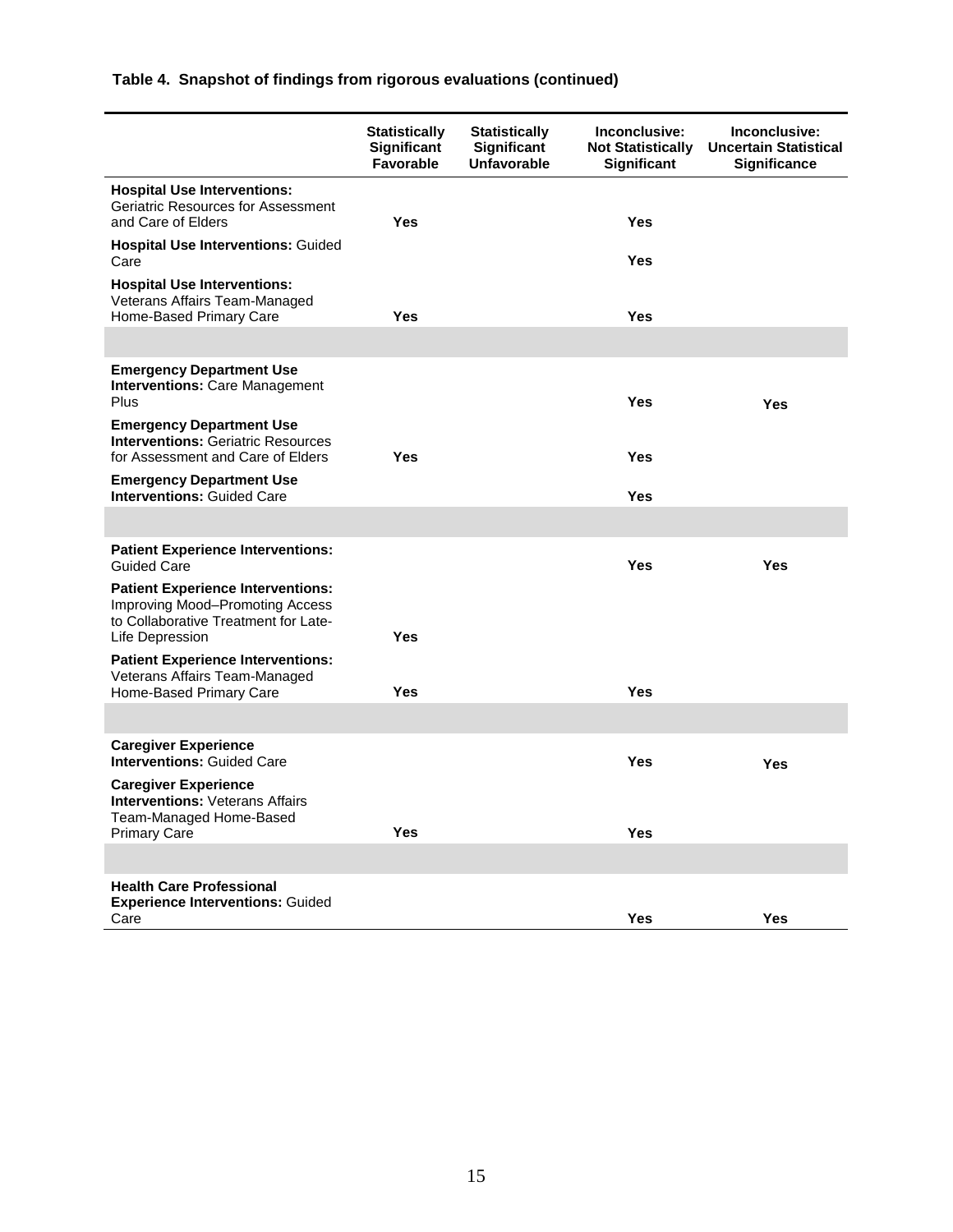## **Improving the Quality of Care**

- **Processes of care.** Evaluations of three interventions (Improving Mood–Promoting Access to Collaborative Treatment for Late-Life Depression [IMPACT], Geriatric Resources for Assessment and Care of Elders [GRACE], and Care Management Plus [CMP]) provided rigorous evidence. Of these three, only the evaluation of IMPACT found favorable effects. The evaluations of GRACE and CMP did not adjust statistical significance for clustering, so their findings are inconclusive.
- **Health outcomes.** Two of the three rigorous evaluations of functional status and other health outcomes (IMPACT, GRACE, and Veterans Affairs Team-Managed Home-Based Primary Care [VA TM/HBPC]) found that the interventions made some improvements. The evaluation of IMPACT reported the strongest evidence of these effects, and the evaluation of GRACE found favorable effects on some of these measures. The evaluation of VA TM/HBPC is inconclusive because the results were not statistically significant.
- **Mortality.** While mortality effects would not be expected in the general patient population over short followups, they are theoretically possible in the high-risk patients served by some of these interventions. The results from the GRACE and CMP evaluations, which examined mortality among their target populations of highrisk Medicare patients, were not statistically significant and are therefore inconclusive.

## **Reducing the Costs of Care**

- **Costs (including intervention costs).** The evaluation of GRACE was the only one of four rigorous evaluations to find any evidence of savings, and these were limited to the evaluation's high-risk subgroup of Medicare patients in the post-intervention year. The 23 percent savings were enough to offset cost increases for patients who were not high risk, leaving the intervention cost neutral that year. However, GRACE increased total costs (by 28 percent and 14 percent) for its full sample of patients during both years of the intervention. Similarly, the VA TM/HBPC intervention increased total costs by 12 percent during its one year of operation. The other two interventions, Guided Care and IMPACT, both reported lower costs, but the results were not statistically significant and are therefore considered to be inconclusive.
- **Hospital use.** One of the five rigorous evaluations of hospital use found that the intervention reduced the number of hospitalizations by 18 percent for all patients (GHS ProvenHealth Navigator, which served Medicare Advantage patients). In addition, GRACE and VA TM/HBPC had some favorable effects on the number of hospitalizations for high-risk subgroups of their enrollees. GRACE reduced hospitalizations by 40 percent and 44 percent in the second and third years, but results were not statistically significant in the first year. Similarly, VA TM/HBPC reduced readmissions by 22 percent in the first 6 months, although the reduction was not sustained through the rest of the year, as the results were no longer statistically significant over 12 months. In contrast, the findings on Guided Care and CMP are inconclusive. Guided Care did not have a statistically significant effect on the number of hospitalizations over the first 8 or 20 months. In the case of CMP, results among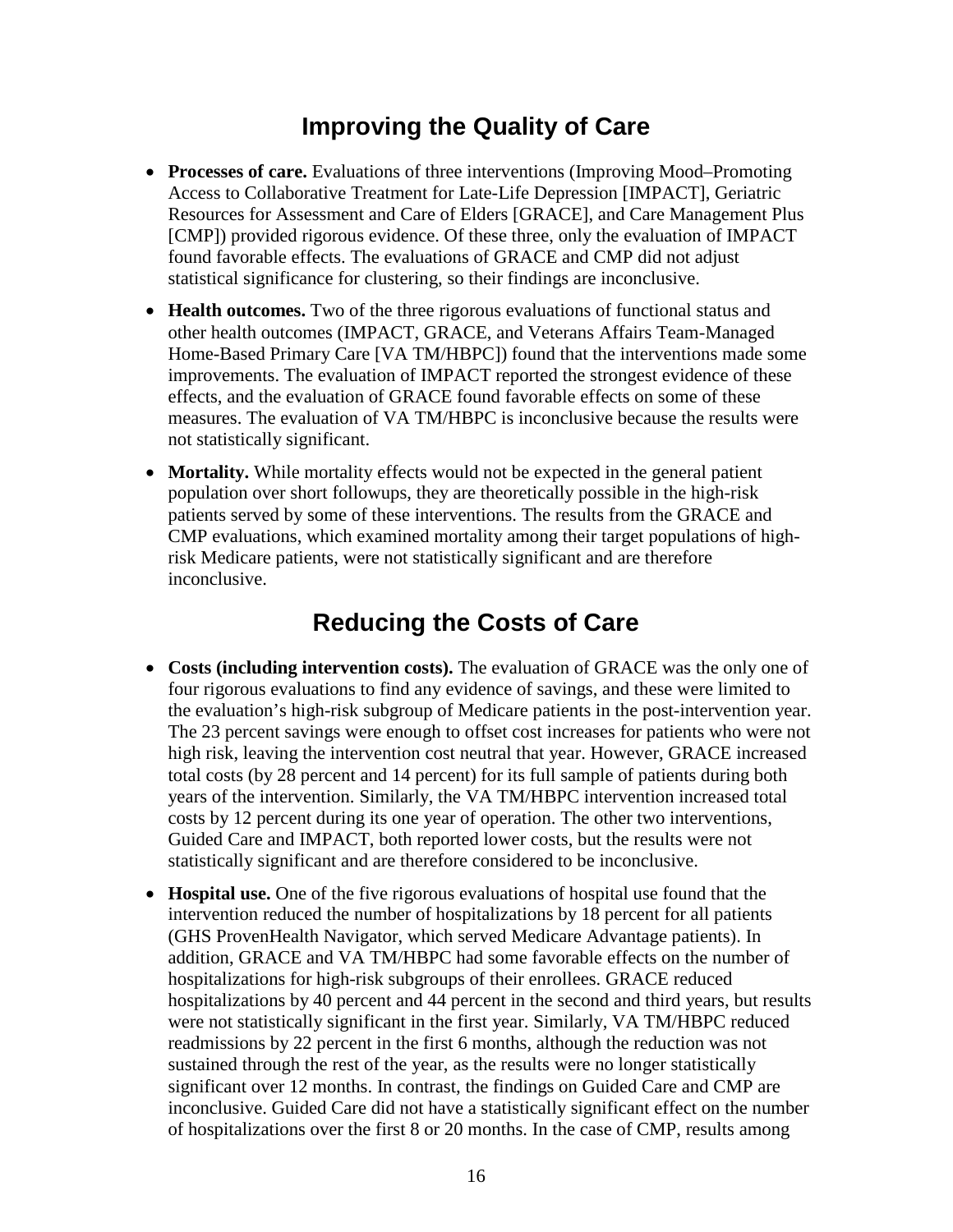all patients and the subgroup without diabetes were not statistically significant, and results among the subgroup with diabetes had uncertain statistical significance due to lack of adjustment for clustering, rendering all these findings inconclusive.

• **Emergency Department (ED) use.** The evaluation of GRACE is the only one of three rigorous evaluations of ED use to find some favorable effects; the intervention reduced the number of ED visits by 24 percent among its target population of Medicare patients in the second year, driven by reductions of 35 percent among the high-risk Medicare patients. However, results from GRACE are inconclusive in the first year, because they were not statistically significant. Similarly, evidence on Guided Care, where results were not statistically significant, and CMP, where results were either not statistically significant or had not been adjusted for clustering, is inconclusive.

## **Improving the Experience of Care**

• **Patient and caregiver experience.** Two of the three rigorous evaluations of patient experience (VA TM/HBPC and IMPACT) found a preponderance of favorable effects. The third evaluation (Guided Care) did not adjust statistical significance for clustering so its findings are inconclusive.

The evaluation of VA TM/HBPC found favorable effects on some measures of caregiver experience. However, results for other measures are inconclusive, as are the results for Guided Care, because they were either not statistically significant or had uncertain statistical significance due to a lack of adjustment for clustering.

## **Improving Professional Experience**

• **Health care professional experience.** The lone evaluation to provide rigorous evidence on professional experience (Guided Care) is inconclusive because results either were not statistically significant or had uncertain statistical significance due to lack of adjustment for clustering.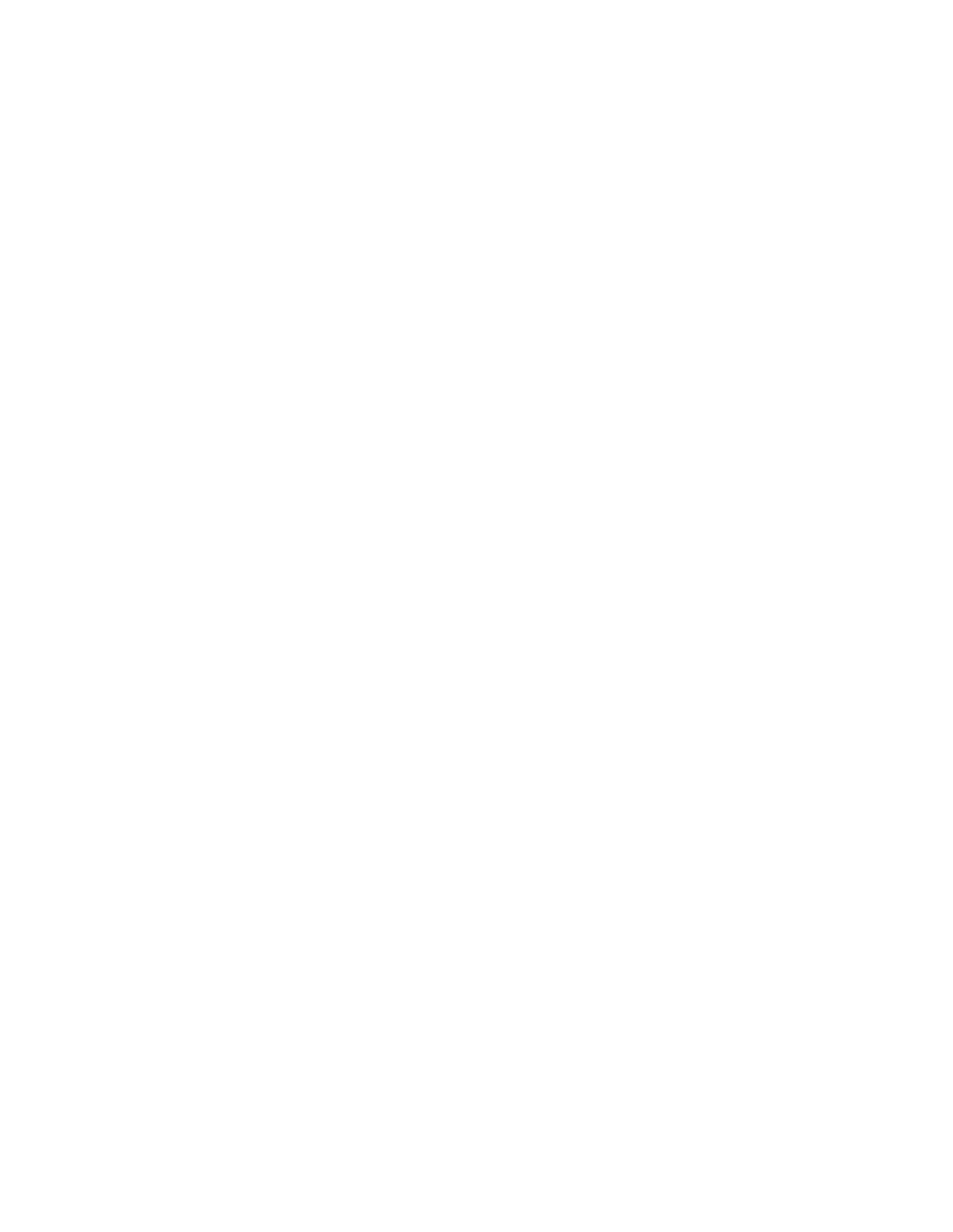## **Chapter 5. Placing the Findings in Context**

**The findings are less favorable than most prior reviews.** We found some promising results across all three triple aim outcomes; however, the majority of findings were inconclusive. The conclusions we draw are consistent with those of Friedberg, Lai, and Hussey, et al. (2009), who described the evidence in favor of the medical home as "scant." Our conclusions are more tentative than those of Homer et al. (2008); Fields, Leshen, and Patel (2010); and Grumbach and Grundy (2010), who claimed overwhelming evidence in support of the medical home. We conclude that more work, including additional well-designed, well-implemented evaluations of the full PCMH model, is needed to guide decisions regarding this young and rapidly evolving model.

**Findings from the rigorous evaluations reflect unique contexts and populations.** These findings from the rigorous evaluations were not based on the average patient population in U.S. primary care practices. All were tested in practices that were part of larger delivery systems and targeted patients who were older and sicker than average (see Tables 5.1 and 5.2). As a caveat, we expect it will be harder to generate effects of the same size among healthier patients, who do not use many services.

**The improvements in cost and service use may have been concentrated among the sickest patients.** Two of the six rigorous evaluations examined outcomes for different subgroups of patients among their target population of older or sicker patients.<sup>[9](#page-27-0)</sup> The evaluation of GRACE reported that, even among its low-income, elderly patients, improvements were concentrated among the sickest patients. The evaluation of the VA TM/HBPC intervention found favorable effects among severely disabled patients but not among other high-risk patients; it is unclear whether this reflects lack of power to detect effects (due to small samples), lack of long enough followup periods for effects to emerge, or a true lack of effects.

These results, while limited, raise the question of whether conducting separate analyses on sicker patients could be a useful approach for future evaluations. The highest-risk patients present providers with more opportunities to take action to reduce service use and costs in the relatively short followup periods observed, because a medical home intervention is likely to reduce hospitalizations more for patients who are frequently hospitalized. In addition, there is better power to detect effects among the highest-risk patients than among all patients, reducing the likelihood of missing important beneficial effects (Peikes, Dale, Lundquist, et al., 2011). This does not imply that the PCMH should be targeted only to patients with complex medical needs. The PCMH is a whole-practice-level intervention and is expected to improve care for all. It is critical not to confuse the goal and purpose of the intervention with suggestions for refining evaluations.

<span id="page-27-0"></span> $9^9$  CMP did so, too, but results are inconclusive due to the lack of adjustment for clustering.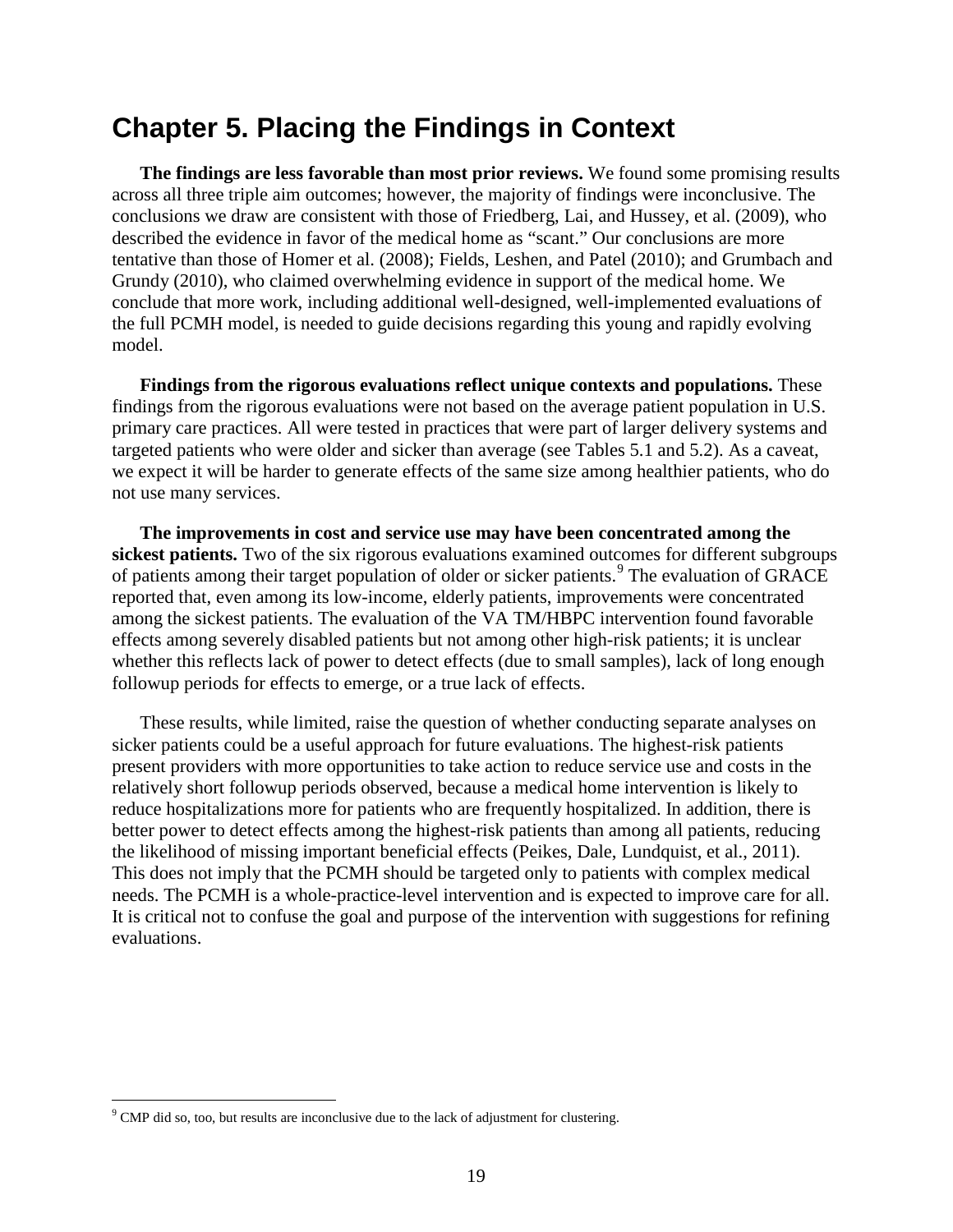| Intervention                                                                                 | <b>Target Population</b>                                                                                                                                          | All<br><b>Patients</b> | Limited<br>to<br><b>Includes Medicare</b><br><b>Patients</b><br>Only | Limited<br>to Patients<br>with<br><b>Chronic</b><br><b>Physical</b><br>or Mental<br><b>Illness</b> | <b>Includes</b><br><b>Patients with</b><br><b>Both Fee-for-</b><br>Service and<br><b>Managed</b><br><b>Insurance</b><br>Coverage |
|----------------------------------------------------------------------------------------------|-------------------------------------------------------------------------------------------------------------------------------------------------------------------|------------------------|----------------------------------------------------------------------|----------------------------------------------------------------------------------------------------|----------------------------------------------------------------------------------------------------------------------------------|
| Care Management Plus                                                                         | Medicare fee-for-service patients<br>age 65 or older with complex<br>chronic care needs identified by<br>the primary care physician                               |                        | <b>Yes</b>                                                           | Yes                                                                                                |                                                                                                                                  |
| Geisinger Health System<br>(GHS) ProvenHealth<br>Navigator                                   | Medicare Advantage (MA)<br>enrollees in the Geisinger Health<br>Plan                                                                                              |                        | <b>Yes</b>                                                           |                                                                                                    |                                                                                                                                  |
| Geriatric Resources for<br>Assessment and Care of<br>Elders                                  | Medicare patients with income<br>less than 200% of the Federal<br>poverty level; 43% consent rate                                                                 |                        | <b>Yes</b>                                                           |                                                                                                    | <b>Yes</b>                                                                                                                       |
| <b>Guided Care</b>                                                                           | Roughly 25% of a practice's<br>sickest aged Medicare patients;<br>38% consent rate                                                                                |                        | <b>Yes</b>                                                           | Yes                                                                                                | Yes                                                                                                                              |
| Improving Mood-Promoting<br>Access to Collaborative<br>Treatment for Late-Life<br>Depression | Socioeconomically diverse sample<br>of patients $\geq 60$ years with major<br>depression and/or dysthymia                                                         |                        |                                                                      | Yes                                                                                                | <b>Yes</b>                                                                                                                       |
| Veterans Affairs Team-<br>Managed Home-Based<br><b>Primary Care</b>                          | Veterans with 2 or more limitations<br>in activities of daily living or a<br>prognosis of terminal illness or<br>homebound with CHF or COPD;<br>89% consent rate. |                        |                                                                      | Yes                                                                                                | Yes                                                                                                                              |

### **Table 5.1. Overview of the target populations, among interventions with rigorous evidence**

### **Table 5.2. Overview of the practice settings, among interventions with rigorous evidence**

| <b>Intervention</b>                                                | <b>Practice Setting</b>                                                                                                                                                            | Limited<br>to Larger<br><b>Delivery</b><br><b>Systems</b> | Number of<br><b>Practices</b> | <b>Use Electronic</b><br><b>Health</b><br><b>Records</b> |
|--------------------------------------------------------------------|------------------------------------------------------------------------------------------------------------------------------------------------------------------------------------|-----------------------------------------------------------|-------------------------------|----------------------------------------------------------|
| Care Management Plus                                               | Moderate-sized primary care clinics (4<br>family medicine and 3 internal medicine<br>practices) in a large, integrated delivery<br>system (IDS) in Utah                            | Yes                                                       | 7                             | <b>Yes</b>                                               |
| Geisinger Health System<br>(GHS) ProvenHealth<br>Navigator         | GHS practices in rural central Pennsylvania<br>in a large IDS                                                                                                                      | <b>Yes</b>                                                | 11                            | <b>Yes</b>                                               |
| Geriatric Resources for<br>Assessment and Care of<br><b>Elders</b> | Primary care physicians in community-<br>based health centers in urban area of<br>Indiana in an IDS                                                                                | Yes                                                       | 6                             | Yes                                                      |
| <b>Guided Care</b>                                                 | Primary care teams ("pods" of 2 to 5<br>physicians), including 18 physicians from<br>practices in 3 larger delivery systems in<br>Baltimore/ Washington, DC, metropolitan<br>areas | Yes                                                       | 8                             | Yes                                                      |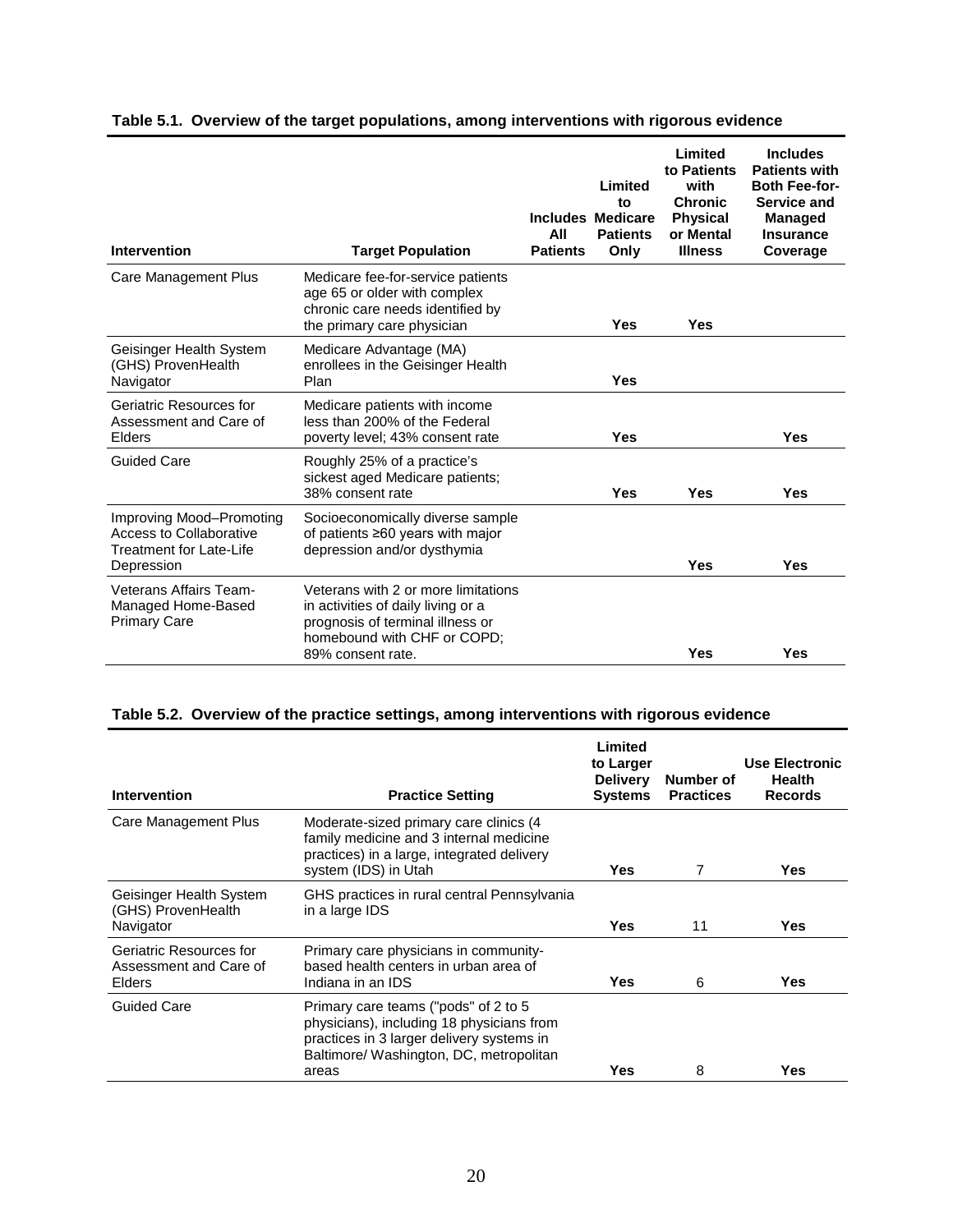| <b>Intervention</b>                                                                          | <b>Practice Setting</b>                                                                                                                                    | Limited<br>to Larger<br><b>Delivery</b><br><b>Systems</b> | Number of<br><b>Practices</b> | <b>Use Electronic</b><br>Health<br><b>Records</b> |
|----------------------------------------------------------------------------------------------|------------------------------------------------------------------------------------------------------------------------------------------------------------|-----------------------------------------------------------|-------------------------------|---------------------------------------------------|
| Improving Mood-Promoting<br>Access to Collaborative<br>Treatment for Late-Life<br>Depression | Primary care providers in primary care<br>clinics operating in IDSs (mostly academic<br>medical centers) within 8 health care<br>organizations in 5 States | <b>Yes</b>                                                | 18                            |                                                   |
| Veterans Affairs Team-<br>Managed Home-Based<br><b>Primary Care</b>                          | VA medical centers with HBPC programs                                                                                                                      | <b>Yes</b>                                                | 16                            |                                                   |

#### **Table 5.2. Overview of the practice settings, among interventions with rigorous evidence (continued)**

**Findings from more complete medical home interventions in other settings will likely differ.** The findings on effectiveness will differ if the full medical home model is implemented, and is done so with different practices, markets, and patients. For example, implementing the PCMH model in certain markets or delivery settings where there is overuse of care could produce different results than in areas where there is underuse of care. Similarly, modifications of the interventions might alter outcomes. For example, it is possible that adding certain components of the medical home such as health information technology (IT) and stronger financial incentives to practices could improve outcomes. In addition, program designers may be able to identify areas to increase efficiency to achieve cost neutrality or generate savings. For example, although this information was not provided in reports of these evaluations, a careful review of which team members can provide which parts of interventions, and deploying them accordingly, could lower the costs of providing care.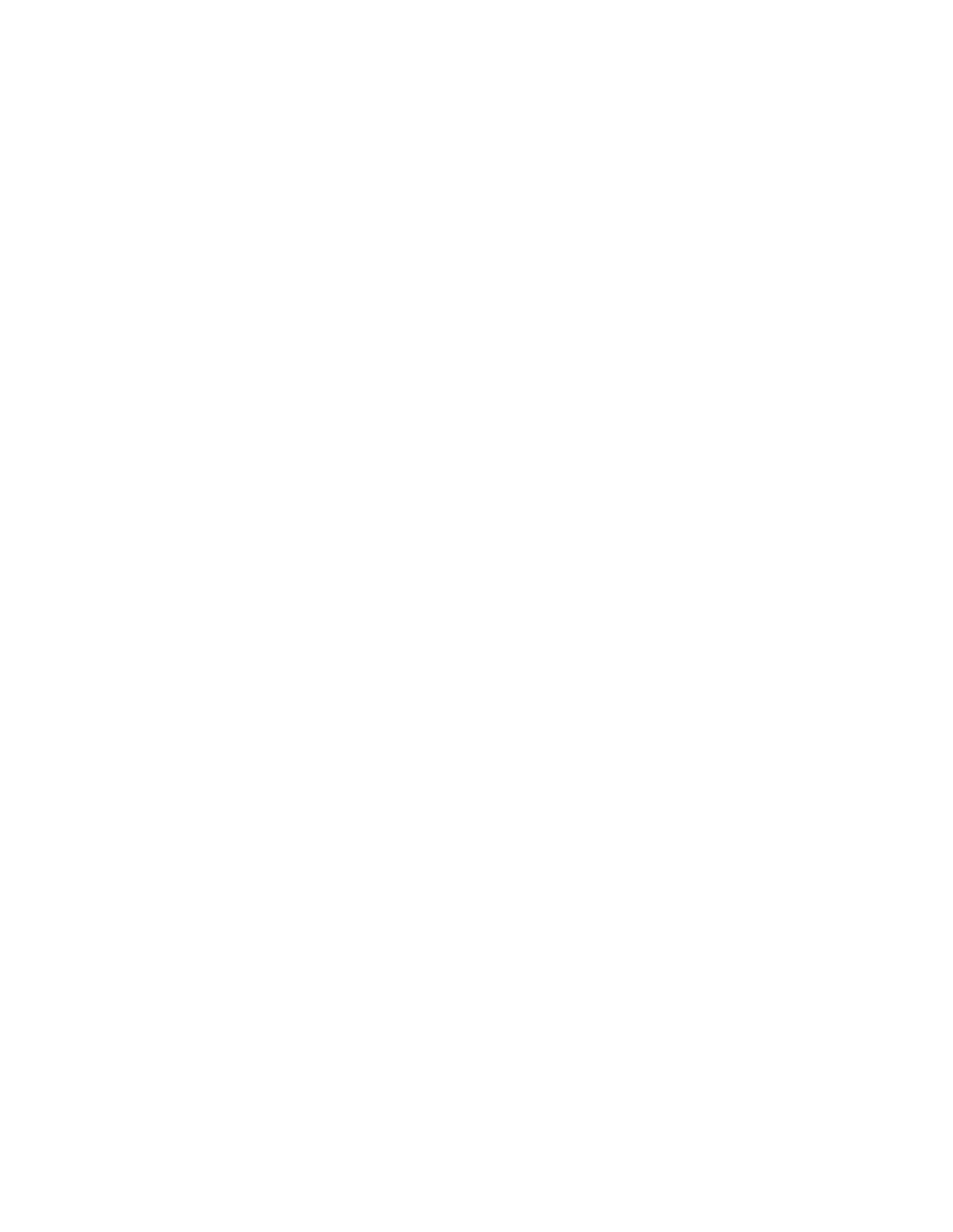## **Chapter 6. Guidance to Improve the Future Evidence Base**

This review highlights opportunities to identify effective ways to improve primary care by improving the evidence base on the PCMH. There is a large risk that research currently under way on PCMH interventions (not reviewed here) will fail to support decisionmakers' information needs. A recent survey of 26 medical home pilots under way in 18 States concluded that only 40 percent of them had well-developed evaluation plans. Among those with plans, only about 40 percent planned to use a comparison group design, with the remainder planning to use pre-post designs (Bitton, Martin, and Landon, 2010), which typically provide weak evidence.

The challenges to conducting strong evaluations are not unique to the PCMH. The GAO in 2011 criticized evaluations of 127 diverse health care interventions for having weak evaluation designs and limited generalizability, and not reporting on the outcomes of interest (in their case, quality and cost) (U.S. Government Accountability Office, 2011). Below we describe a number of steps that can be taken to improve the evidence base. Some of these are specific to the PCMH field, and others are general best practices for conducting rigorous health service evaluations:

- **Use strong evaluation designs and methods.** Current and future evaluators of PCMH interventions have an opportunity to fill knowledge gaps and contribute to the ongoing learning on PCMH effectiveness. Weak designs and analytical methods severely limit the potential of a strong intervention to produce rigorous evidence for decisionmakers. One challenge for a good evaluation of the medical home is to make sure the practices and patients in the intervention and comparison groups are comparable prior to the medical home startup. Otherwise it is difficult to distinguish effects that are due to the medical home model from pre-existing differences between the intervention and comparison practices and patients. Evaluations should also use rigorous analytical methods, including adjusting analyses for clustering of patients within practices (see Peikes, Dale, Lundquist, et al., 2011).
- **Conduct comprehensive implementation studies.** We found that most evaluations did not report how the intervention was implemented. While undertaking an implementation evaluation requires additional expertise and resources, it adds tremendous value in identifying barriers and facilitators to improving outcomes, how findings might generalize to other contexts, and ways to refine the model. Implementation evaluations can provide powerful insights on their own, as well as when combined with quantitative outcome studies (a mixed-methods approach).<sup>[10](#page-31-0)</sup>
- **Test the model in an adequate number of practices and measure different outcomes for different subgroups of patients.** Because the PCMH is a practicelevel intervention, it must be tested in a large number of practices or the evaluation is likely to lack the statistical power to identify effects even when they exist. As discussed in the methods section, measuring cost and service use among sicker patients permits detection of smaller effects than among all patients. In contrast, measures of quality of care and patient and provider experience typically take on a

<span id="page-31-0"></span> $10$  Creswell, Klassen, and Clark, et al. (2011) provide useful guidance on mixed methods. Crabtree, Chase, Wise, et al. (2011) emphasize the necessity of a mixed-methods approach when evaluating the PCMH model.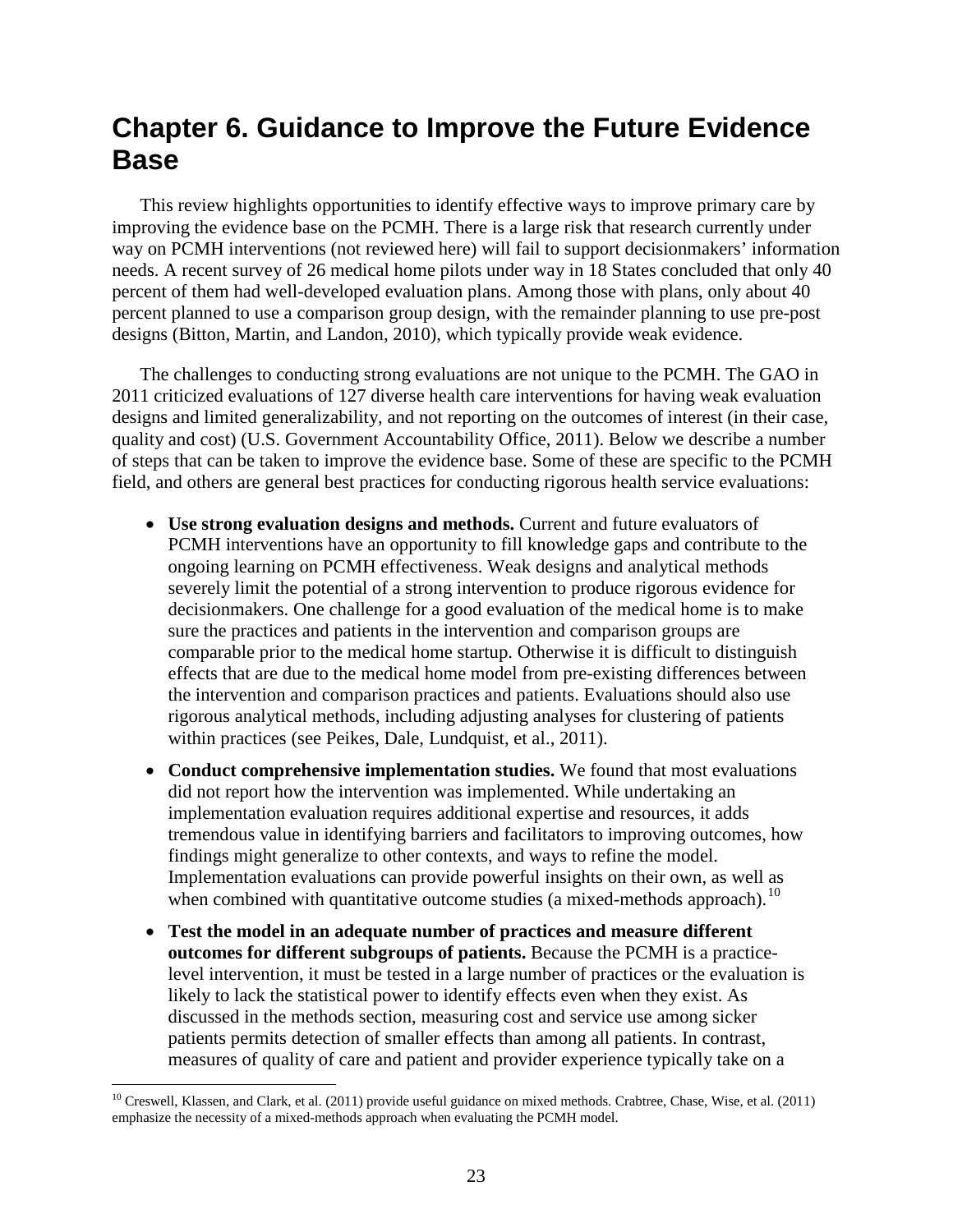small number of values resulting in less variation; therefore, effects on these outcomes can more easily be detected among all patients (Peikes, Dale, Lundquist, et al., 2011).

- **Follow outcomes for longer periods of time.** Evaluations examined outcomes for 1 to 3 years, with most following patients for 2 years. While most decisionmakers are eager to obtain results, given the dramatic changes many practices need to undergo to become medical homes, a short followup period might provide an overly pessimistic view of the medical home by capturing the negative effects of disruptive transformation. Consistent with this possibility, GRACE substantially *increased* costs by 28 percent early in the evaluation, but became cost neutral a year after the intervention ended. However, the VA TM/HBPC evaluation found that short-term favorable effects on readmissions dissipated over time. Evaluation designs should also explicitly consider the periods of time needed to observe the effects of complex interventions on health care processes and subsequently on different health outcomes; information from early evaluations may be useful in modeling time paths of effects on different outcomes.
- **Improve reporting and documentation.** Many evaluations were not documented well enough to assess the strength of their methods. To allow objective assessment of the evidence, evaluation results—even preliminary results or results from pilot studies—should be accompanied by a detailed description of the methods used.
- **Independently evaluate the models to ensure objectivity.** Many evaluations were conducted by intervention developers. While developers have deep knowledge of their initiatives and commitment to learning about them, independent evaluations may provide more credible evidence. At a minimum, peer review of evaluations conducted by developers would build a better evidence base.
- **Test the model in typical practices and among typical patients.** All six interventions with rigorous evidence were tested exclusively in practices in larger delivery systems, which had some degree of integration across providers. Therefore, these results may not apply to independent practices. Ideally, future research would test the PCMH model with practices that are representative of the Nation's primary care landscape. In terms of patients, all six interventions were tested on patients that were older or sicker than average. Also, while testing effects for specific patients is appropriate for evaluating specific research questions, as a practice-level intervention, the PCMH must be implemented in practices serving more diverse populations. Decisionmakers still require evidence of effectiveness for the general patient population.
- **Examine a core set of outcome measures and develop standardized measures of PCMH components.** Estimating effects on a standard list of outcome measures would enable a meta-analysis of findings across different interventions. Such an analysis can dramatically improve the power to detect effects compared to individual evaluations, which are often underpowered. The body of evidence would also be improved if researchers use detailed, standardized measures of PCMH components and processes (Crabtree, Chase, Wise, et al., 2011). Such measures would enable meta-analyses to discern which interventions are most effective in which settings and why. The Commonwealth Fund (2011) has convened a collaborative for medical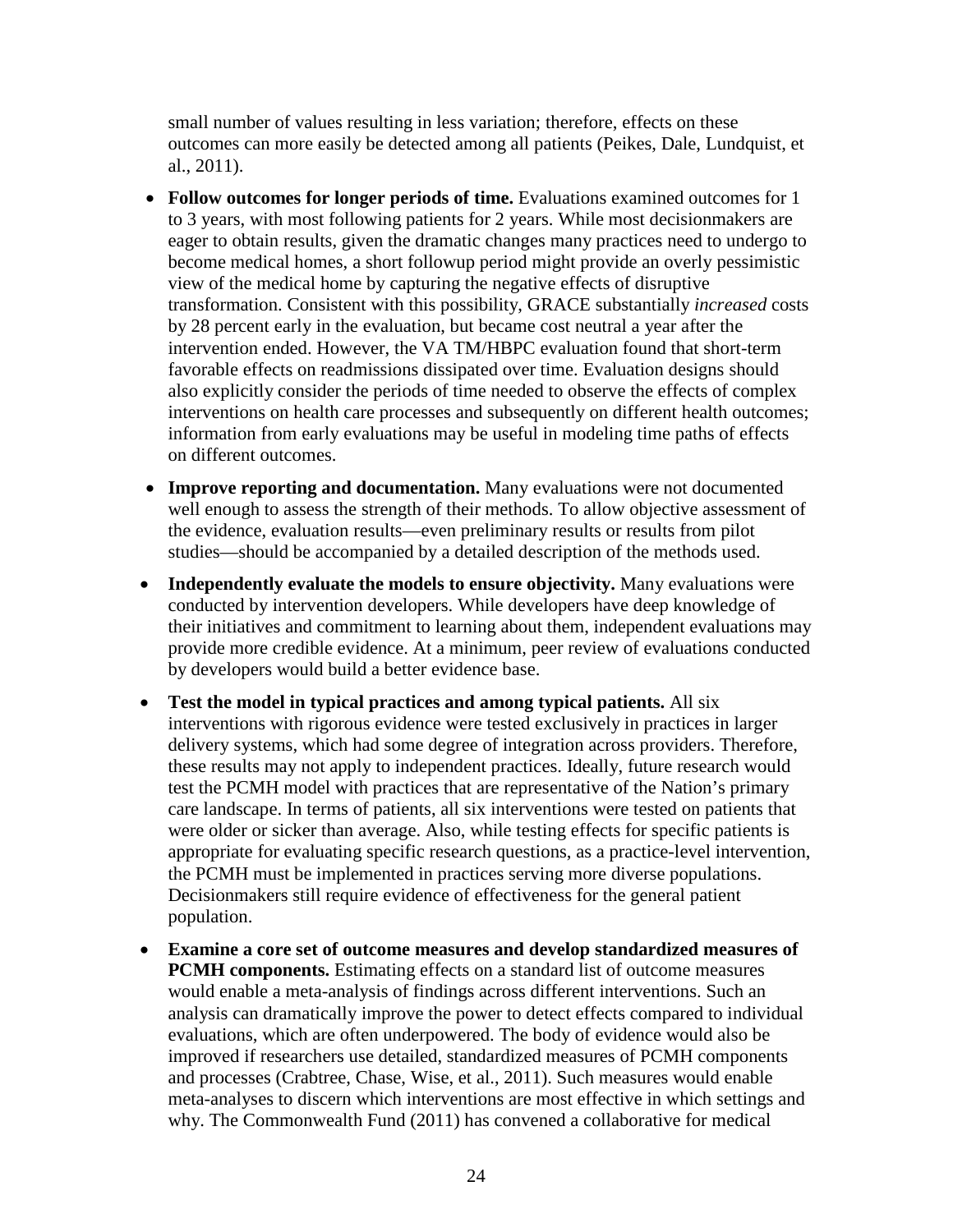home evaluators to support this type of uniform research infrastructure, and will make the results available in the coming months.

- **Measure effects on all triple aim outcomes and health care professional experience.** The PCMH model grew out of the need to improve quality and experience while reducing costs. It is critical that evaluations examine all these outcomes if they are to provide comprehensive information to decisionmakers. Improving one type of outcome may not warrant model adoption if it comes at the expense of deterioration in other outcomes. Examining the full range of outcomes might require addressing a number of barriers, including payer concerns about confidentiality of cost data, limited resources to collect and analyze multiple data sources, and lack of tools to measure certain outcomes.<sup>[11](#page-33-0)</sup>
- **Explore novel approaches to evaluate PCMH interventions.** A number of studies in the past decade have shown that health care interventions can be viewed as complex interventions within a complex adaptive system (CAS), similar to processes in ecology, computer science, and organizational science. Complexity science views the multiple components of complex interventions such as the PCMH as dependent on each other, as well as on the primary care practice and health care setting (Plsek and Greenhalgh, 2001). For example, quality of care delivered by a practice can be viewed as a system-level property that arises over time from the interactions among the members of the practice (Lanham, McDaniel, Crabtree, et al., 2009). As a result, in addition to individual processes or components, the relationships among practice team members become key levers for improving outcomes. Furthermore, the framework's emphasis on the importance of the external environment underscores the influence of the medical neighborhood on key outcomes. Some evidence indicates that interventions designed and implemented using CAS principles were more effective at improving clinical outcomes (Leykum, Parchman, Pugh, et al., 2010; Leykum, Pugh, Lawerence, et al., 2007).

Principles of complexity science might be used to create better approaches to evaluate PCMH interventions, including designing more insightful implementation analyses (Litaker, Tomolo, Liberatore, et al., 2006; Campbell, Fitzpatrick, Haines, et al., 2000; Craig, Dieppe, Macintyre, et al., 2008; Stetler, Damschroder, Helfrich, et al., 2011; Damschroder, Aron, Keith, et al., 2009; Nutting, Crabtree, Stewart, et al., 2010; May, Mair, Dowrick, et al., 2007; Cohen, McDaniel, Crabtree, et al., 2004). Measures of the internal and external environment might be useful both to select comparison practices that closely resemble the intervention practices and to help explain why an intervention is more successful in certain contexts than in others. More work is needed to develop such measures.<sup>[12](#page-33-1)</sup> In addition, from a complexity framework, attempts to isolate the relative contributions of individual components of the medical home are ill-advised and are likely to result in misleading findings because these

<span id="page-33-0"></span><sup>&</sup>lt;sup>11</sup> The recent release from AHRQ of the PCMH-Consumer Assessment of Healthcare Providers and Systems (PCMH-CAHPS) survey designed to assess patient experience with the PCMH may address one barrier and enable future evaluators to more easily measure patient experience. Built on the existing, well-validated Clinician and Group survey, it covers topics such as providerpatient communication, coordination of care, and shared decisionmaking, and is available in adult and child versions, and in English and Spanish ( [https://www.cahps.ahrq.gov/Surveys-Guidance/CG/PCMH.aspx\)](https://www.cahps.ahrq.gov/Surveys-Guidance/CG/PCMH.aspx).

<span id="page-33-1"></span> $12$  For example, measures of the external environment within which a PCMH operates could build on Parchman, Scoglio, and Schumm's (2011) modeling of health care delivery across a network of providers.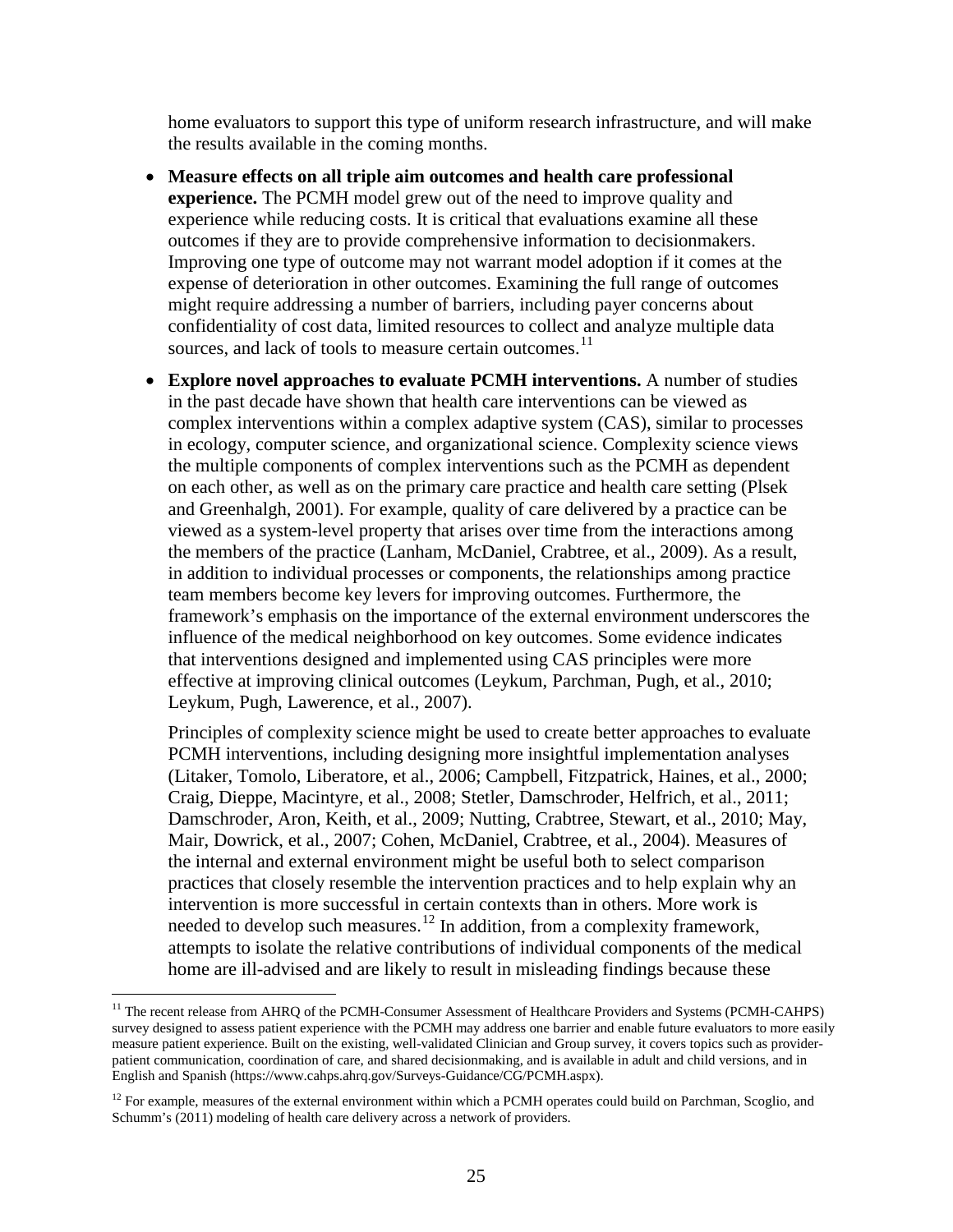components are dependent on each other to achieve the desired outcomes of medical home implementation.

Applying methods based on complexity frameworks that move the field away from a mechanistic and reductionist perspective may help us evaluate PCMH interventions in more meaningful ways. Similarly, research approaches from the social sciences and other disciplines that have not been applied previously to the PCMH may also be beneficial.

### **Looking Forward**

The medical home model is a promising innovation to reinvigorate primary care by improving quality, affordability and patient and provider experience. Many decisionmakers require rigorous assessments of the model's likely benefits, as well as guidance on how to operationalize and refine the model. Such evidence can guide the substantial efforts of practices and payers to adopt the PCMH and ensure that the revitalized primary care system achieves the triple aim outcomes in a sustainable manner.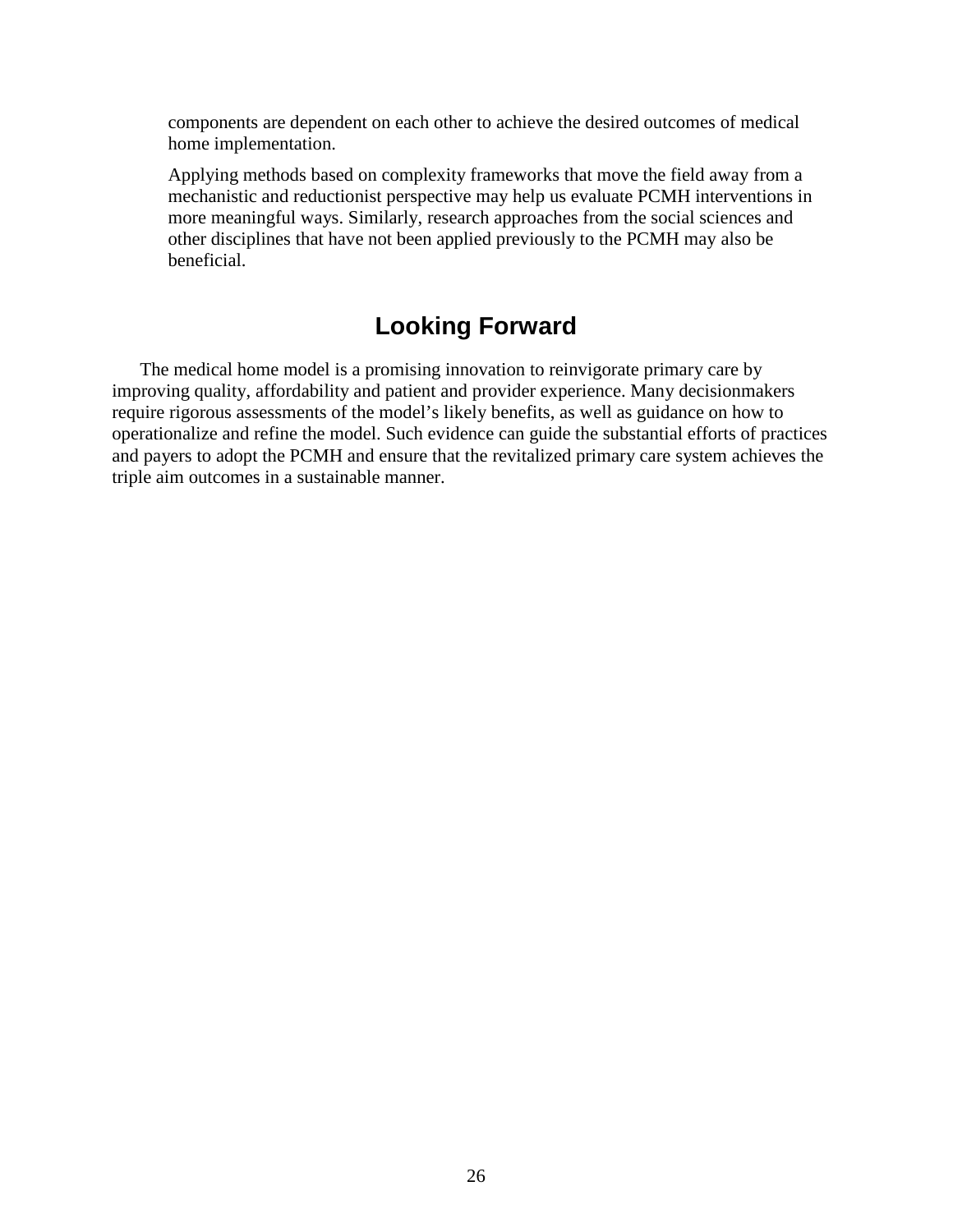## **References and Included Studies**

- AcademyHealth State Health Research and Policy Interest Group. The Pennsylvania Chronic Care Initiative. Presentation at the Annual AcademyHealth Research Meeting, 2009. [http://www.academyhealth.org/files/interestgroups/shr](http://www.academyhealth.org/files/interestgroups/shrp/SHRP_Breakfast_2009_Magistro.pdf) [p/SHRP\\_Breakfast\\_2009\\_Magistro.pdf.](http://www.academyhealth.org/files/interestgroups/shrp/SHRP_Breakfast_2009_Magistro.pdf) Accessed January 2012.
- Agar MH, Wilson D. Drugmart: heroin epidemics as complex adaptive systems. Complexity 2002;7(5):44- 52.
- Agency for Healthcare Research and Quality. Primary care managers supported by information technology systems improve outcomes, reduce costs for patients with complex conditions. AHRQ Health Care Innovations Exchange Profile. Last updated: June 16, 2010. [http://www.innovations.ahrq.gov/content.aspx?id=264](http://www.innovations.ahrq.gov/content.aspx?id=264&tab=1)

[&tab=1.](http://www.innovations.ahrq.gov/content.aspx?id=264&tab=1) Accessed January 2012.

American Academy of Family Physicians, American Academy of Pediatrics, American College of Physicians, American Osteopathic Association. Joint principles of the patient-centered medicalhome. February 2007. [http://www.aafp.org/online/etc/medialib/aafp\\_org/doc](http://www.aafp.org/online/etc/medialib/aafp_org/documents/policy/fed/jointprinciplespcmh0207.Par.0001.File.dat/022107medicalhome.pdf) [uments/policy/fed/jointprinciplespcmh0207.Par.0001.](http://www.aafp.org/online/etc/medialib/aafp_org/documents/policy/fed/jointprinciplespcmh0207.Par.0001.File.dat/022107medicalhome.pdf) [File.dat/022107medicalhome.pdf.](http://www.aafp.org/online/etc/medialib/aafp_org/documents/policy/fed/jointprinciplespcmh0207.Par.0001.File.dat/022107medicalhome.pdf) Accessed January 2012.

- Barr VJ, Robinson S, Marin-Link B, Underhill L, Dotts A, Ravensdale D, Salivaras S. The expanded chronic care model: an integration of concepts and strategies from population health promotion and the chronic care model. Healthc Q 2003;7(1): 73-82.
- Berenson RA, Rich EC. U.S. approaches to physician payment: The deconstruction of primary care. J Gen Intern Med 2010b;25(6):613-8.

Bielaszka-DuVernay C. The "GRACE" model: in-home assessments lead to better care for dual eligibles. Health Aff 2011;30(3):431-434.

Bitton A, Martin C, Landon BE. A nationwide survey of patient centered medical home demonstration projects. J Gen Intern Med 2010;25(6):584-92.

Bodenheimer T, Pham HH. Primary care: Current problems and proposed solutions. Health Aff 2010;29(5):799- 805.

Bodenheimer T. Primary care—will it survive? N Engl J Med 2006; 355 (9):861-4.

Boult C, Reider L, Leff B, et al. The effect of Guided Care teams on the use of health services: Results from a cluster-randomized controlled trial. Arch Intern Med 2011;171(5):460-6.

Boyd CM, Reider L, Frey K, et al. The effects of Guided Care on the perceived quality of health care for multimorbid older persons: 18-month outcomes from a cluster-randomized controlled trial. J Gen Intern Med 2010;25(3):235-42.

Campbell M, Fitzpatrick R, Haines A, Kinmonth AL, Sandercock P, Spiegelhalter D, Tyrer P. Framework for design and evaluation of complex interventions to improve health. BMJ 2000;321:694-6.

Chronic Care Management, Reimbursement and Cost Reduction Commission. Prescription forPennsylvania. Right state, right plan, right now. Strategic plan. 2008. [http://health](http://health-equity.pitt.edu/931/1/ChronicCareCommissionReport.pdf)[equity.pitt.edu/931/1/ChronicCareCommissionReport](http://health-equity.pitt.edu/931/1/ChronicCareCommissionReport.pdf) [.pdf.](http://health-equity.pitt.edu/931/1/ChronicCareCommissionReport.pdf) Accessed January 2012.

- Cohen D, McDaniel RR Jr, Crabtree BF, Ruhe MC, Weyer SM, Tallia A, Miller WL, Goodwin MA, Nutting P, Solberg LI, Zyzanski SJ, Jaén CR, Gilchrist V, Stange KC. A practice change model for quality improvement in primary care practice. J Healthc Manag 2004 May-Jun; 49(3):155-68.
- Counsell SR, Callahan CM, Buttar AB, Clark DO, Frank KI. Geriatric Resources for Assessment and Care of Elders (GRACE): A new model of primary care for low-income seniors. J Am Geriatr *Soc* 2006;54(7):1136-41.
- Counsell SR, Callahan CM, Clark DO, et al. Geriatric care management for low-income seniors: a randomized control trial. JAMA 2007;298(22):2623-33.

Counsell SR, Callahan CM, Tu W, Stump TE, Arling GW. Cost analysis of the Geriatric Resources for Assessment and Care of Elders care management intervention. J Am Ger Soc 2009;57(8):1420-6.

Crabtree BF, Chase SM, Wise CG, et al. [Evaluation of](http://www.ncbi.nlm.nih.gov/pubmed/21079525)  [patient centered medical home practice transformation](http://www.ncbi.nlm.nih.gov/pubmed/21079525)  [initiatives.](http://www.ncbi.nlm.nih.gov/pubmed/21079525) Med Care 2011 Jan;49(1):10-6.

Craig P, Dieppe P, Macintyre S, Michie S, et al. Developing and evaluating complex interventions: new guidance. London, UK: Medical Research Council; 2008. [http://www.mrc.ac.uk/Utilities/Documentrecord/index.](http://www.mrc.ac.uk/Utilities/Documentrecord/index.htm?d=MRC004871) [htm?d=MRC004871.](http://www.mrc.ac.uk/Utilities/Documentrecord/index.htm?d=MRC004871) Accessed January 2012.

Creswell JW, Klassen AC, Plano Clark VL, Smith KC for the Office of Behavioral and Social Sciences Research. Best practices for mixed methods research in the health sciences. National Institutes of Health; August 2011. http://obssr.archive.od.nih.gov/

[mixed\\_methods\\_research. Acce](http://obssr.archive.od.nih.gov/mixed_methods_research)ssed January 2012.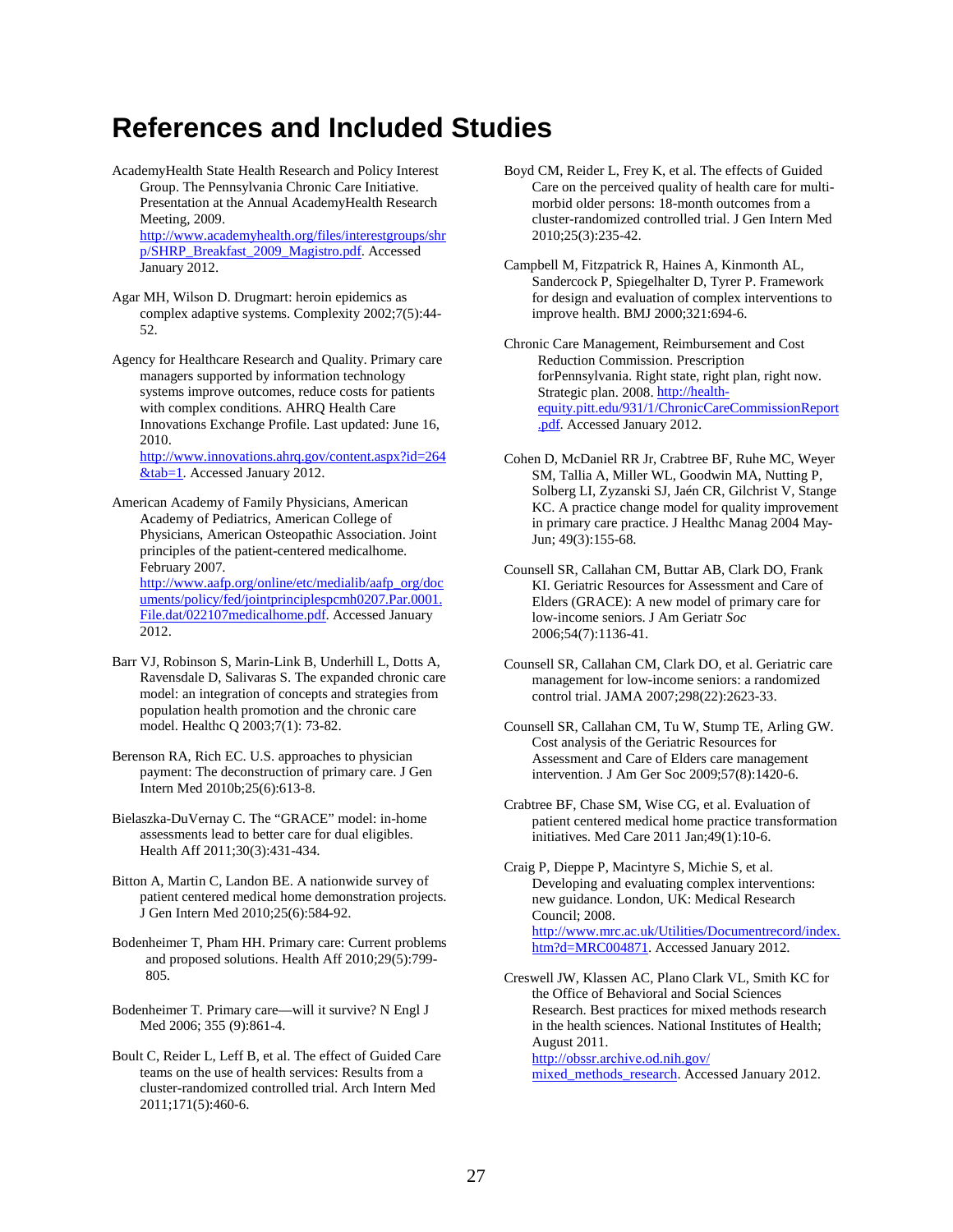Damschroder LJ, Aron DC, Keith RE, Kirsh SR, Alexander JA, Lowery JC. Fostering implementation of health services research findings into practice: a consolidated framework for advancing implementation science. Imp Sci 2009;4:50.

Dentzer S. Reinventing primary care: a task that is far "too important to fail." Health Aff 2010;29(5):757.

DePalma JA. Evidence to support medical home concept for children with special health care needs. HHCMP 2007;19(6):473-5.

Department of Veterans Affairs. Home-based primary care program. VHA Handbook 1141.01. January 31, 2007. [http://www1.va.gov/vhapublications/ViewPublication.](http://www1.va.gov/vhapublications/ViewPublication.asp?pub_ID=1534) [asp?pub\\_ID=1534.](http://www1.va.gov/vhapublications/ViewPublication.asp?pub_ID=1534) Accessed January 2012.

Domino ME, Humble C, Lawrence WW, Wegner S. Enhancing the medical homes model for children with asthma. Med Care 2009;47(11):1113-20.

Donaldson MS, Yordy KD, Lohr KN, and Vanselow NA, eds. Primary care: America's health in a new era. Committee on the Future of Primary Care, Division of Health Care Services, Institute of Medicine. Washington, DC: National Academy Press, 1996.

Dorr DA, Wilcox AB, Brunker CP, Burdon RE, Donnelly SM. The effect of technology-supported, multidisease care management on the mortality and hospitalization of seniors. J Am Geriatr Soc 2008;56(12):2195-202.

Fields D, Leshen E, Patel K. Driving quality gains and cost savings through adoption of medical homes. Health Aff 2010;29(5):819-26.

Friedberg MW, Lai DJ, Hussey PS, Schneider EC. A guide to the medical home as a practice-level intervention. Am J Manag Care 2009;15(10 Suppl):S291-9.

Gilfillan RJ, Tomcavage J, Rosenthal MB, et al. Value and the medical home: Effects of transformed primary care. Am J Manag Care 2010;16(8):607-14.

Glasgow RE, Orleans CT, Wagner EH, Curry SJ, Solberg LI. Does the chronic care model serve also as a template for improving prevention? Milbank Q 2001 Dec;79(4): 579-612.

Gold M, Helms D, and Guterman S. Identifying, monitoring, and assessing promising innovations: using evaluation to support rapid-cycle change. The Commonwealth Fund, June 2011.

Graff T. ProvenHealth Navigator ICSI update. Geisinger Health System, May 2009. [http://www.icsi.org/icsi\\_colloquium\\_-](http://www.icsi.org/icsi_colloquium_-_2009_/proven_health_navigator_.html) 2009 /proven\_health\_navigator\_.html. Accessed January 2012.

Group Health News. Medical home pays off with improved care and reduced costs. 2010 May 11. [http://www.ghc.org/news/news.jhtml?reposid=%2fco](http://www.ghc.org/news/news.jhtml?reposid=%2fcommon%2fnews%2fnews%2f20100504-medicalHome.html) [mmon%2fnews%2fnews%2f20100504](http://www.ghc.org/news/news.jhtml?reposid=%2fcommon%2fnews%2fnews%2f20100504-medicalHome.html) [medicalHome.html.](http://www.ghc.org/news/news.jhtml?reposid=%2fcommon%2fnews%2fnews%2f20100504-medicalHome.html) Accessed January 2012.

Grumbach K, Grundy P. Outcomes of implementing patient centered medical home interventions: a review of the evidence from prospective evaluation studies in the United States. Patient Centered Primary Care Collaborative 2010 Nov. http://www.pcpcc.net/files/evidence\_outcomes\_in\_pc mh.pdf. Accessed February 2011.

Guided Care Web site. 2010. [http://www.guidedcare.org/index.asp.](http://www.guidedcare.org/index.asp) Accessed November 2010.

Harris RP, Helfand M, Woolf SH, et al. Current methods of the U.S. Preventive Services Task Force: A review of the process. Am J Prev Med 2001;20(3Suppl);21-35. [http://www.uspreventiveservicestaskforce.org/uspstf0](http://www.uspreventiveservicestaskforce.org/uspstf08/methods/procmanual.htm) [8/methods/procmanual.htm.](http://www.uspreventiveservicestaskforce.org/uspstf08/methods/procmanual.htm) Accessed January 2012.

Homer CJ, Klatka K, Romm D, et al. A review of the evidence for the medical home for children with special health care needs. Pediatrics 2008; 122(4):e922-37.

Hostetter M. Case study: Aetna's embedded case managers seek to strengthen primary care. The Commonwealth Fund 2010 Aug/Sept. [http://www.commonwealthfund.org/Content/Newslett](http://www.commonwealthfund.org/Content/Newsletters/Quality-Matters/2010/August-September-2010/Case-Study.aspx) [ers/Quality-Matters/2010/August-September-](http://www.commonwealthfund.org/Content/Newsletters/Quality-Matters/2010/August-September-2010/Case-Study.aspx)[2010/Case-Study.aspx.](http://www.commonwealthfund.org/Content/Newsletters/Quality-Matters/2010/August-September-2010/Case-Study.aspx) Accessed January 2012.

- Houy M. The Pennsylvania Chronic Care Initiative. Appendix. Presentation prepared for Maryland Health Quality and Cost Council. 2008.
- Howell, JD. Reflections on the past and future of primary care. Health Aff 2010 May;29(5):760-765.

Hughes SL, Weaver FM, Giobbie-Hurder A, et al. Effectiveness of team-managed home-based primary care: a randomized multicenter trial. JAMA 2000;284(22):2877-85.

- Hunkeler EM, Katon W, Tang L, et al. Long term outcomes from the IMPACT randomised trial for depressed elderly patients in primary care. BMJ 2006;332(7536):259-63.
- IMPACT Implementation Center Web site. [http://impact](http://impact-uw.org/)[uw.org/.](http://impact-uw.org/) Accessed January 2012.

Katerndahl D. Explaining health care utilization for panic attacks using cusp catastrophe modeling. Nonlinear Dynamics Psychol Life Sci 2008 Oct;12(4):409-24.

Kilo, CM, Wasson, JH. Practice redesign and the patientcentered medical home: history, promises, and challenges. Health Aff 2010 May;29(5):773-8.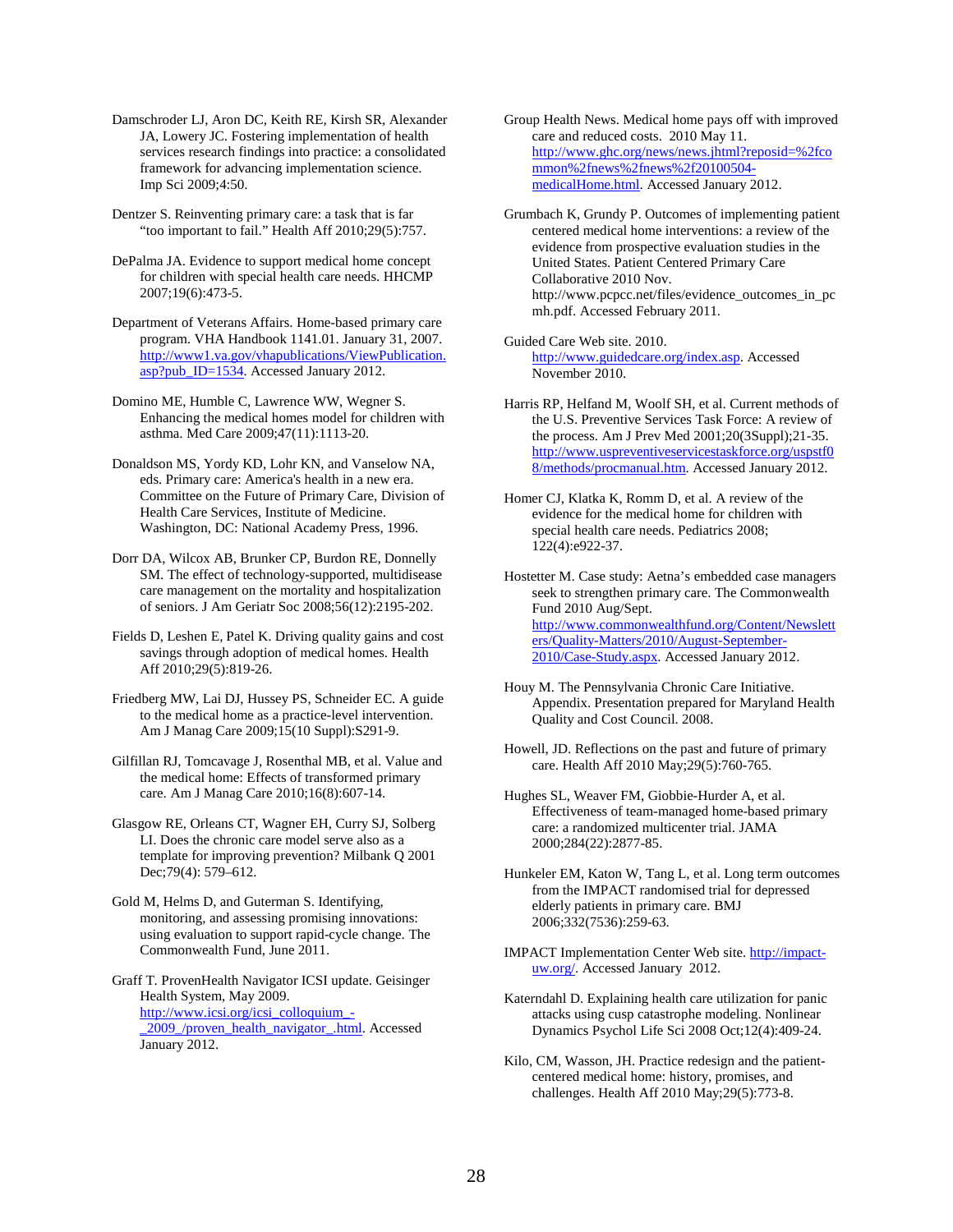Landon BE, Gill JM, Antonelli RC, Rich, EC. Prospects for rebuilding primary care using the patient-centered medical home. Health Aff 2010;29(5):827-34.

Lanham HJ, McDaniel RR Jr, Crabtree BF, Miller WL, Stange KC, Tallia AF, Nutting P. How improving practice relationships among clinicians and nonclinicians can improve quality in primary care. Jt Comm J Qual Patient Saf 2009 Sep;35(9):457-66.

Leff B, Reider L, Frick K, et al. Guided Care and the cost of complex health care: a preliminary report. Am J Manag Care 2009;15(8):555-9.

Levine S, Unqtzer J, Yip J, et al. Physicians' satisfaction with a collaborative disease management program for late-life depression in primary care. Gen Hosp Psychiatr 2005;27(6):383-91.

Leykum LK, Pugh J, Lawrence V, Parchman M, Noël PH, Cornell J, McDaniel RR Jr. Organizational interventions employing principles of complexity science have improved outcomes for patients with Type II diabetes. Implement Sci 2007 Aug 28;2:28.

Leykum LK, Parchman M, Pugh J, Lawrence V, Noël PH, and McDaniel RR Jr. The importance of organizational characteristics for improving outcomes in patients with chronic disease: a systematic review of congestive heart failure. Implement Sci 2010, 5:66.

Litaker D, Tomolo A, Liberatore V, Stange KC, Aron D. Using complexity theory to build interventions that improve health care delivery in primary care. J Gen Intern Med 2006 Feb;21 Suppl 2:S30-4.

Lodh M. Mercer Government Human Services Consulting. ACCESS cost savings – state fiscal year 2004 analysis. Letter to Jeffrey Simms, State of North Carolina, Office of Managed Care, Division of Medical Assistance, 2005.

Marsteller JA, Hsu YJ, Reider L, et al. Physician satisfaction with chronic care processes: a clusterrandomized trial of guided care. Ann Fam Med 2010;8(4):308-15.

Mathematica Policy Research. How effective is home visiting? [http://www.mathematica](http://www.mathematica-mpr.com/EarlyChildhood/homvee.asp)[mpr.com/EarlyChildhood/homvee.asp.](http://www.mathematica-mpr.com/EarlyChildhood/homvee.asp) Accessed January 2012.

May CR, Mair FS, Dowrick CF, Finch TL. Process evaluation for complex interventions in primary care: understanding trials using the normalization process model. BMC Fam Prac 2007;8:42.

McCall, N, Cromwell C. Results of the Medicare Health Support Disease Management Pilot Program. N Engl J Med 2011;365:1704-12.

McCarthy D, Nuzum R, Mika S, et al. The North Dakota experience: achieving high-performance health care through rural innovation and cooperation. The Commonwealth Fund Commission on a High Performance Health System 2008. [http://www.commonwealthfund.org/Content/Publicati](http://www.commonwealthfund.org/Content/Publications/Fund-Reports/2008/May/The-North-Dakota-Experience--Achieving-High-Performance-Health-Care-Through-Rural-Innovation-and-Coo.aspx) [ons/Fund-Reports/2008/May/The-North-Dakota-](http://www.commonwealthfund.org/Content/Publications/Fund-Reports/2008/May/The-North-Dakota-Experience--Achieving-High-Performance-Health-Care-Through-Rural-Innovation-and-Coo.aspx)[Experience--Achieving-High-Performance-Health-](http://www.commonwealthfund.org/Content/Publications/Fund-Reports/2008/May/The-North-Dakota-Experience--Achieving-High-Performance-Health-Care-Through-Rural-Innovation-and-Coo.aspx)[Care-Through-Rural-Innovation-and-Coo.aspx.](http://www.commonwealthfund.org/Content/Publications/Fund-Reports/2008/May/The-North-Dakota-Experience--Achieving-High-Performance-Health-Care-Through-Rural-Innovation-and-Coo.aspx)  Accessed January 2012.

Meyers DS, Clancy CM. Primary care: too important to fail. Ann Intern Med 2009; 150(4):272-273.

Nutting PA, Crabtree BF, Stewart EE, Miller WL, Palmer RF, Stange, KC. Effect of facilitation on practice outcomes in the national demonstration project model of the patient-centered medical home. Ann Fam Med 2010;8(Suppl 1):s33-s44.

Palfrey JS, Sofis LA, Davidson EJ, et al. The Pediatric Alliance for Coordinated Care: evaluation of a medical home model. Pediatrics 2004;113(5 Suppl):1507-16.

Parchman ML, Scoglio CM, Schumm P. Understanding the implementation of evidence-based care: a structural network approach. Implement Sci 2011;6:14-23.

Paulus RA, Davis K, Steele GD. Continuous innovation in health care: implications of the Geisinger experience. Health Aff 2008;27(5):1235-45.

Peikes D, Chen A, Schore J, Brown R. Effects of care coordination on hospitalization, quality of care, and health care expenditures among Medicare beneficiaries: 15 randomized trials. JAMA 2009;301(6):603-618.

Peikes D, Dale S, Lundquist E, Genevro J, Meyers D. Building the evidence base for the medical home: what sample and sample size do studies need? White Paper (Prepared by Mathematica Policy Research under Contract No. HHSA290200900019I TO2). AHRQ Publication No. 11-0100-EF. Rockville, MD: Agency for Healthcare Research and Quality. 2011. [http://www.pcmh.ahrq.gov/portal/server.pt/community](http://www.pcmh.ahrq.gov/portal/server.pt/community/pcmh__home/1483/PCMH_Home_Papers%20Briefs%20and%20Othe%20Resources_v2/) [/pcmh\\_\\_home/1483/PCMH\\_Home\\_Papers Briefs and](http://www.pcmh.ahrq.gov/portal/server.pt/community/pcmh__home/1483/PCMH_Home_Papers%20Briefs%20and%20Othe%20Resources_v2/)  Othe Resources\_v2/.

Peikes D, Peterson G, Brown R, Schore J, Razafindrakoto C. Results from a radical makeover of a care coordination program show how program design affects success in reducing hospitalizations and costs: evidence from a randomized controlled trial before and after key changes in program design. Presentation at AcademyHealth Annual Conference, 2010 Jun 27.

Peikes D, Zutshi A, Genevro JL, Parchman ML, Meyers DS. Early evaluations of the medical home: building on a promising start. Am J Manag Care *2012;18(2)*:105-116.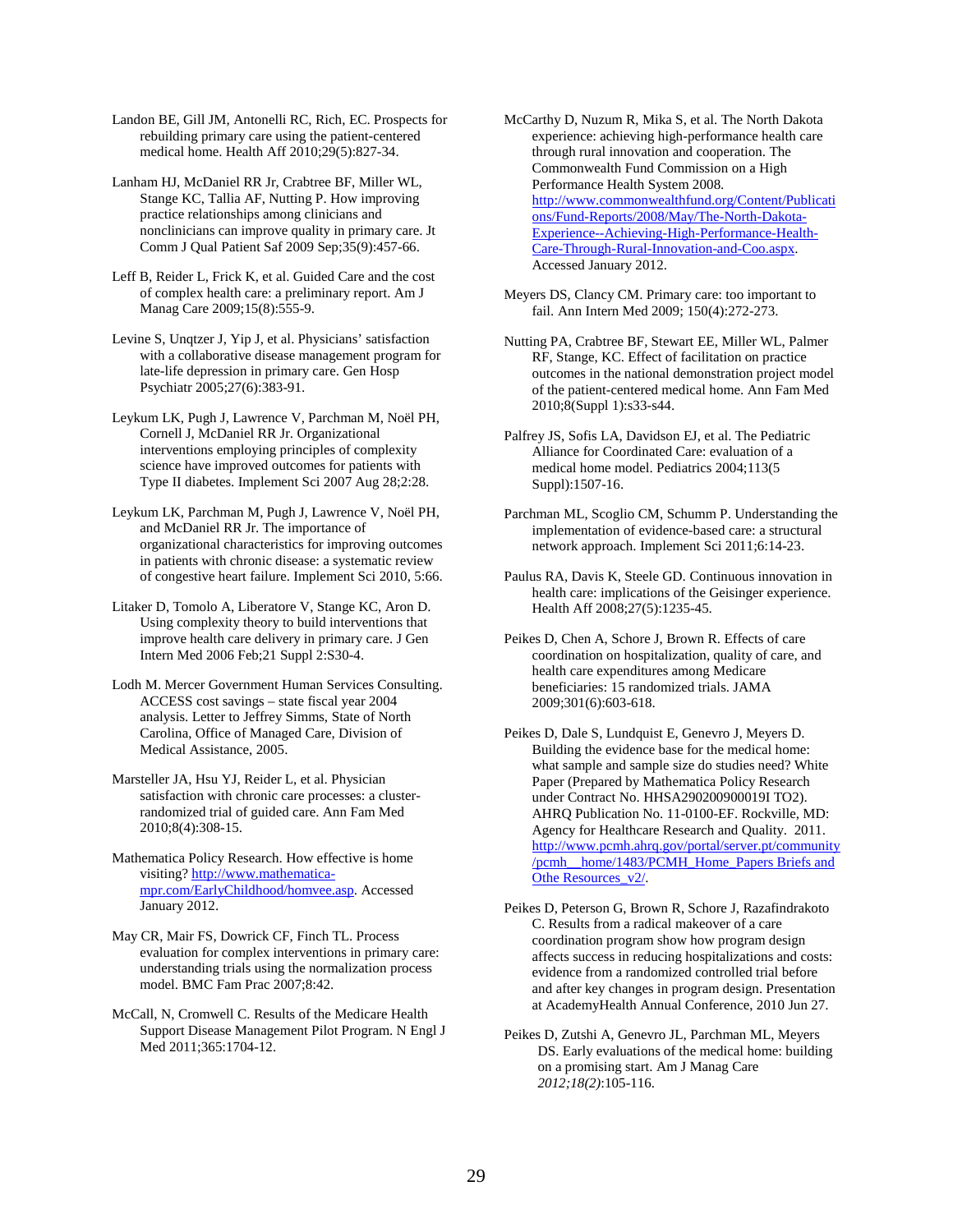Plsek PE, Greenhalgh T. Complexity science: the challenge of complexity in health care. BMJ 2001;323;625-628.

Reid RJ, Coleman K, Johnson EA, et al. The Group Health Medical Home at year two: cost savings, higher patient satisfaction, and less burnout for provider. Health Aff 2010;29(5):835-43.

Reid RJ, Fishman PA, Yu O, et al. Patient-centered medical home demonstration: a prospective, quasiexperimental, before and after evaluation. Am J Manag *Care* 2009;15(9):e71-87.

Ricketts TC, Greene S, Silberman P, Howard H, Poley S. Evaluation of Community Care of North Carolina asthma and diabetes initiative: January 2000- December 2002. 2004 Apr 15. A report submitted under a contract agreement with the Foundation for Advanced Health Programs, Inc. 2004. UNC contract # 5-35174. [http://www.shepscenter.unc.edu/research\\_programs/h](http://www.shepscenter.unc.edu/research_programs/health_policy/Access.pdf) [ealth\\_policy/Access.pdf](http://www.shepscenter.unc.edu/research_programs/health_policy/Access.pdf) Accessed January 2012.

Rittenhouse DR, Shortell SM, Fisher ES. Primary care and accountable care—two essential elements of deliverysystem reform. N Engl J Med 2009;361(24):2301-3.

Robert Graham Center. The patient centered medical home: history, seven core features, evidence and transformational change. 2007 Nov. [http://www.aafp.org/online/etc/medialib/aafp\\_org/doc](http://www.aafp.org/online/etc/medialib/aafp_org/documents/about/pcmh.Par.0001.File.dat/PCMH.pdf) [uments/about/pcmh.Par.0001.File.dat/PCMH.pdf.](http://www.aafp.org/online/etc/medialib/aafp_org/documents/about/pcmh.Par.0001.File.dat/PCMH.pdf) Accessed January 2012.

Rosenthal TC. The medical home: growing evidence to support a new approach to primary care. JABFM 2008;21(5):427-40.

Schoen C, Osborn R, Doty MM, Bishop M, Peugh J, Murukutla N. Toward higher-performance health systems: adults' health care experiences in seven countries, 2007. Health Aff 2007;26(6):w717-34.

Silvia TJ, Sofis LA, Palfrey JS. Practicing comprehensive care: a physician's manual for implementing a medical home for children with special health care needs. Boston: Institute for Community Inclusion, Children's Hospital; 2000. [http://www.communityinclusion.org/article.php?articl](http://www.communityinclusion.org/article.php?article_id=193&type=topic&id=2) [e\\_id=193&type=topic&id=2.](http://www.communityinclusion.org/article.php?article_id=193&type=topic&id=2) Accessed January 2012.

Starfield B. Primary care: concept, evaluation, and policy. New York: Oxford University Press; 1992.

Starfield B. Is the patient-centered medical home the same as "primary care"?: measurement issues. May 20, 2008[. http://ncvhs.hhs.gov/080520p01.pdf.](http://ncvhs.hhs.gov/080520p01.pdf) Accessed January 2012.

Steele GD, Haynes JA, Davis DE, et al. How Geisinger's advanced medical home model argues the case for rapid-cycle innovation. Health Aff 2010;29(11):2047- 53.

Steiner BD, Denham AC, Ashkin E, Newton WP, Wroth T, Dobson LA. Community Care of North Carolina: improving care through community health networks. Ann Fam Med 2008;6:361-7.

Stetler CB, Damschroder LJ, Helfrich CD, Hagedorn HJ. A guide for applying a revised version of the PARIHS framework for implementation. Imp Sci 2011;6:99.

Stremikis K, Schoen C, Fryer A-K. A call for change: the 2011 Commonwealth Fund survey of public views of the U.S. health system. New York: The Commonwealth Fund; 2011 Apr.

The Commonwealth Fund. The patient-centered medical home evaluators' collaborative. [http://www.commonwealthfund.org/Content/Newslett](http://www.commonwealthfund.org/Content/Newsletters/The-Commonwealth-Fund-Connection/2011/Mar/March-18-2011/Announcements/Patient-Centered-Medical.aspx) [ers/The-Commonwealth-Fund-](http://www.commonwealthfund.org/Content/Newsletters/The-Commonwealth-Fund-Connection/2011/Mar/March-18-2011/Announcements/Patient-Centered-Medical.aspx)[Connection/2011/Mar/March-18-](http://www.commonwealthfund.org/Content/Newsletters/The-Commonwealth-Fund-Connection/2011/Mar/March-18-2011/Announcements/Patient-Centered-Medical.aspx) [2011/Announcements/Patient-Centered-Medical.aspx.](http://www.commonwealthfund.org/Content/Newsletters/The-Commonwealth-Fund-Connection/2011/Mar/March-18-2011/Announcements/Patient-Centered-Medical.aspx) Accessed January 2012.

- Torregrossa AS. Pennsylvania's efforts to transform primary care. Governor's Office of Health Care Reform, Commonwealth of Pennsylvania. [http://www.cthealthpolicy.org/webinars/20100223\\_ato](http://www.cthealthpolicy.org/webinars/20100223_atorregrossa_webinar.pdf) [rregrossa\\_webinar.pdf.](http://www.cthealthpolicy.org/webinars/20100223_atorregrossa_webinar.pdf) Accessed January 2012.
- United States Government Accountability Office. Value in health: key information for policymakers to assess efforts to improve quality while reducing costs. 2011 Jul. [http://www.gao.gov/new.items/d11445.pdf.](http://www.gao.gov/new.items/d11445.pdf) Accessed January 2012
- Unützer J, Katon WJ, Callahan CM, et al. Collaborative care management of late-life depression in the primary care setting: a randomized controlled trial. JAMA 2002;288(22):2836-45.
- Unützer J, Katon WJ, Fan MY, et al. Long-term cost effects of collaborative care for late-life depression. Am J Manag Care 2008;14(2):95-100.

Unützer J, Katon WJ, Williams JW, et al. Improving primary care for depression in late life: the design of a multi-center randomized trial. Med Care 2001;39(8):785-99.

What Works Clearinghouse. Procedures and standards handbook (version 2.1). [http://ies.ed.gov/ncee/wwc/pdf/reference\\_resources/w](http://ies.ed.gov/ncee/wwc/pdf/reference_resources/wwc_procedures_v2_1_standards_handbook.pdf) [wc\\_procedures\\_v2\\_1\\_standards\\_handbook.pdf.](http://ies.ed.gov/ncee/wwc/pdf/reference_resources/wwc_procedures_v2_1_standards_handbook.pdf) Accessed January 2012.

Wilhide S, Henderson T. Community Care of North Carolina: A provider-led strategy for delivering costeffective primary care to Medicaid beneficiaries. American Academy of Family Physicians 2006. [http://www.aafp.org/online/etc/medialib/aafp\\_org/doc](http://www.aafp.org/online/etc/medialib/aafp_org/documents/policy/state/medicaid/ncfull.Par.0001.File.tmp/ncfullreport.pdf) [uments/policy/state/medicaid/ncfull.Par.0001.File.tmp](http://www.aafp.org/online/etc/medialib/aafp_org/documents/policy/state/medicaid/ncfull.Par.0001.File.tmp/ncfullreport.pdf) [/ncfullreport.pdf.](http://www.aafp.org/online/etc/medialib/aafp_org/documents/policy/state/medicaid/ncfull.Par.0001.File.tmp/ncfullreport.pdf) Accessed January 2012.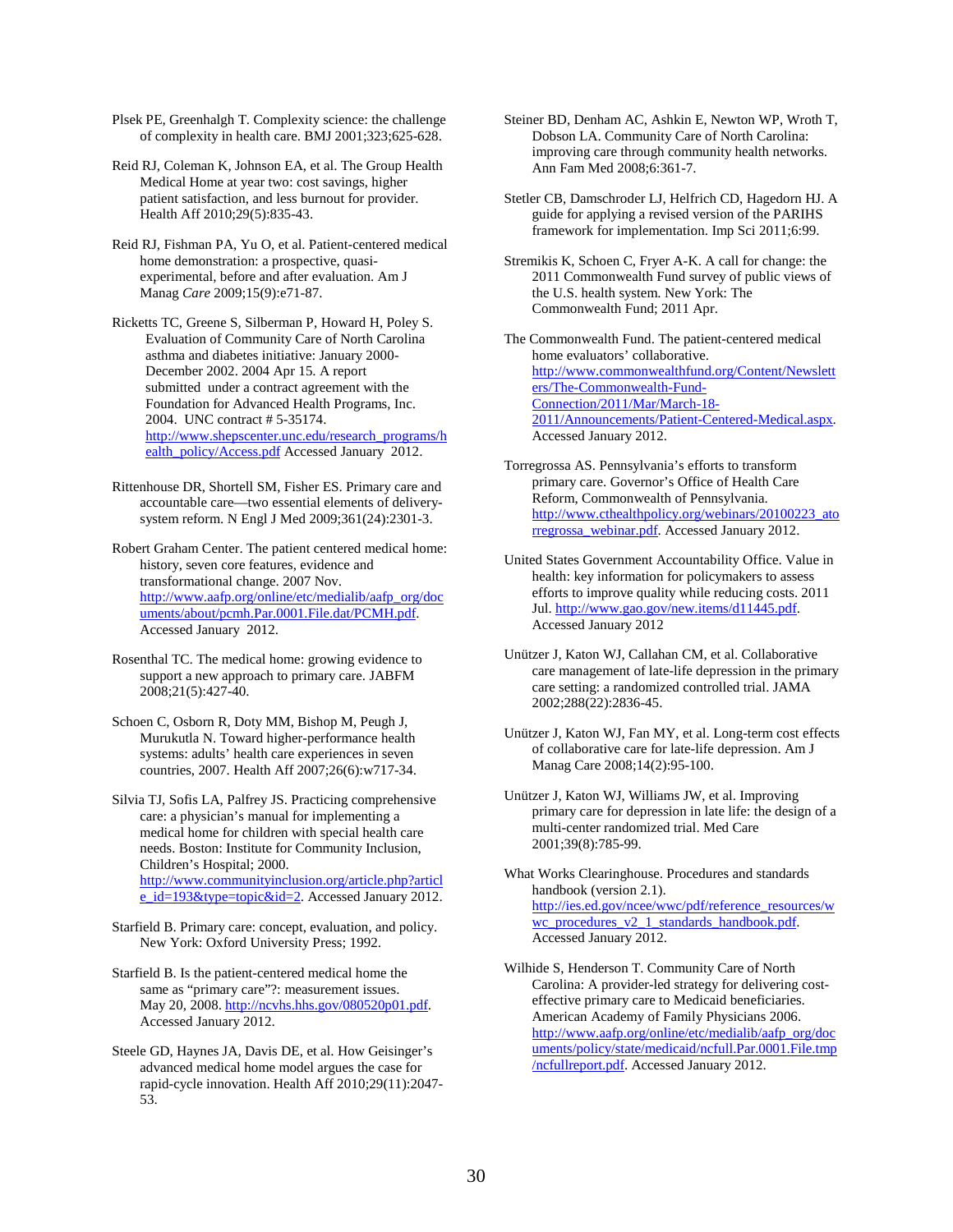- Wolff JL, Rand-Giovanetti E, Boyd CM, et al. Effects of Guided Care on family caregivers. Gerontologist 2010;50(4): 459-70.
- Wolff JL, Rand-Giovanetti E, Palmer S, et al. Caregiving and chronic care: the Guided Care program for family and friends. J Gerontol Biol Med Sci 2009;64(7):785- 91.
- Zutshi A, Peikes D, Smith K, Genevro J, Azur M, Parchman M, Meyers D. The medical home: what do we know, what do we need to know? A review of the current state of the evidence on the effects of the patient-centered medical home model. Final paper submitted to the Agency for Healthcare Research and Quality. Princeton, NJ: Mathematica Policy Research, 2012.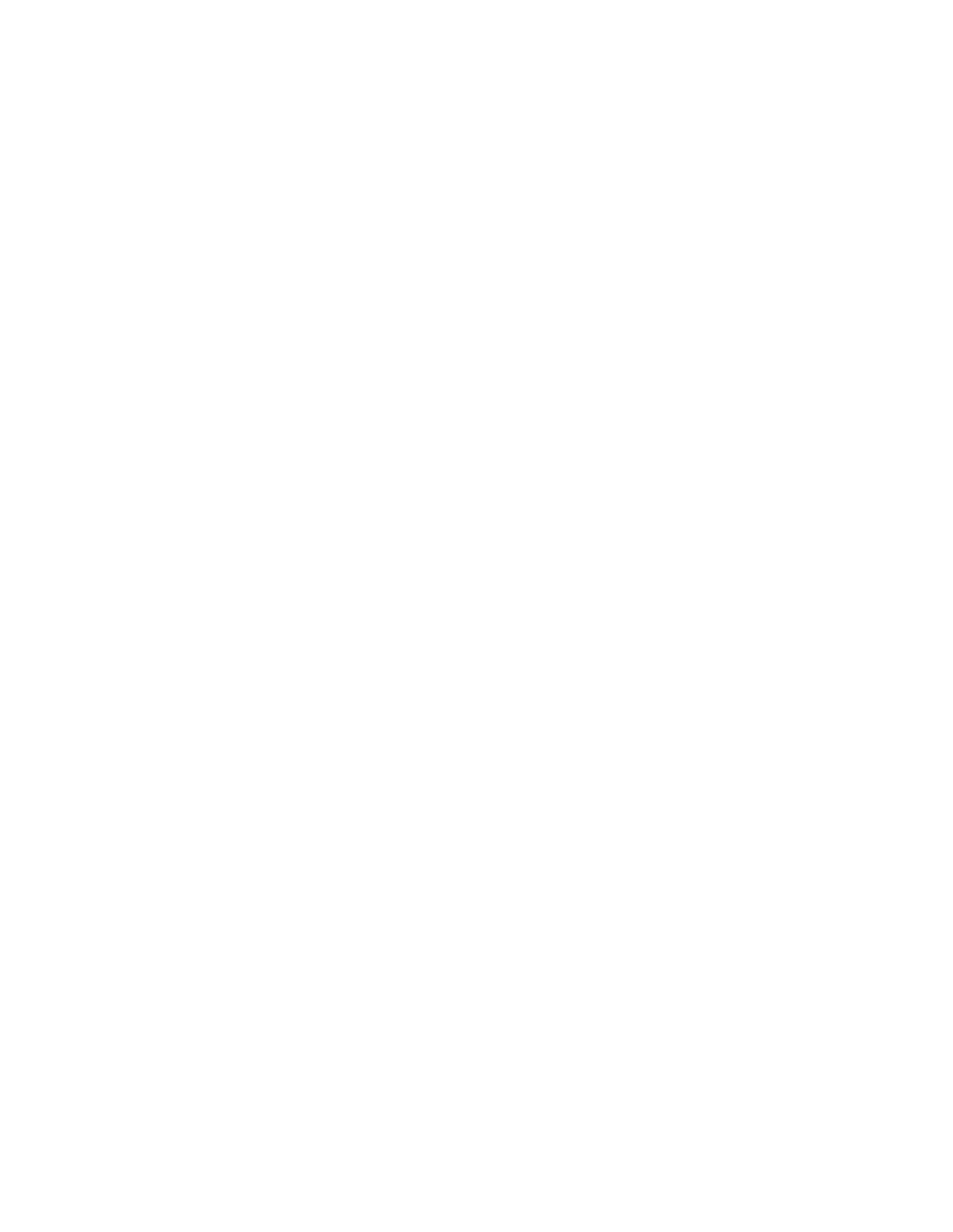# **Appendix**

# **Supplemental Table on Findings From Evaluations With High and Moderate Ratings**

|                                                                                                                           | <b>Statistically</b><br>Significant<br><b>Favorable</b>                                                                                                    | <b>Statistically</b><br><b>Significant</b><br>Unfavorable | Inconclusive:<br><b>Not Statistically</b><br>Significant                                                                                                          | Inconclusive:<br><b>Uncertain Statistical</b><br><b>Significance</b>            |
|---------------------------------------------------------------------------------------------------------------------------|------------------------------------------------------------------------------------------------------------------------------------------------------------|-----------------------------------------------------------|-------------------------------------------------------------------------------------------------------------------------------------------------------------------|---------------------------------------------------------------------------------|
|                                                                                                                           |                                                                                                                                                            |                                                           |                                                                                                                                                                   |                                                                                 |
| <b>Processes of Care</b><br>Interventions:<br>Geriatric<br>Resources for<br>Assessment and<br>Care of Elders              |                                                                                                                                                            |                                                           | 1 year:<br>2 process of care<br>measures                                                                                                                          | 1 year:<br>16 process of care<br>measures                                       |
| <b>Processes of Care</b><br>Interventions:<br>Care Management<br>Plus                                                     |                                                                                                                                                            |                                                           | 1 year:<br><b>Preventive Quality</b><br>Indicator (PQI)<br>hospitalizations among<br>all patients, patients<br>with diabetes, and<br>patients without<br>diabetes |                                                                                 |
|                                                                                                                           |                                                                                                                                                            |                                                           | 2 years:<br>PQI hospitalizations<br>among all patients                                                                                                            | 2 years:<br>PQI hospitalizations<br>among patients with<br>and without diabetes |
| <b>Processes of Care</b><br>Interventions:<br>Improving Mood-<br><b>Promoting Access</b><br>to Collaborative<br>Treatment | 3 months; 6 months:<br>Increased rates of<br>antidepressant use,<br>psychotherapy<br>1 year:<br>Increased rates of<br>antidepressant use,<br>psychotherapy |                                                           |                                                                                                                                                                   |                                                                                 |
|                                                                                                                           | 1.5 years; 2 years:<br>Increased rates of<br>antidepressant use                                                                                            |                                                           | 1.5 years; 2 years:<br>Rates of<br>psychotherapy                                                                                                                  |                                                                                 |
|                                                                                                                           |                                                                                                                                                            |                                                           |                                                                                                                                                                   |                                                                                 |
| <b>Health Outcomes</b><br>Interventions:<br>Geriatric<br>Resources for<br>Assessment and<br>Care of Elders                | 2 years:<br>Improved 4 of 8 Short<br>Form (SF)-36 scales                                                                                                   |                                                           | 2 years:<br>4 of 8 SF-36 scales,<br>Activities of Daily Living<br>(ADLs), Instrumental<br>Activities of Daily Living<br>(IADLs), and days in<br>bed               |                                                                                 |

**Appendix Table 1. Findings from evaluations with high and moderate ratings**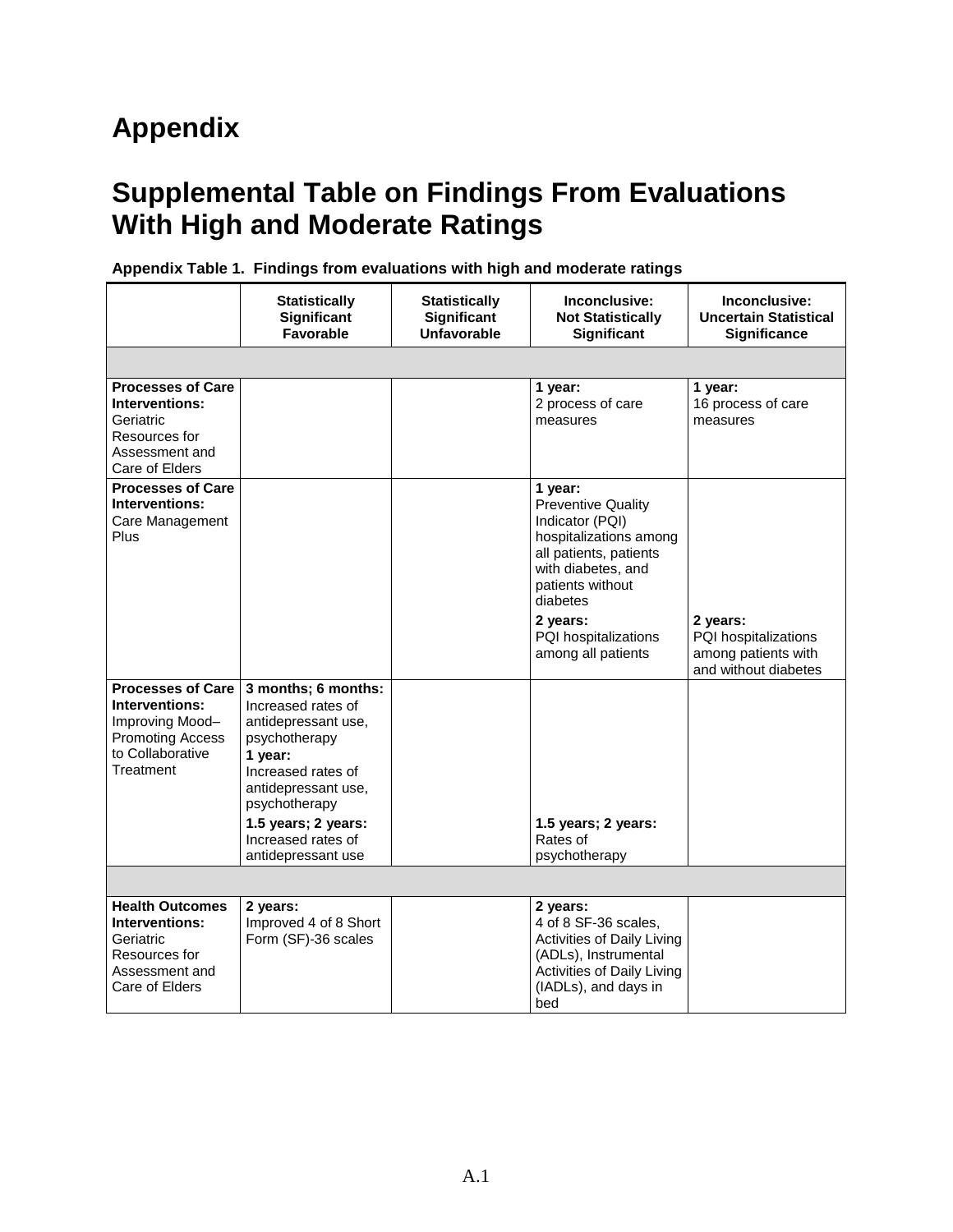| Appendix Table 1. Findings from evaluations with high and moderate ratings (continued) |  |  |  |
|----------------------------------------------------------------------------------------|--|--|--|
|                                                                                        |  |  |  |

|                                                                                                                          | <b>Statistically</b><br>Significant<br>Favorable                                                                                                                                                                                                                                                                                                                                                                                                     | <b>Statistically</b><br>Significant<br><b>Unfavorable</b>              | Inconclusive:<br><b>Not Statistically</b><br>Significant                                                 | Inconclusive:<br><b>Uncertain Statistical</b><br><b>Significance</b>                        |
|--------------------------------------------------------------------------------------------------------------------------|------------------------------------------------------------------------------------------------------------------------------------------------------------------------------------------------------------------------------------------------------------------------------------------------------------------------------------------------------------------------------------------------------------------------------------------------------|------------------------------------------------------------------------|----------------------------------------------------------------------------------------------------------|---------------------------------------------------------------------------------------------|
| <b>Health Outcomes</b><br>Interventions:<br>Improving Mood-<br><b>Promoting Access</b><br>to Collaborative<br>Treatment  | 3 months; 6 months:<br>Reduced depression<br>symptoms, overall<br>impairment; improved<br>overall quality of life<br>1 year:<br>Reduced depression<br>symptoms, overall<br>impairment; improved<br>SF-12 physical<br>component score,<br>quality of life, general<br>health<br>1.5 years:<br>Reduced depression<br>symptoms, overall<br>impairment; improved<br>SF-12 physical<br>component score,<br>quality of life, general<br>health<br>2 years: |                                                                        | 2 years:                                                                                                 |                                                                                             |
|                                                                                                                          | Reduced depression<br>symptoms, improved<br>SF-12 physical<br>component score,<br>quality of life, general<br>health                                                                                                                                                                                                                                                                                                                                 |                                                                        | Overall impairment                                                                                       |                                                                                             |
| <b>Health Outcomes</b><br>Interventions:<br><b>Veterans Affairs</b><br>Team-Managed<br>Home-Based<br><b>Primary Care</b> |                                                                                                                                                                                                                                                                                                                                                                                                                                                      | 1 year:<br>Worsened 1 of 8<br>SF-36 scales for<br>nonterminal patients | 1 year:<br>Barthel index for<br>nonterminal patients,<br>7 of 8 SF-36 scales for<br>nonterminal patients |                                                                                             |
|                                                                                                                          |                                                                                                                                                                                                                                                                                                                                                                                                                                                      |                                                                        |                                                                                                          |                                                                                             |
| <b>Mortality</b><br>Interventions:<br>Care Management<br>Plus                                                            |                                                                                                                                                                                                                                                                                                                                                                                                                                                      |                                                                        | 2 years:<br>All patients                                                                                 | 1 year:<br>All patients and<br>patients with diabetes<br>2 years:<br>Patients with diabetes |
| <b>Mortality</b><br>Interventions:<br>Geriatric<br>Resources for<br>Assessment and<br>Care of Elders                     |                                                                                                                                                                                                                                                                                                                                                                                                                                                      |                                                                        | 2 years:<br>All patients                                                                                 |                                                                                             |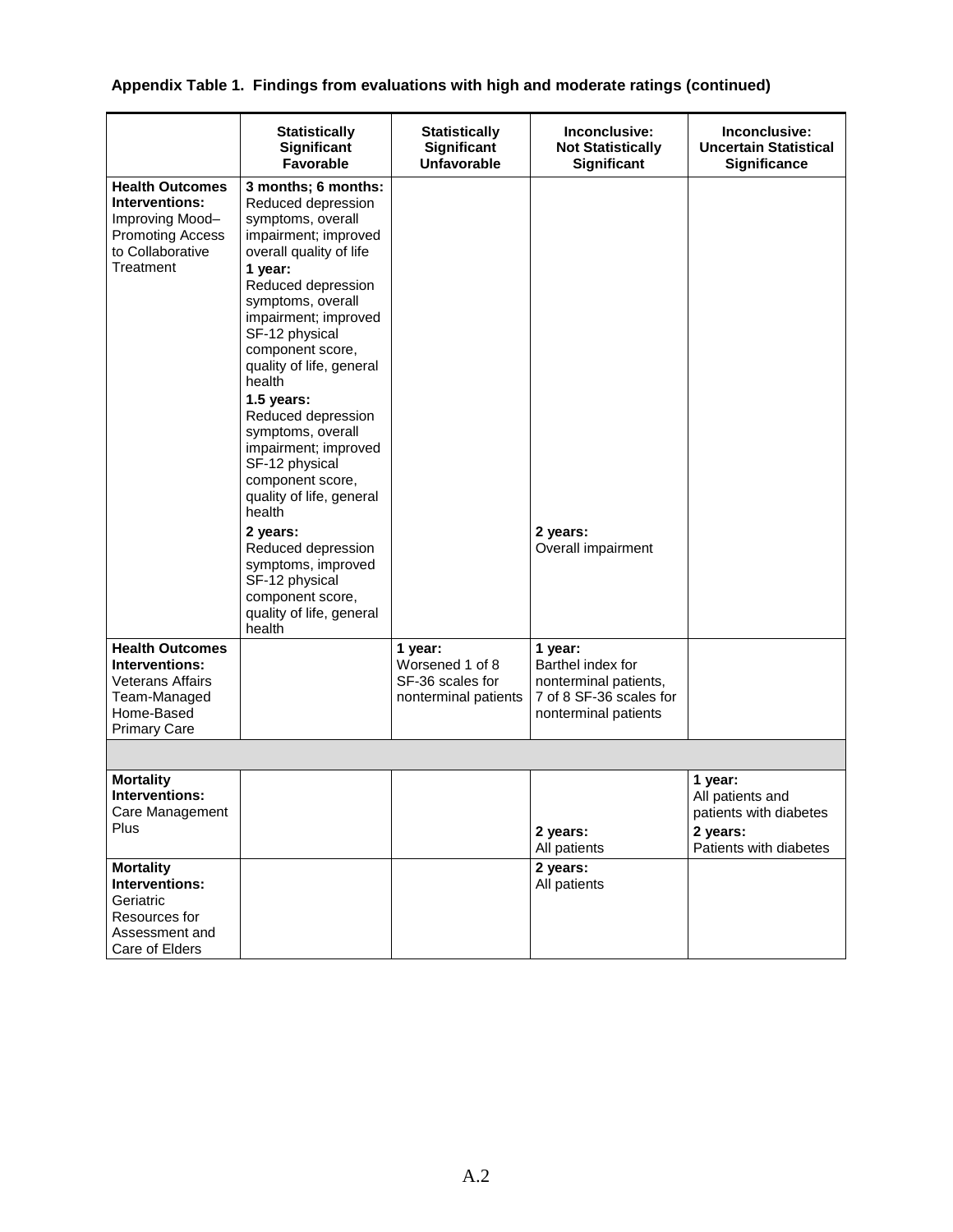| Appendix Table 1. Findings from evaluations with high and moderate ratings (continued) |  |  |
|----------------------------------------------------------------------------------------|--|--|
|                                                                                        |  |  |

|                                                                                                        | <b>Statistically</b><br><b>Significant</b><br><b>Favorable</b>                            | <b>Statistically</b><br><b>Significant</b><br><b>Unfavorable</b>                     | Inconclusive:<br><b>Not Statistically</b><br><b>Significant</b>                                      | Inconclusive:<br><b>Uncertain Statistical</b><br><b>Significance</b>          |
|--------------------------------------------------------------------------------------------------------|-------------------------------------------------------------------------------------------|--------------------------------------------------------------------------------------|------------------------------------------------------------------------------------------------------|-------------------------------------------------------------------------------|
|                                                                                                        |                                                                                           |                                                                                      |                                                                                                      |                                                                               |
| Cost<br>Interventions:<br>Geriatric<br>Resources for<br>Assessment and                                 |                                                                                           | Year 1:<br>Increased 28%<br>among all patients<br>and 46% among<br>low-risk patients | Year 1:<br>High-risk patients                                                                        |                                                                               |
| Care of Elders                                                                                         |                                                                                           | Year 2:<br>Increased 14%<br>among all patients<br>and 30% among<br>low-risk patients | Year 2:<br>High-risk patients                                                                        |                                                                               |
|                                                                                                        | Year 3:<br>Reduced 23% among<br>high-risk patients                                        | Year 3:<br>Increased 19%<br>among low-risk<br>patients                               | Year 3:<br>All patients                                                                              |                                                                               |
| Cost<br>Interventions:<br><b>Guided Care</b>                                                           |                                                                                           |                                                                                      | 8 months:<br>All patients                                                                            |                                                                               |
| Cost<br>Interventions:<br>Improving Mood-<br><b>Promoting Access</b><br>to Collaborative<br>Treatment  |                                                                                           |                                                                                      | 4 years:<br>All patients                                                                             |                                                                               |
| Cost<br>Interventions:<br><b>Veterans Affairs</b><br>Team-Managed<br>Home-Based<br><b>Primary Care</b> |                                                                                           | <b>Months 1-12:</b><br>Increased 12%                                                 |                                                                                                      |                                                                               |
|                                                                                                        |                                                                                           |                                                                                      |                                                                                                      |                                                                               |
| <b>Hospital Use</b><br>Interventions:<br>Care Management<br>Plus                                       |                                                                                           |                                                                                      | Year 1; Year 2:<br>Odds of hospitalization<br>among all patients and<br>patients without<br>diabetes | Year 1; Year 2:<br>Odds of hospitalization<br>among patients with<br>diabetes |
| <b>Hospital Use</b><br>Interventions:<br>Geisinger Health<br>System<br>ProvenHealth<br>Navigator       | 4 years:<br>Reduced number of<br>stays by 18%<br>Reduced number of<br>readmissions by 36% |                                                                                      |                                                                                                      |                                                                               |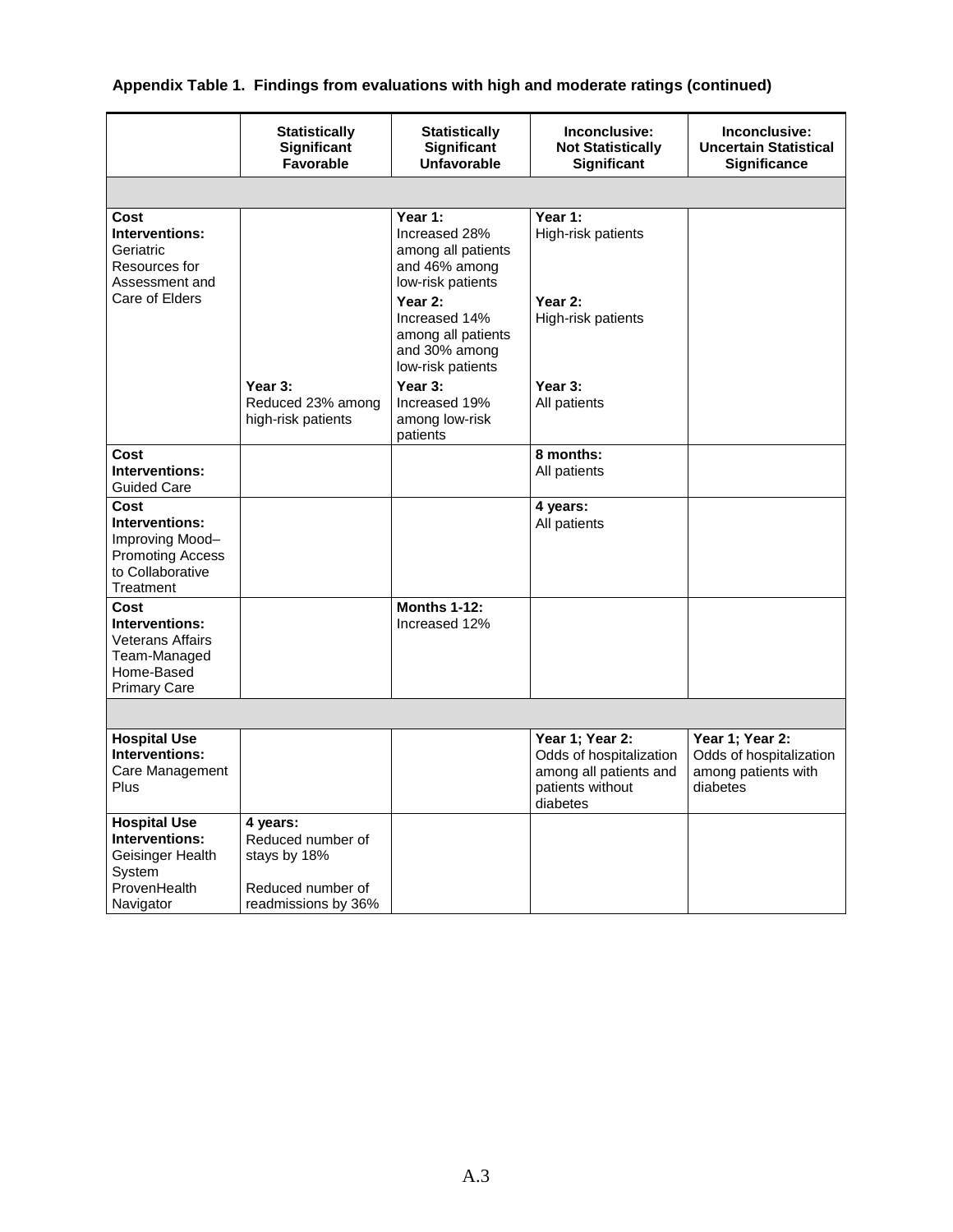|  |  |  | Appendix Table 1. Findings from evaluations with high and moderate ratings (continued) |  |
|--|--|--|----------------------------------------------------------------------------------------|--|
|--|--|--|----------------------------------------------------------------------------------------|--|

|                                                                                                                               | <b>Statistically</b><br>Significant<br><b>Favorable</b>                                                                                                                                      | <b>Statistically</b><br>Significant<br><b>Unfavorable</b> | Inconclusive:<br><b>Not Statistically</b><br><b>Significant</b>                                                                                                                                                                                                                                         | Inconclusive:<br><b>Uncertain Statistical</b><br>Significance                            |
|-------------------------------------------------------------------------------------------------------------------------------|----------------------------------------------------------------------------------------------------------------------------------------------------------------------------------------------|-----------------------------------------------------------|---------------------------------------------------------------------------------------------------------------------------------------------------------------------------------------------------------------------------------------------------------------------------------------------------------|------------------------------------------------------------------------------------------|
| <b>Hospital Use</b><br>Interventions:<br>Geriatric<br>Resources for<br>Assessment and<br>Care of Elders                       | Year 2:<br>Reduced number of<br>stays by 44% among<br>high-risk (high PRA<br>score) patients<br>Year 3:<br>Reduced number of<br>stays by 40% among<br>high-risk (high PRA<br>score) patients |                                                           | Year 1:<br>Number of stays<br>among all patients and<br>high-risk (high PRA<br>score) patients<br>Year 2:<br>Number of stays<br>among all patients                                                                                                                                                      |                                                                                          |
| <b>Hospital Use</b><br>Interventions:<br><b>Guided Care</b>                                                                   |                                                                                                                                                                                              |                                                           | 8 Months; 20 Months:<br>Number of stays                                                                                                                                                                                                                                                                 |                                                                                          |
| <b>Hospital Use</b><br>Interventions:<br><b>Veterans Affairs</b><br>Team-Managed<br>Home-Based<br><b>Primary Care</b>         | Months 1-6:<br>Reduced number of<br>readmissions by 22%<br>among severely<br>disabled patients                                                                                               |                                                           | Months 1-6;<br><b>Months 1-12:</b><br>Proportion readmitted<br>among all patients and<br>severely disabled<br>patients<br>Months 1-6:<br>Number of<br>readmissions among<br>all patients<br><b>Months 1-12:</b><br>Number of<br>readmissions among<br>all patients and<br>severely disabled<br>patients |                                                                                          |
|                                                                                                                               |                                                                                                                                                                                              |                                                           |                                                                                                                                                                                                                                                                                                         |                                                                                          |
| <b>Emergency</b><br><b>Department Use</b><br>Interventions:<br>Care Management<br>Plus                                        |                                                                                                                                                                                              |                                                           | Year 1:<br>Odds of an ED visit<br>among all patients,<br>patients without<br>diabetes, and patients<br>with diabetes<br>Year 2:<br>Odds of an ED visit<br>among patients with<br>diabetes                                                                                                               | Year 2:<br>Odds of an ED visit<br>among all patients and<br>patients without<br>diabetes |
| <b>Emergency</b><br><b>Department Use</b><br>Interventions:<br>Geriatric<br>Resources for<br>Assessment and<br>Care of Elders | Year 2:<br>Reduced number of<br>visits by 24% among<br>all patients and by<br>35% among high-risk<br>patients                                                                                |                                                           | Year 1:<br>Number of visits<br>among all patients and<br>high-risk patients                                                                                                                                                                                                                             |                                                                                          |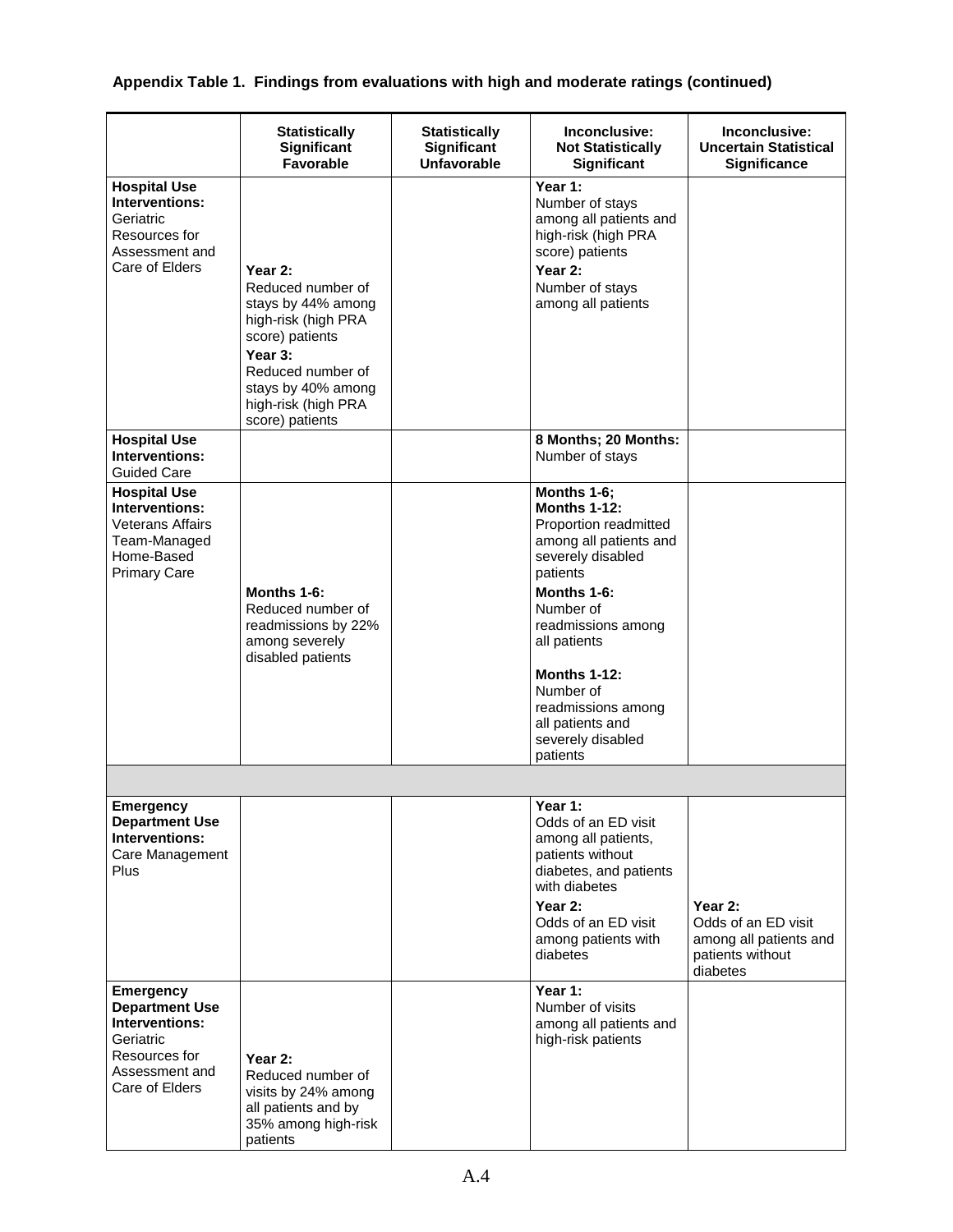### **Appendix Table 1. Findings from evaluations with high and moderate ratings (continued)**

|                                                                                                                                       | <b>Statistically</b><br>Significant<br><b>Favorable</b>                                                                                                                    | <b>Statistically</b><br>Significant<br><b>Unfavorable</b> | Inconclusive:<br><b>Not Statistically</b><br>Significant                                                                                                                                                                                                                                                                                                                                                                                                                                                                       | Inconclusive:<br><b>Uncertain Statistical</b><br><b>Significance</b>                                                                                                                                                                                                                                                     |
|---------------------------------------------------------------------------------------------------------------------------------------|----------------------------------------------------------------------------------------------------------------------------------------------------------------------------|-----------------------------------------------------------|--------------------------------------------------------------------------------------------------------------------------------------------------------------------------------------------------------------------------------------------------------------------------------------------------------------------------------------------------------------------------------------------------------------------------------------------------------------------------------------------------------------------------------|--------------------------------------------------------------------------------------------------------------------------------------------------------------------------------------------------------------------------------------------------------------------------------------------------------------------------|
| <b>Emergency</b><br><b>Department Use</b><br>Interventions:<br><b>Guided Care</b>                                                     |                                                                                                                                                                            |                                                           | 8 months; 20 months:<br>Number of visits                                                                                                                                                                                                                                                                                                                                                                                                                                                                                       |                                                                                                                                                                                                                                                                                                                          |
|                                                                                                                                       |                                                                                                                                                                            |                                                           |                                                                                                                                                                                                                                                                                                                                                                                                                                                                                                                                |                                                                                                                                                                                                                                                                                                                          |
| <b>Patient</b><br><b>Experience</b><br>Interventions:<br><b>Guided Care</b>                                                           |                                                                                                                                                                            |                                                           | 1.5 years:<br>Decision support                                                                                                                                                                                                                                                                                                                                                                                                                                                                                                 | 1.5 years:<br>Care coordination,<br>overall quality of care,<br>goal setting, problem<br>solving, patient<br>activation                                                                                                                                                                                                  |
| <b>Patient</b><br><b>Experience</b><br>Interventions:<br>Improving Mood-<br><b>Promoting Access</b><br>to Collaborative<br>Treatment  | 3 months;<br>12 months:<br>Improved satisfaction<br>with care                                                                                                              |                                                           |                                                                                                                                                                                                                                                                                                                                                                                                                                                                                                                                |                                                                                                                                                                                                                                                                                                                          |
| <b>Patient</b><br><b>Experience</b><br>Interventions:<br><b>Veterans Affairs</b><br>Team-Managed<br>Home-Based<br><b>Primary Care</b> | Year 1:<br>Improved access to<br>care, interpersonal<br>experience,<br>technical quality,<br>communication,<br>and self-reported<br>outcomes among<br>nonterminal patients |                                                           | Year 1:<br>Satisfaction with care<br>among nonterminal<br>patients                                                                                                                                                                                                                                                                                                                                                                                                                                                             |                                                                                                                                                                                                                                                                                                                          |
|                                                                                                                                       |                                                                                                                                                                            |                                                           |                                                                                                                                                                                                                                                                                                                                                                                                                                                                                                                                |                                                                                                                                                                                                                                                                                                                          |
| Caregiver<br><b>Experience</b><br>Interventions:<br><b>Guided Care</b>                                                                |                                                                                                                                                                            |                                                           | 6 months:<br>Caregiver burden<br>among all caregivers<br>18 months:<br>1 of 6 measures of<br>caregiver experience<br>with quality of care<br>provided to patients<br>among all caregivers,<br>4 of 6 measures<br>among high-intensity<br>caregivers, and 3 of 6<br>measures among low-<br>intensity caregivers<br>18 months:<br>Caregiver burden<br>among all, high-<br>intensity, and low-<br>intensity caregivers<br>18 months:<br>Caregiver productivity<br>among all, high-<br>intensity, and low-<br>intensity caregivers | 6 months:<br>Caregiver burden<br>among high-intensity<br>caregivers<br>18 months:<br>5 of 6 measures of<br>caregiver experience<br>with quality of care<br>provided to patients<br>among all caregivers,<br>2 of 6 measures<br>among high-intensity<br>caregivers, 3 of 6<br>measures among low-<br>intensity caregivers |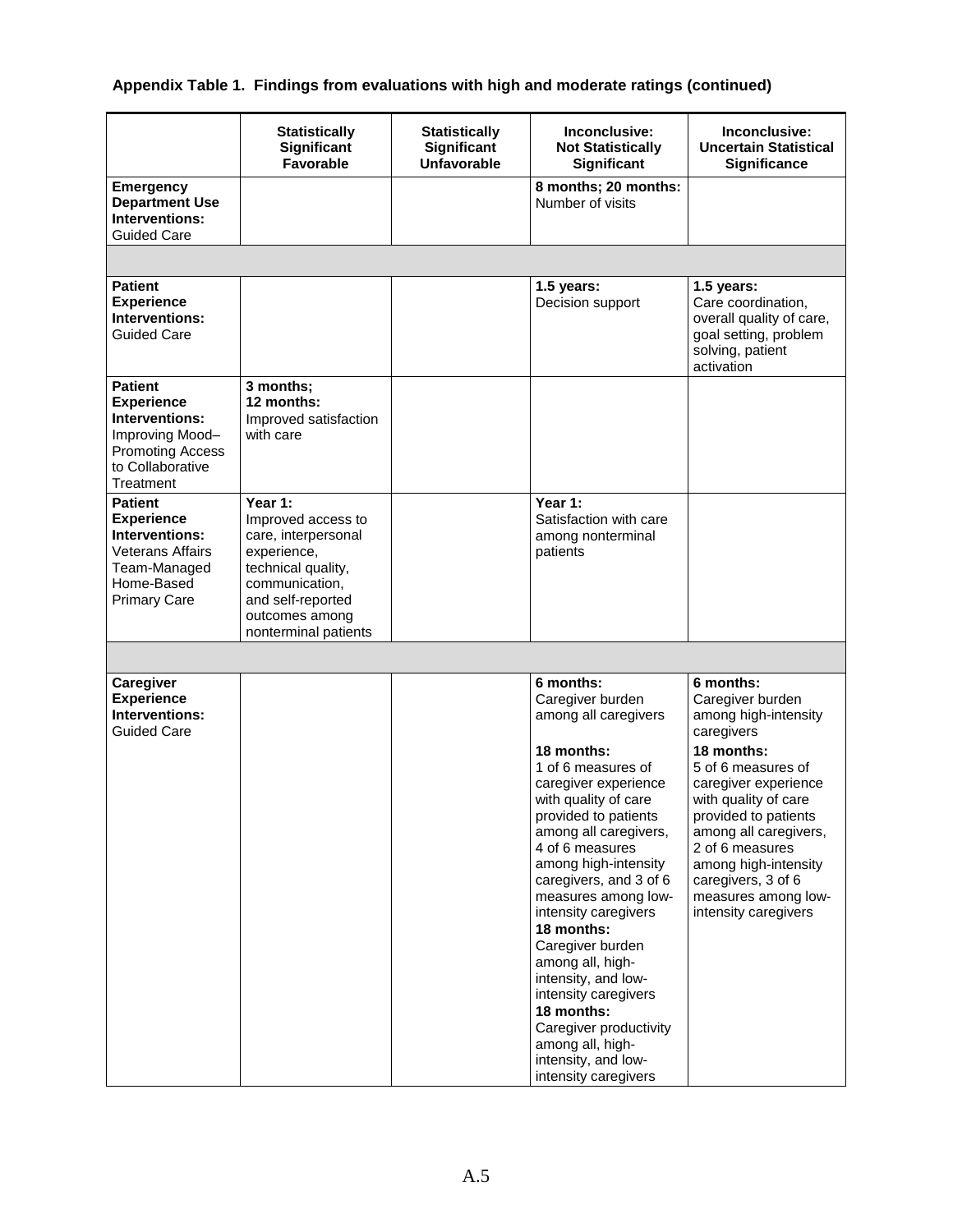### **Appendix Table 1. Findings from evaluations with high and moderate ratings (continued)**

|                                                                                                                                  | <b>Statistically</b><br>Significant<br>Favorable                                                                                                                                                                                                                                                                | <b>Statistically</b><br>Significant<br><b>Unfavorable</b> | Inconclusive:<br><b>Not Statistically</b><br><b>Significant</b>                                                                                                        | Inconclusive:<br><b>Uncertain Statistical</b><br><b>Significance</b>                                       |
|----------------------------------------------------------------------------------------------------------------------------------|-----------------------------------------------------------------------------------------------------------------------------------------------------------------------------------------------------------------------------------------------------------------------------------------------------------------|-----------------------------------------------------------|------------------------------------------------------------------------------------------------------------------------------------------------------------------------|------------------------------------------------------------------------------------------------------------|
| Caregiver<br><b>Experience</b><br>Interventions:<br><b>Veterans Affairs</b><br>Team-Managed<br>Home-Based<br><b>Primary Care</b> | 12 months:<br>Improved caregiver<br>experience with<br>quality of care<br>provided to patients<br>among nonterminal<br>patients<br>12 months:<br>Reduced 1 of 2<br>measures of caregiver<br>burden among<br>nonterminal patients<br>12 months:<br>Improved 6 of 8 SF-36<br>scales among<br>nonterminal patients |                                                           | 12 months:<br>1 of 2 measures of<br>caregiver burden<br>among nonterminal<br>patients<br>12 months:<br>2 of 8 SF-36 scales<br>among nonterminal<br>patients            |                                                                                                            |
|                                                                                                                                  |                                                                                                                                                                                                                                                                                                                 |                                                           |                                                                                                                                                                        |                                                                                                            |
| <b>Health Care</b><br><b>Professional</b><br><b>Experience</b><br>Interventions:<br><b>Guided Care</b>                           |                                                                                                                                                                                                                                                                                                                 |                                                           | 12 months:<br>Satisfaction with care<br>management, time<br>spent on chronic care,<br>knowledge of<br>patients' personal<br>circumstances, and<br>coordination of care | 12 months:<br>Satisfaction with<br>communication<br>and knowledge<br>of patients' clinical<br>circumstance |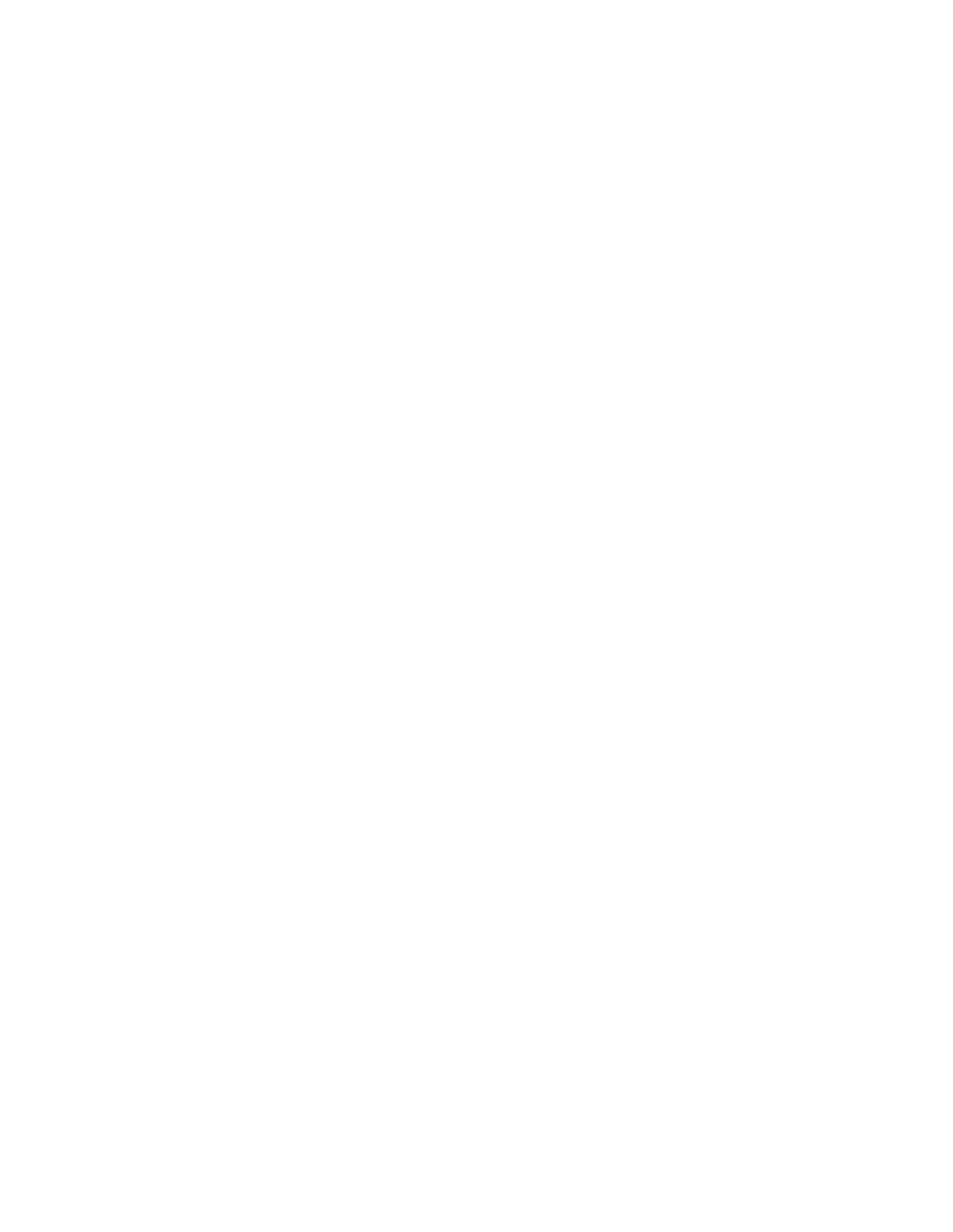### **U.S. Department of Health and Human Services**

Kathleen Sebelius, *Secretary*

### **Office of Public Health and Science**

Regina M. Benjamin, M.D., M.B.A., *Surgeon General*

### **Agency for Healthcare Research and Quality**

Carolyn M. Clancy, M.D., *Director*

**AHRQ Publication No. 12-0020-EF February 2012**